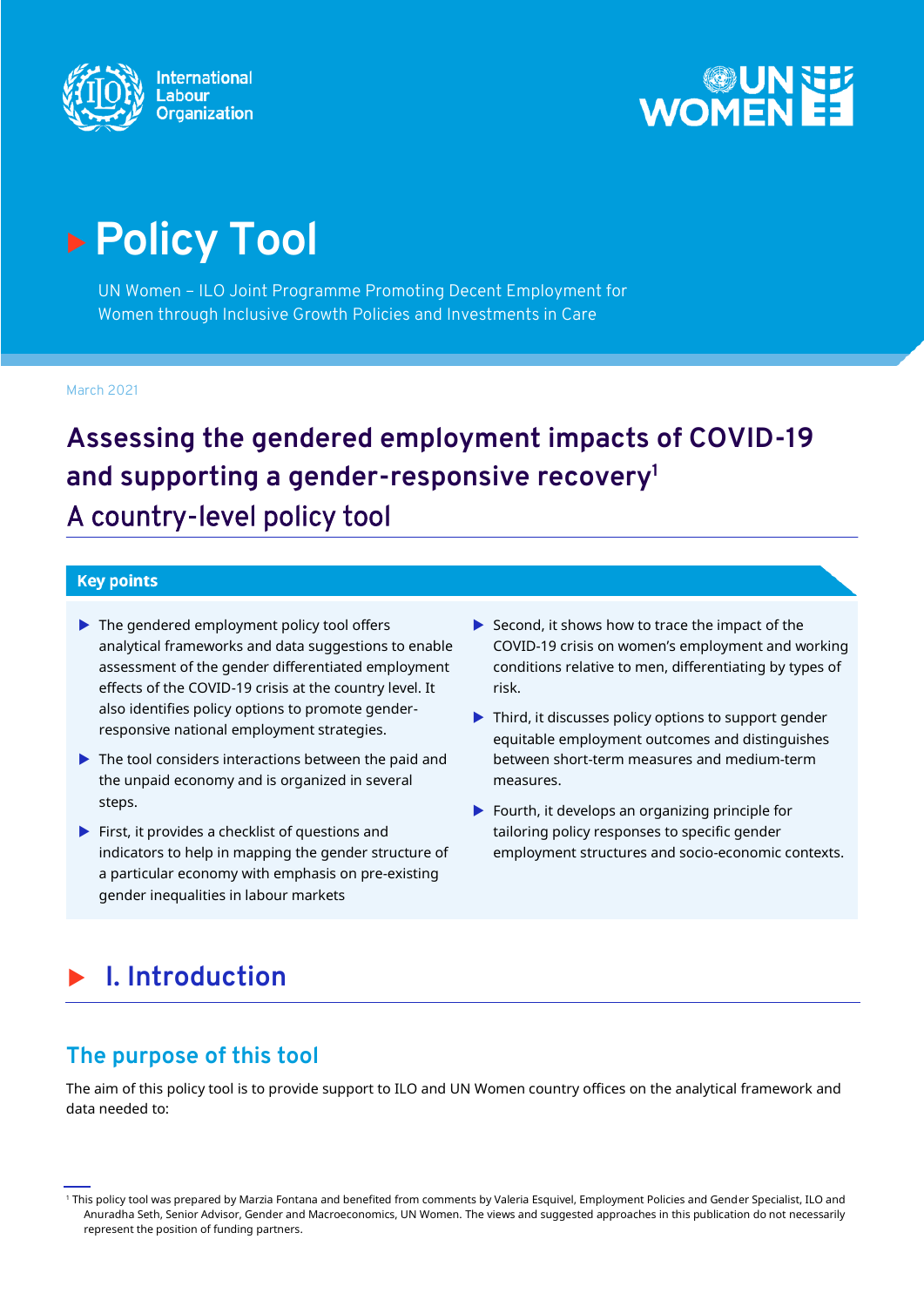- assess the immediate gendered employment impact of the containment and mitigation measures deployed by governments to deal with the COVID-19 pandemic and
- identify policy priorities in the short and medium term to promote a gender-responsive recovery.

The tool is conceived as a stand-alone diagnostic guide but can also be used as a complement to the ILO's Rapid Diagnostic Assessment (RDA), $2$  of which it strengthens the gender analytical lens. The tool builds also on other documentation on gender and COVID-19 recently produced by the UN Women and the ILO.<sup>3</sup> Data examples and case studies are provided whenever possible.

#### **What this tool is**

The tool proposes a checklist and indicators to help in constructing **a map of the gendered structure of a particular economy with emphasis on pre-existing gender inequalities in labour markets**. This map would highlight specific vulnerabilities and include information on the main barriers to women's access to decent jobs, taking into account a country's economic structure and social context. **This map can be used as a 'baseline' to assess how the COVID-19 crisis is impacting women's employment and working conditions relative to men, differentiating by kinds and degrees of risk**. This constitutes the main component of the exercise and is aimed at documenting the extent to which gender inequalities in the labour market are being exacerbated by the pandemic. The purpose of the data analysis is to inform a better understanding of what needs to be done to protect workers and promote decent jobs to enable a genderresponsive economic recovery.

The tool also provides an indication of policies needed to foster structural transformation trajectories that are conducive to the full realization of women's and men's economic rights. Changes in sectoral structure as economies evolve out of the pandemic will have gender implications because of different female/male employment intensities in sectors and occupations, and gender bias in norms and institutions which may hinder the achievement of greater equality. A gender employment assessment would aim **to identify policies both for improving working conditions in economic sectors where women already work in large numbers and promoting greater inclusion of women workers in new promising sectors, thus widening their opportunities**.

#### **An economy-wide perspective**

The tool is informed by an economy-wide perspective which includes both the paid and the unpaid economy. This perspective is important in its own right, as a core feature of any gender-aware economic analysis. It is especially relevant to the present assessment because crises such as COVID-19 tend to shift the boundaries between the paid and the unpaid – what gets produced in the market (and by whom) and what must be provided at home (and by whom), with important socio-economic implications. **Reports of the initial impact of the crisis on gender distribution of both paid and unpaid care work indicate a reinforcement of existing gender bias in both labour markets and within homes in several countries,<sup>4</sup> thus giving urgency to policy measures for preventing cycles of negative interaction between paid and unpaid work**.

<sup>2</sup> ILO, 2020. "Rapid Diagnostics for Assessing the Country Level Impact of COVID-19 on the Economy and Labour Market – Guidelines". ILO Technical Brief. [https://www.ilo.org/wcmsp5/groups/public/---ed\\_emp/documents/publication/wcms\\_743644.pdf](https://www.ilo.org/wcmsp5/groups/public/---ed_emp/documents/publication/wcms_743644.pdf)

<sup>&</sup>lt;sup>3</sup> United Nations, 2020. "The impact of COVID-19 on Women" UN Secretary-General's Policy Brief, April 2020. New York: United Nations. <https://www.unwomen.org/en/digital-library/publications/2020/04/policy-brief-the-impact-of-covid-19-on-women>. UN Women, 2020. "Addressing the economic fallout of covid-19: pathways and policy options for a gender-responsive recovery". Policy Brief N.15. New York: UN Women <https://www.unwomen.org/en/digital-library/publications/2020/06/policy-brief-addressing-the-economic-fallout-of-covid-19>. ILO, 2020. "A genderresponsive employment recovery: Building back fairer". ILO Policy Brief [https://www.ilo.org/emppolicy/pubs/WCMS\\_751785/lang--en/index.htm](https://www.ilo.org/emppolicy/pubs/WCMS_751785/lang--en/index.htm)

<sup>4</sup> ILO, 2020. "A gender-responsive employment recovery: Building back fairer". ILO Policy Brief [https://www.ilo.org/emppolicy/pubs/WCMS\\_751785/lang-](https://www.ilo.org/emppolicy/pubs/WCMS_751785/lang--en/index.htm) [en/index.htm.](https://www.ilo.org/emppolicy/pubs/WCMS_751785/lang--en/index.htm) UN Women, 2020. "COVID-19 and the care economy: immediate action and structural transformation for a gender-responsive recovery". Policy Brief N.16 New York: UN Wome[n https://www.unwomen.org/en/digital-library/publications/2020/06/policy-brief-covid-19-and-the-care-economy](https://www.unwomen.org/en/digital-library/publications/2020/06/policy-brief-covid-19-and-the-care-economy)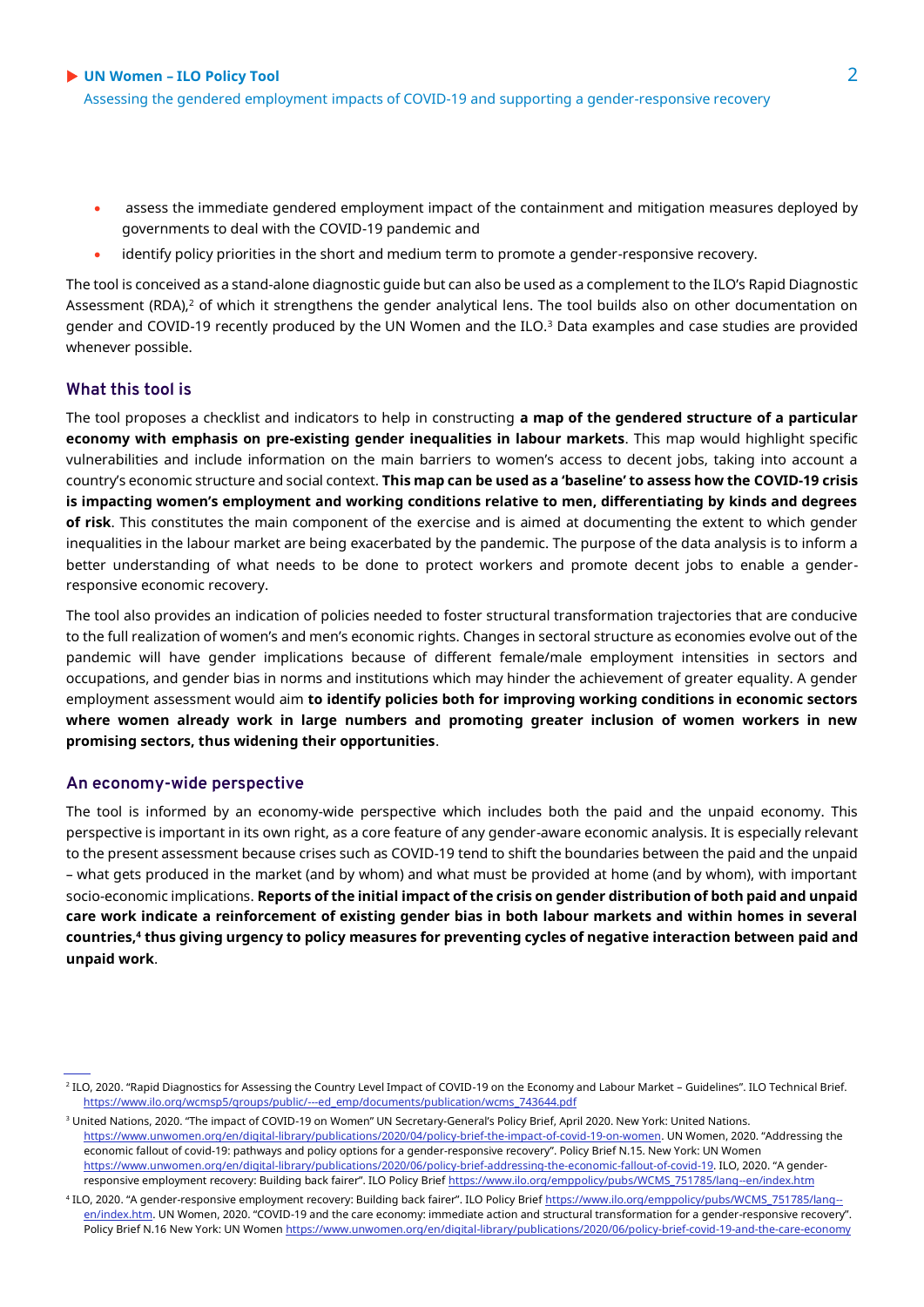### **The COVID-19 crisis**

Since the WHO declared COVID-19 to be a global pandemic in March 2020, governments in both the global North and global South have locked down cities and countries, and imposed travel restrictions and bans of public gatherings, with significant effects on people's livelihoods and economic and social life. Some of these restrictions are being gradually relaxed, and some other restrictions are re-instated, depending on the severity of the virus. In most cases these restrictions are accompanied by a range of economic support measures aimed at preventing long lasting damage and facilitating economic recovery. Strategies vary across countries, and public responses are uneven and rapidly evolving, depending on a country' s exposure to the virus, its institutional and fiscal capacity as well as governments' political orientation. According to the new global gender tracker, a database developed by UN Women and UNDP that tracks policies introduced by governments to deal with the COVID-19 crisis, most countries so far are failing to adequately address women's needs in their social protection and jobs responses to the pandemic.<sup>5</sup>

As reported in the 6th ILO Monitor, as of September 2020, the vast majority of the world's workers continued to be affected by some kind of workplace closure. The ILO Monitor estimates that there was more than a 17 per cent decline in global working hours during the second quarter of 2020 (compared with the fourth quarter of 2019), which is equivalent to 495 million full-time jobs.<sup>6</sup> The effects of both initial containment measures and mitigating measures are being experienced differently by different groups of people, depending on the economic structure and conditions of their country, on how they earn their living and where they live, their gender, ethnicity and migration status as well as other factors. Preliminary assessments show that the negative impact of COVID-19 and related interventions are exacerbating income and wealth inequalities as well as inequalities of opportunities and outcomes in many countries.<sup>7</sup>

### **Women bear the brunt of the crisis**

**Women everywhere are bearing the brunt of this crisis because of the compound effect of many factors**. They are at higher risk of job losses not only because they are disproportionately employed in sectors highly affected by the lockdown (such as accommodation and food services, and retail trade) but also because they tend to be the first to be dismissed in any sector, due to their more tenuous employment situation relative to men (i.e. their lack of seniority and/or greater prevalence of new and diverse forms of work). Moreover, they are at higher risk of physical and mental distress because they are overrepresented among key workers in the health and care sectors workforce, and face higher demands on their unpaid care work due to temporary closure of schools and care provision facilities, as well as reduced availability of non-COVID related health services.

For example, in the United Kingdom, figures reported in *The Guardian* indicate that at the end of May 2020, mothers were 47 per cent more likely than fathers to have permanently lost their job or quit since the start of the crisis. *The Guardian* article also reports cases of pregnant healthcare workers who said they had been pushed into working during the crisis, while others complained of being laid off, suggesting, in both cases, an erosion of employment rights for pregnant women. In the meanwhile, the UK early child education and care sector, in which 97 per cent of the workforce is female, is on the brink of collapse.<sup>8</sup> In India, a number of sources reported that the working conditions of front-line health workers such as the Accredited Social Health Activist (ASHA) and *Anganwadi* workers, have become particularly hazardous. These

pp. 291–319 (2020) 0143-5671; IMF. 2020. "Without help, low income developing countries risk a lost decade", IMF Blog, August 2020. <https://blogs.imf.org/2020/08/27/covid-19-without-help-low-income-developing-countries-risk-a-lost-decade/>. Sen, Kunal. 2020. "Five ways coronavirus

<sup>5</sup> Se[e https://www.undp.org/content/undp/en/home/news-centre/news/2020/undp-and-un-womens-newly-launch-covid-19-global-gender-response-.html](https://www.undp.org/content/undp/en/home/news-centre/news/2020/undp-and-un-womens-newly-launch-covid-19-global-gender-response-.html)

<sup>6</sup> ILO, 2020*. ILO Monitor: COVID-19 and the world of work. Updated estimates and analysis*. Sixth Edition. Geneva: ILO.

[https://www.ilo.org/global/topics/coronavirus/impacts-and-responses/WCMS\\_755910/lang--de/index.htm](https://www.ilo.org/global/topics/coronavirus/impacts-and-responses/WCMS_755910/lang--de/index.htm) <sup>7</sup> Belser, Patrick. 2020. "COVID-19 cruelly highlights inequalities and threatens to deepen them" Comment Geneva: ILO. [https://www.ilo.org/moscow/news/WCMS\\_740101/lang--en/index.htm](https://www.ilo.org/moscow/news/WCMS_740101/lang--en/index.htm); Blundell, R. et al. 2020 "COVID-19 and Inequalities*" Fiscal Studies*, vol. 41, no. 2,

is deepening global inequality" UNU-WIDER Blog August 2020[. https://www.wider.unu.edu/publication/five-ways-coronavirus-deepening-global](https://www.wider.unu.edu/publication/five-ways-coronavirus-deepening-global-inequality)**[inequality](https://www.wider.unu.edu/publication/five-ways-coronavirus-deepening-global-inequality)** 

<sup>8</sup> "COVID-19 crisis could set women back decades, experts fear" *The Guardian* 29th May 2020; "Women bear brunt of Covid-related work stress, UK study finds" The Guardian 9th October 2020.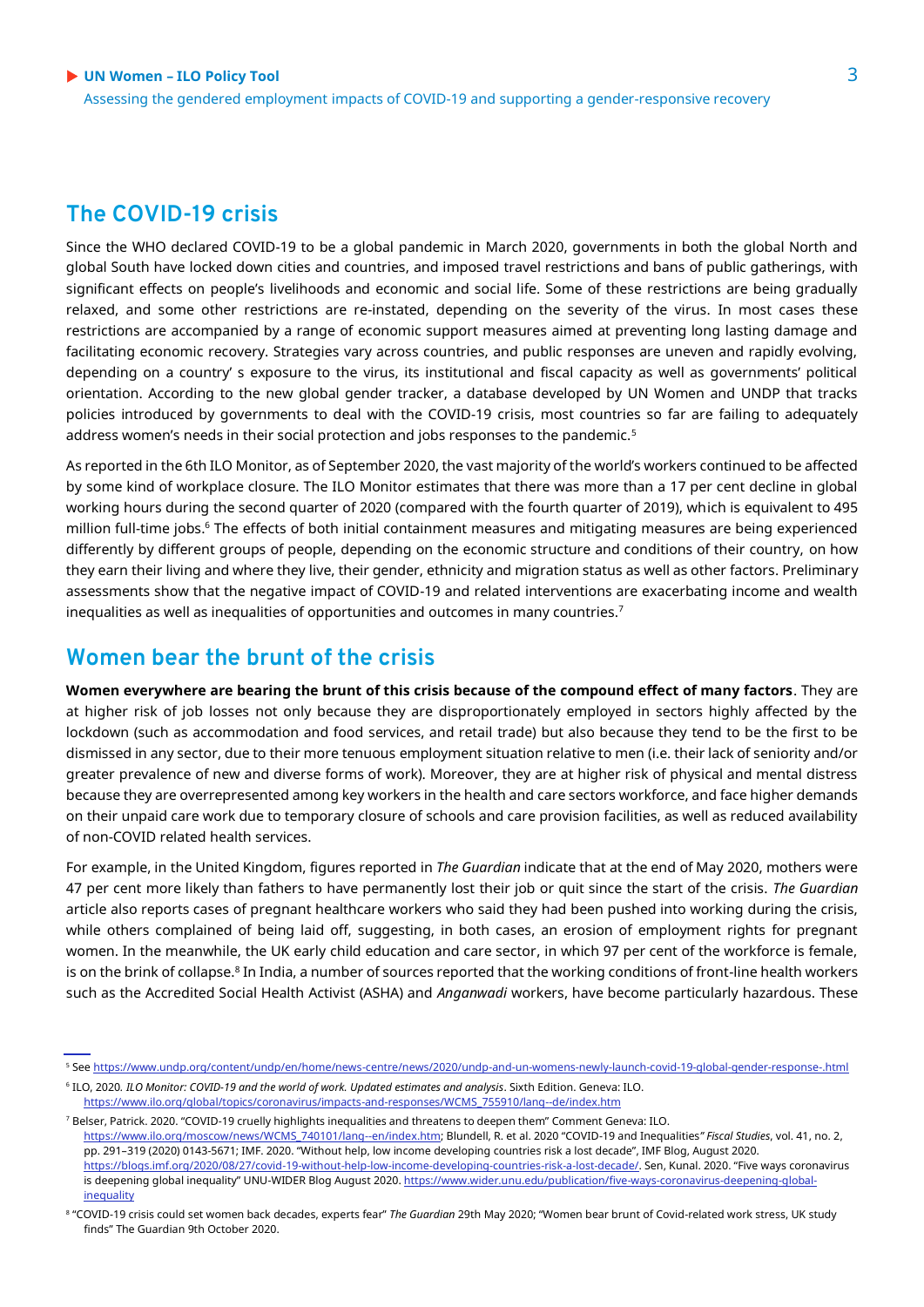workers are overwhelmingly women. Not only are they facing high risk of infection due to lack of personal protective equipment (PPE), but they have also become targets of attacks as they go on their daily household visits to assess the spread of the disease.<sup>9</sup> Still in India, a study of individuals surveyed during the strict nationwide 'lockdown' in April 2020 finds that, of the women and men who were employed pre-lockdown, women were about 20 per cent less likely to be employed than men.<sup>10</sup> The same study finds that hours spent on domestic work increased for both women and men, but the increase was higher for women. Similar evidence on the disproportionate increase of unpaid domestic work and care experienced by women is found in other countries such as Argentina, Turkey and Spain.<sup>11</sup>

**Some women are at a significant disadvantage**, such as those who are migrants or refugees; those who are in the most insecure forms of informal employment where 'social distancing' is impracticable (e.g., personal care workers);<sup>12</sup> and those with problematic family situations due perhaps to their children and other relatives' special care needs or/and exposure to domestic abuse.

For all these reasons, it is important that employment impact assessments expose this diversity of circumstances and take account of how gender intersects with other sources of vulnerability to determine terms of inclusion in (or exclusion from) labour markets. **To avoid reproducing gender and other inequalities, policies for economic recovery must pay attention to the causes of pre-existing unequal gender patterns in the world of work and address structural constraints inhibiting women's access to decent jobs**.

This policy tool is organized as follows. Section II recalls the constitutive elements of the ILO's RDA. Section III uses the RDA as a starting point to develop a detailed gendered employment diagnostics and is further divided in subsections outlining four main steps. Section III.a describes indicators and data needed to construct the statistical picture of an economy as gendered structure and section III.b shows how to trace gender-differentiated employment effects of COVID-19 by type of risk (e.g., not only risk of employment loss but also higher risks of disease exposure and deteriorating working conditions for those women continuing to work). Section III.c is about examining interactions between paid and unpaid work. Section III.d identifies challenges likely to be faced by especially vulnerable groups of female workers. Section IV offers guidance on policy measures that can be used to inform a gender-aware approach to recovery efforts focusing on both short-term and medium-term policy responses. It emphasises that short-term policy measures must be conceived as building blocks towards more equitable medium-term development strategies. Section V summarises key points.

# **II. Main elements of the RDA for country-level labour market impacts of COVID-19**

In order to assist country offices in conducting real-time assessments of the employment effects of COVID-19, the ILO has developed a rapid diagnostics tool,<sup>13</sup> which, as shown in figure 1, is organized around four main areas including: 1. Overview of socio-economic situation, 2. Labour market transmission mechanisms, 3. Identifying workers most at risk and 4. Policy responses.

<sup>&</sup>lt;sup>9</sup> "India's Army of 600,000 Virus-Hunting Women Goes on Strike" Bloomberg, 6ʰ August 2020. <u>https://www.bloomberg.com/news/articles/2020-08-06/india-</u> [s-army-of-600-000-virus-hunting-women-goes-on-strike](https://www.bloomberg.com/news/articles/2020-08-06/india-s-army-of-600-000-virus-hunting-women-goes-on-strike)

<sup>&</sup>lt;sup>10</sup> Deshpande, A. 15 June 2020, "The Covid-19 Pandemic and Lockdown: First Effects on Gender Gaps in Employment and Domestic Work in India" Ashoka University Discussion Paper in Economics N.30. In absolute terms, more Indian men lost employment than women (due to large pre-existing gender gaps in employment) but, in relative terms, women were more likely to have lost their job due to the lockdown.

<sup>11</sup> ILO, 2020. A gender-responsive employment recovery: Building back fairer. Policy Brief. Geneva: ILO.

<sup>&</sup>lt;sup>12</sup> The ISCO 53 occupation 'personal care workers' is the most female dominated occupation in the world (88 per cent of workers in this occupation are women as documented a[t https://ilostat.ilo.org/these-occupations-are-dominated-by-women/\)](https://ilostat.ilo.org/these-occupations-are-dominated-by-women/).

<sup>13</sup> ILO, 2020. "Rapid Diagnostics for Assessing the Country Level Impact of COVID-19 on the Economy and Labour Market." Geneva: ILO. [https://www.ilo.org/emppolicy/pubs/WCMS\\_743644/lang--en/index.htm](https://www.ilo.org/emppolicy/pubs/WCMS_743644/lang--en/index.htm)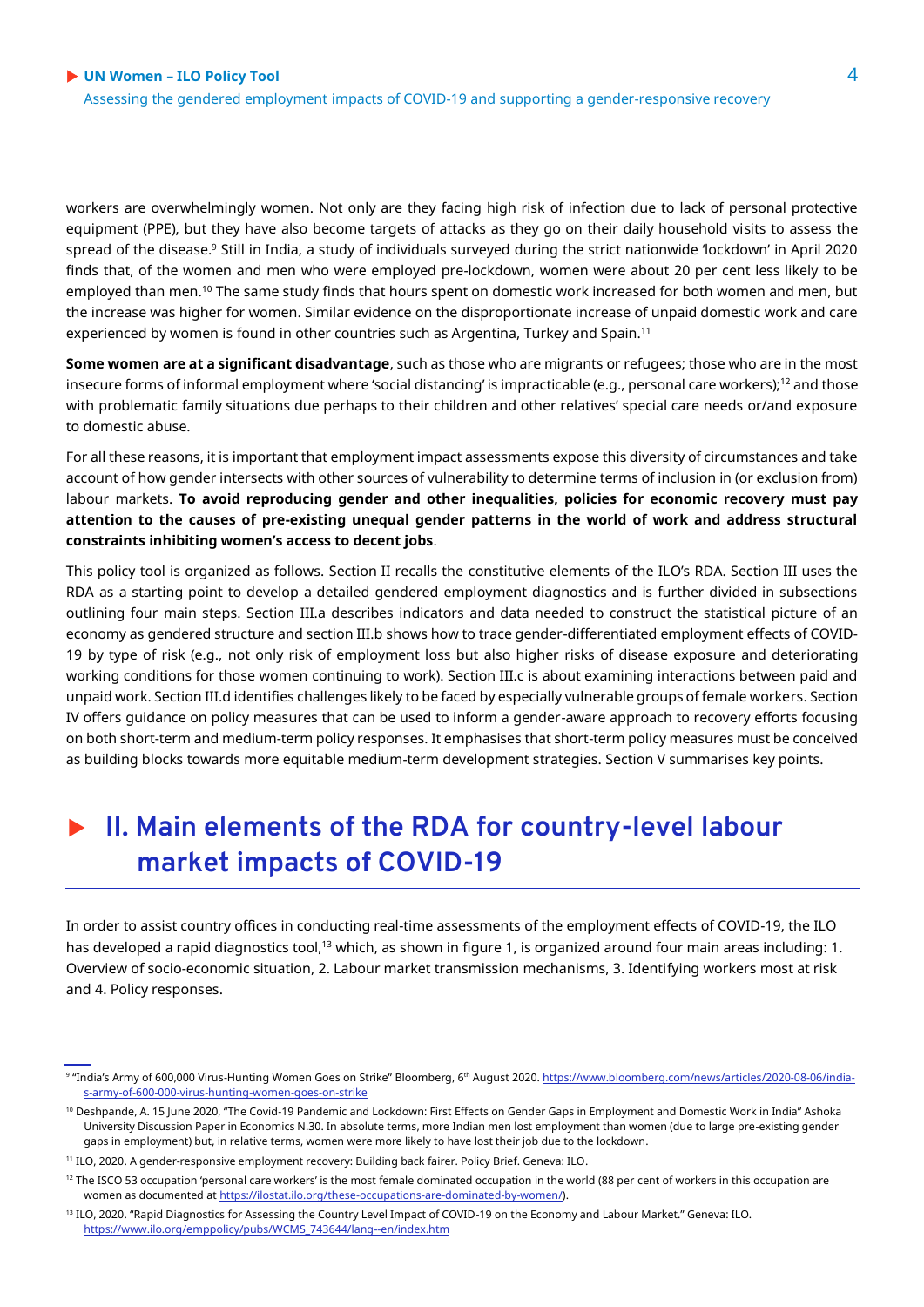Assessing the gendered employment impacts of COVID-19 and supporting a gender-responsive recovery

#### **Figure 1. Four sections of a rapid diagnostics**



Source: ILO, 2020. "Rapid Diagnostics for Assessing the Country Level Impact of COVID-19 on the Economy and Labour Market." Geneva: ILO. [https://www.ilo.org/emppolicy/pubs/WCMS\\_743644/lang--en/index.htm](https://www.ilo.org/emppolicy/pubs/WCMS_743644/lang--en/index.htm)

In a first step, the socio-economic overview is intended to offer insights into the economic structure of a country and the demographic characteristics of its population, the extent of the pandemic and related immediate responses as well as key features of its health sector and its resilience. In a second step, the description of labour market transmission mechanisms identifies both direct and indirect channels, and aims to highlight sectors and occupations that have been especially affected either by the 'lockdown' directly or by disruptions in supply chains, travel, remittances and declining global demand. Ideally, this description would pay particular attention to the nature and extent of deterioration in working conditions and/or job availability by employment status, gender and age. The third step, involving identification of workers most at risk, goes further, by deepening our understanding of the specific vulnerabilities of, and challenges for, particular categories of workers, due for instance to their gender, migration status, disability and/or place of residence. Finally, the analysis of policy responses is meant to document the range of planned measures in the short to medium run– such as governments' overall support packages, targeted sectoral interventions, social protection and active labour market policies—and to identify gaps in policy design and implementation.

Building on this RDA, the gendered employment tool described in the following sections uses a similar framework to suggest additional analytical insights and questions to help further illuminate possible gender dimensions in each of these four areas.

# **III. Assessing gendered employment impacts of COVID-19**

Considering the economy as a gendered structure is a common starting point of feminist economic analysis. The concept of economies as gendered structures emphasises that economies comprise both a paid economy, the output of which is counted as contributing to economic growth as measured by GDP, and an unpaid economy, which supplies services directly concerned with the daily and intergenerational reproduction of people, through their care, socialisation, and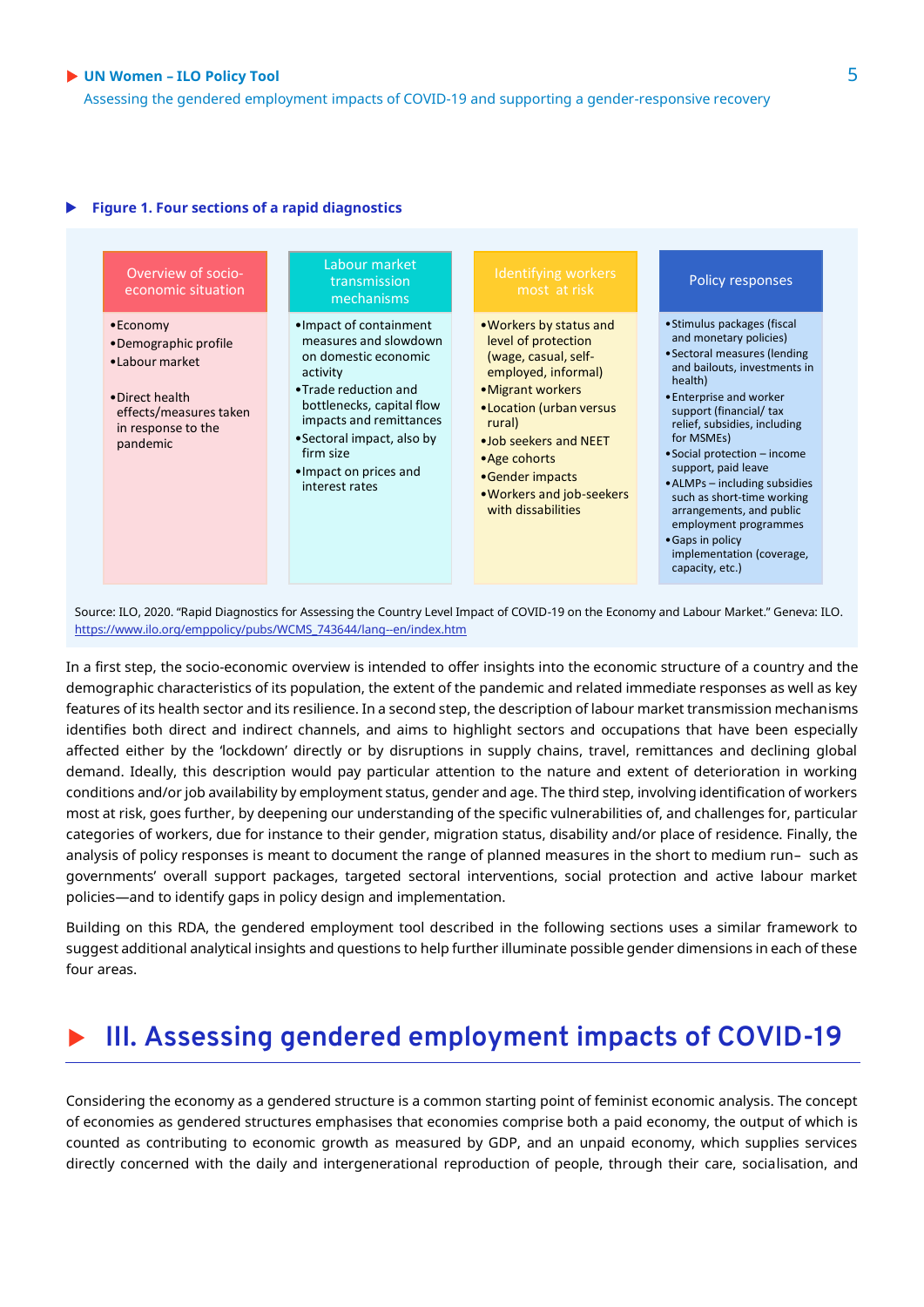education.<sup>14</sup> **The statistical picture of the economy as a gendered structure, if appropriately disaggregated in terms of production sectors and workers' characteristics, can provide a useful baseline from which to understand the gender direct and indirect employment effects of the COVID-19 crisis**. By highlighting pre-existing inequalities in labour markets, it can help assess whether proposed policy responses are contributing to redress gender-based bottlenecks to women's access to decent work opportunities, and identify remaining gaps.

**Special attention needs to be paid to gender differentials in jobs and conditions of work in sectors affected by different types and degrees of disruption**. For example, there are sectors that had to shut down or significantly slow down, due to direct or indirect causes (i.e. the sectors that the ILO COVID-19 Monitor rates as high-risk in terms of job losses such as the hospitality sector). Of these sectors that had to shut down, some might be able to recover more easily than others (e.g., some predicts that tourism and the arts will be negatively affected for a long time, whereas other subsectors might be more agile in adjusting). Other sectors have continued to function because they are deemed essential, but now operate under difficult conditions and greater exposure to infections (most notably the health and care sectors). Yet other sectors are emerging in new forms as people and economies adjust to the new circumstances (e.g., manufacturing of specific products such as hand sanitizers and face masks, food retail, on-line shopping).

**Women and men working in each of these sectors are likely to experience different risks related to: i. employment loss, ii. physical and mental health, and iii. erosion of labour rights and deterioration of working conditions**. These gender differences need to be traced and documented. The unpaid domestic sphere is experiencing significant disruption as well, with different effects on women and men, and different implications for their ability to **remain in the labour force and engage in paid employment**. It is therefore useful to also **document changes in both overall levels of unpaid work and its gender distribution, taking account of variation across family circumstances**.

This section shows how to build the foundations of this baseline in four main steps: Step 1. Building the 'pre-existing' gendered employment structure of an economy, Step 2. Identifying gendered employment impacts of COVID-19 by type of risk, Step 3. Considering interactions between paid and unpaid work, and Step 4. Including the most vulnerable workers.

# **a. Step 1: Using available statistics to build the gendered employment structure of an economy**

The concept of economies as gendered structures emphasises that economies comprise both a paid economy, the output of which is counted as contributing to economic growth as measured by GDP, and an unpaid economy, which supplies services directly concerned with the daily and intergenerational reproduction of people, through their care, socialisation, and education.<sup>15</sup> Unpaid care work is not counted as contributing to economic growth, but, as noted by Elson, it clearly makes an indirect unmeasured contribution, since, without this work, there would be no people to produce economic growth. Both the paid and the unpaid economy are characterised by gender inequalities, such as are manifest in the division of labour. Women have more limited access to paid jobs and occupations compared to men in the labour market and bear disproportionate responsibility for unpaid care and domestic work. Large businesses are often led by men, with few women also in decision making positions.<sup>16</sup> Households are subject to internal gender inequalities in income, consumption, asset ownership and decision-making.<sup>17</sup>

<sup>&</sup>lt;sup>14</sup> UN Women, 2016.*Towards Gender Equality in Vietnam. Making Inclusive Growth Work for Women*, Hanoi: UN Women Viet Nam; Elson, D. and Fontana, M., 2019. 'Conceptualizing *Gender-Equitable Inclusive Growth' Chapter 1 in Gender Equality and Inclusive Growth: economic policies to achieve sustainable development*, D. Elson and A. Seth (eds). New York: UN Women.

<sup>&</sup>lt;sup>15</sup> UN Women, 2016.*Towards Gender Equality in Vietnam. Making Inclusive Growth Work for Women, Hanoi: UN Women Viet Nam; Elson, D. and Fontana, M.,* 2019. 'Conceptualizing Gender-Equitable Inclusive Growth' Chapter 1 in *Gender Equality and Inclusive Growth: economic policies to achieve sustainable development,* D. Elson and A. Seth (eds). New York: UN Women.

<sup>16</sup> ILO.2019. Women in business and management: the business case for change / International Labour Office. - Geneva: ILO. [https://www.ilo.org/wcmsp5/groups/public/---dgreports/---dcomm/---publ/documents/publication/wcms\\_700953.pdf](https://www.ilo.org/wcmsp5/groups/public/---dgreports/---dcomm/---publ/documents/publication/wcms_700953.pdf)

<sup>17</sup> UN Women. 2019. *Progress of the World's Women 2019-20: Families in a changing world*. New York: UN Women.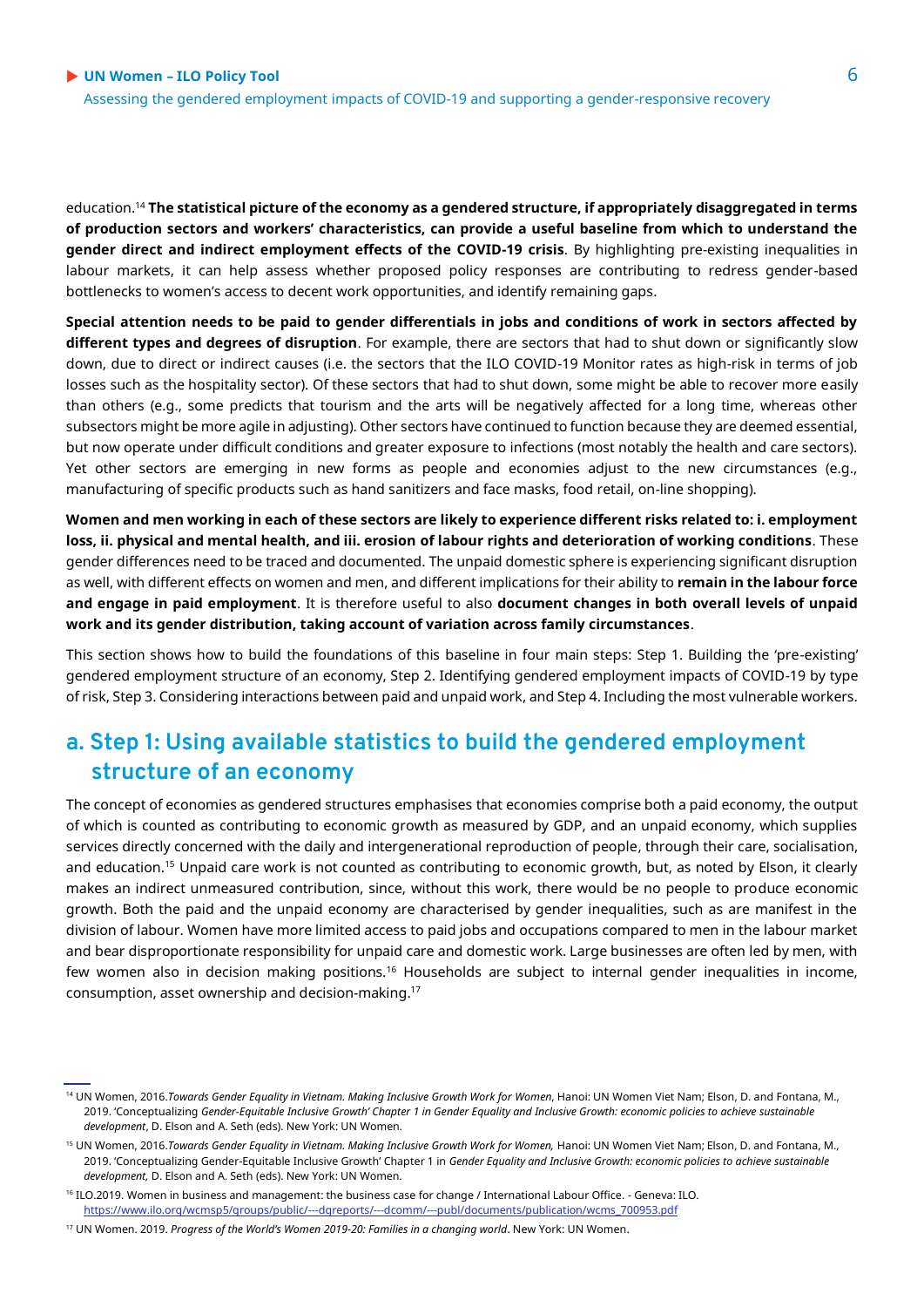**Building the statistical picture of a specific economy with attention to its gendered employment structure requires collecting and analysing data on several dimensions**. With regard to the paid economy, it requires sex-disaggregated data, not just on the quantity of employment, but also its quality. This would involve measuring the extent of genderbased occupational and sectoral segregation, types of employment contract, hours of work, workplace safety, gender earnings gaps as well as level of earnings**. As a general rule, it is preferable to choose statistics that capture terms of inclusion and give some indication of women's capacity to achieve goals rather than merely count how many women are in work**.

For instance, when the information is available, it is important to report not only employment to population ratios but also employment status (e.g., how many women relative to men are 'employers' vs. how many women relative to men are 'unpaid contributing family workers'). There is consensus in the literature regarding the heightened vulnerability of women who work as contributing family workers. Undertaking unpaid work on the family farm or enterprise does not provide women with direct access to either income or employment-related benefits and is unlikely to challenge their subordinate position within the family. On the other hand, being an 'employer' often denotes management and decision-making power and greater entitlements and is an employment status rarely held by women. Importantly, sectoral analysis requires a focus on the proportion of women and men in each sector (the degree of sectoral feminization) as well as the position that women (and men) hold in the occupational hierarchy within each sub-sector.<sup>18</sup> Ideally, both occupations and sectors would be reported at a fine level of detail (e.g., at least two digit-level ISCO/ISIC code, preferably a higher digit-level).

Disaggregated data on financial governance and financial inclusion would also be critical for gender analysis, and it would be preferable to report the average size of loans women-led SMEs are able to borrow (and the interest rate they must pay), for example, rather than simply the 'proportion of small-scale industries headed by women with a loan or line of credit' (as in SDG 9.3.2).

Whenever possible, **data should be disaggregated not only by sex but also by other factors such as stage in the life cycle, place of residence (rural vs. urban), educational attainment and migration status of workers, to capture how gender intersects with other sources of disadvantage**. For example, it is widely documented that mothers of young children face a severe penalty in accessing quality jobs and earnings.<sup>19</sup> Moreover, globally, more than 30 per cent of all young women were not in employment, education or training (NEET) before the crisis, compared to about 14 per cent of young men. Women aged 15-24 face particularly high NEET rates in lower-middle income countries.<sup>20</sup> When in employment, women in this age range are overrepresented in less protected forms of work such as temporary and gig employment, which means greater exposure to the negative consequences of economic crises compared to other labour market participants. Fresh evidence from a few high-income countries indicate young women were indeed hardest hit by redundancies in the first stage of the COVID-19 response, when female-dominated sectors such as retail, hotels and hairdressing salons shut overnight.<sup>21</sup> Evidence from a number of low-income countries also documents the vulnerability of those women who, after retirement age, need to continue taking up (precarious) paid work, to avoid poverty, and simultaneously care for their older relatives. Older women are often among the caregivers responding to the pandemic, especially in contexts where health systems and long-term care provision are weak. Their vulnerability is therefore now exacerbated by their greater health risks from contracting the virus.<sup>22</sup>

Being an international migrant with low levels of formal education poses particular challenges for a woman, and often exposes her to occupational risks and stigma. The lower legal status often accorded to migrant women in hosting

<sup>&</sup>lt;sup>18</sup> Calculating aggregate indices of segregation such as the Duncan Index has limitations when women's employment is significantly lower than men's, as is the case in many countries. If the overall number of women working is small relative to the number of men, the Index would not accurately capture the degree of sectoral feminization.

<sup>19</sup> Addati, L., Cattaneo, U., Esquivel, V., Valarino, I., 2018. *Care work and care jobs for the future of decent work*. Geneva: ILO.

<sup>&</sup>lt;sup>20</sup> ILO, 2020. "Preventing Exclusion from the Labour Market: Tackling the COVID-19 Youth Unemployment Crisis." ILO Policy Brief. [https://www.ilo.org/emppolicy/pubs/WCMS\\_746031/lang--en/index.htm](https://www.ilo.org/emppolicy/pubs/WCMS_746031/lang--en/index.htm)

<sup>21</sup> ILO, August 2020. "Youth & COVID-19: Impacts on jobs, education, rights and mental well-being". [https://www.ilo.org/global/topics/youth-employment/publications/WCMS\\_753026/lang--en/index.htm](https://www.ilo.org/global/topics/youth-employment/publications/WCMS_753026/lang--en/index.htm)

<sup>&</sup>lt;sup>22</sup> United Nations. May 2020 "The impact of COVID-19 on older persons" Policy Brief. New York: United Nations. <https://www.un.org/development/desa/ageing/wp-content/uploads/sites/24/2020/05/COVID-Older-persons.pdf>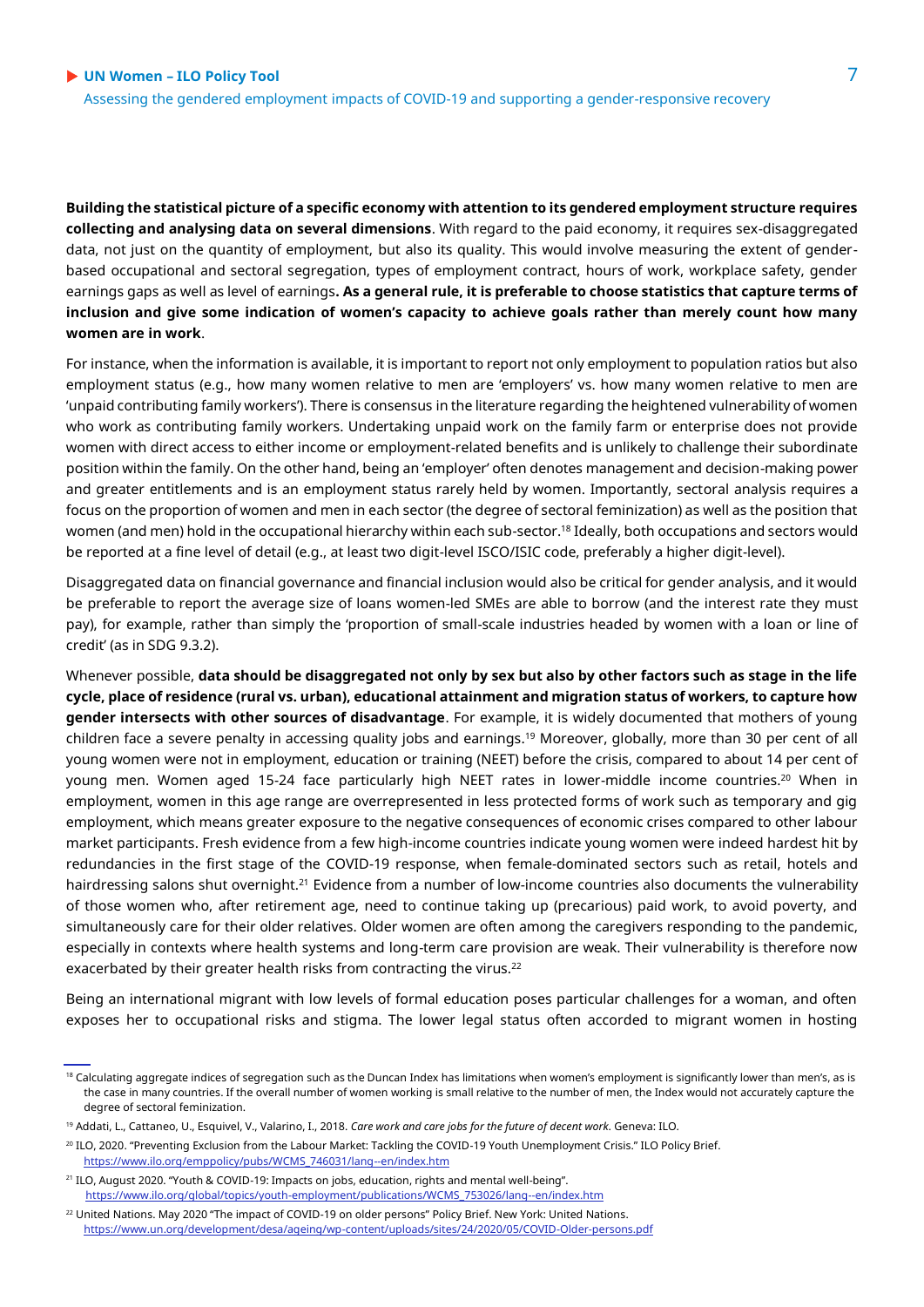Assessing the gendered employment impacts of COVID-19 and supporting a gender-responsive recovery

countries in turn limits the claims they can make as workers, in terms of both their labour rights and access to public services. In Jordan, for instance, international migrants working in garment factories are entitled to a lower legal minimum wage than local workers and, in recent years, have often been subjected to violations in their workplace such as bullying and confiscation of passports and work permits.<sup>23</sup> Recent reports from factories manufacturing medical gloves in Malaysia seem to suggest increased exploitation of migrant workers while trying to meet production targets in response to the COVID-19 pandemic. Violations of labour rights exposed by these investigations include low wages, excessive overtime, illegal deductions from workers' salaries, poor living conditions and lack of social distancing arrangements.<sup>24</sup> Ongoing accounts of the impact of COVID-19 on domestic workers in developing regions, many of whom are international migrants, report of many migrant domestic workers and cleaners trapped in host countries, with no income, no recourse to public funds and nowhere to go.<sup>25</sup> And the list goes on.

**With regard to the unpaid economy, statistics are required on unequal patterns of time spent on unpaid domestic and care work, as well as usage of services that can reduce such work, like electricity, water (in those countries that lack basic infrastructure) and care services**. These require time-use data, disaggregated by household income, place of residence and family composition whenever possible. Time-use surveys are the main source of these data, and countries are increasingly collecting them.<sup>26</sup> Data on public spending on social services, ideally combined with genderdisaggregated beneficiary assessments, can help in capturing the extent to which responsibility for care provision is distributed between families, the State and other institutions, and the extent of care deficits. Both the unequal gender division of unpaid domestic and care work and the availability of services to alleviate it are changing under COVID-19, mainly to the detriment of low-income women. **It is important to document the main factors that underlie the current intensification of unpaid work for women, and to monitor whether decisions over social spending allocations that are included in recovery measures are guided by gender equality and inclusiveness criteria**. 27

Assembling all these data at the country level requires examining many sources and surveys. Labour Force Surveys, Household and Living Standards Surveys, Enterprise Surveys, Time Use Surveys, other surveys on more specialized issues (such as water, sanitation and hygiene (WASH) or childcare provision) when available, and administrative data from relevant ministries, are all potential sources of sex-disaggregated data. Ideally, they should be used in combination with each other as well as other (non sex-disaggregated) data such as national accounts. Whenever possible, preference should be given to surveys that are conducted regularly and enable frequent updates. It is also good practice to supplement statistical snapshots with studies that examine the evolution and determinants of unequal gender patterns over time, when these are available. Rapid assessment surveys to corroborate initial findings and/or fill gaps on aspects not sufficiently explored in existing surveys should also be used.

The quality of statistical data is likely to vary considerably: some data are likely to be under-reported (e.g., the extent of informal employment) and some of the breakdowns (e.g., by migration status or disability) will be invariably difficult to obtain. It is therefore essential to complement and corroborate findings through a variety of other sources such as phonebased rapid surveys, broad-based stakeholder consultations and tripartite dialogue. In the longer term, it will be important to strengthen data collection efforts to better identify the nature of the impact of the crisis on the gendered structure of labour markets over time. It is also important to resist concluding there is no gender effect if it is not possible to quantify it. Even where they cannot be measured, qualitative arguments about such effects need to be taken into consideration.

<sup>&</sup>lt;sup>23</sup> ILO, 2017. Jordan Decent Work Country Diagnostics. Beirut: ILO. For an update on the impact on COVID on women migrants working in garment factories see for example BetterWork Jordan blog ' BetterWork Jordan creates a lifeline for quarantined migrant workers. <https://betterwork.org/2020/04/30/better-work-jordan-creates-a-lifeline-for-quarantined-migrant-workers/>

<sup>24</sup> [https://www.business-humanrights.org/en/malaysia-top-glove-denies-migrant-workers-producing-ppe-are-exposed-to-abusive-labour-practices-covid-](https://www.business-humanrights.org/en/malaysia-top-glove-denies-migrant-workers-producing-ppe-are-exposed-to-abusive-labour-practices-covid-19-risk-incl-responses-from-auditing-firms?mc_cid=de441bc99f&mc_eid=a524409cfc)[19-risk-incl-responses-from-auditing-firms?mc\\_cid=de441bc99f&mc\\_eid=a524409cfc](https://www.business-humanrights.org/en/malaysia-top-glove-denies-migrant-workers-producing-ppe-are-exposed-to-abusive-labour-practices-covid-19-risk-incl-responses-from-auditing-firms?mc_cid=de441bc99f&mc_eid=a524409cfc)

<sup>&</sup>lt;sup>25</sup> WIEGO, 2020 "Domestic workers: Frontline care workers face COVID-19 challenges" WIEGO. [https://www.wiego.org/domestic-workers-frontline-care](https://www.wiego.org/domestic-workers-frontline-care-workers-face-covid-19-challenges)[workers-face-covid-19-challenges](https://www.wiego.org/domestic-workers-frontline-care-workers-face-covid-19-challenges)

<sup>&</sup>lt;sup>26</sup> This in particular as part of the SDGs Monitoring Framework, as target 5.4 calls for countries to "recognize and value unpaid care and domestic work through the provision of public services, infrastructure and social protection policies". Monitoring indicator 5.4.1: "Proportion of time spent on unpaid domestic and care work, by sex, age and location" can be calculated from time-use data.

 $27$  As noted earlier, preliminary analysis of current measures taken by governments across the world suggests limited attention to unpaid care work. <https://www.undp.org/content/undp/en/home/librarypage/womens-empowerment/COVID-19-Global-Gender-Response-Tracker.html>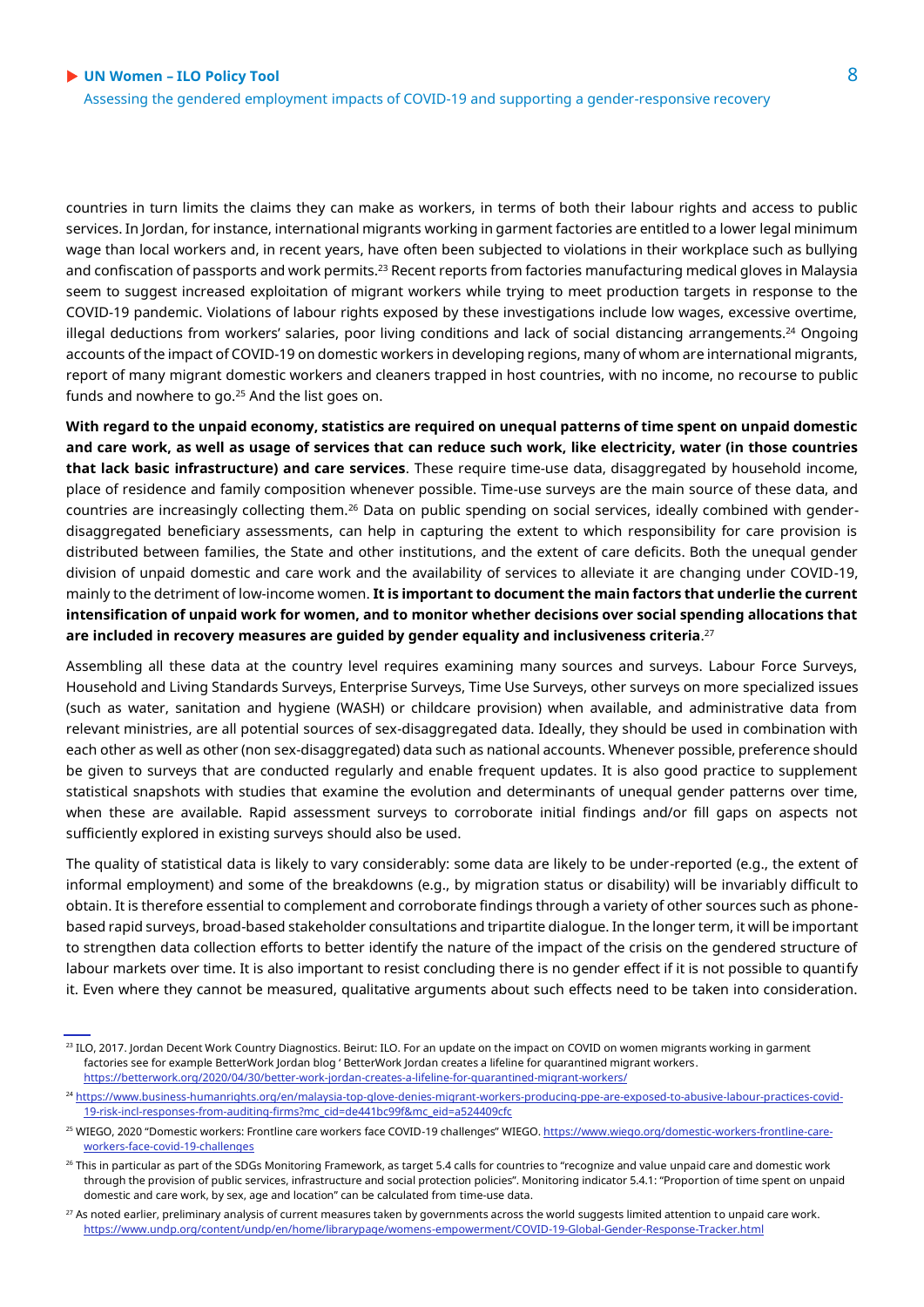Assessing the gendered employment impacts of COVID-19 and supporting a gender-responsive recovery

The checklist below provides questions, indicators and potentially useful data sources. This list is not exhaustive, and each team of researchers can adapt it to better suit the gender and socio-economic situation of their own country.

#### **STEP 1. List of questions and indicators**

#### **Main questions**

- Where did women work prior to the COVID-19 crisis?
- What were the most glaring pre-existing gender inequalities in both paid and unpaid work?
- How were these inequalities exacerbated for specific groups of women such as migrants, ethnic minorities, and women in different stages of the life cycle?
- What their specific challenges and constraints?

#### **Key indicators**

#### **Quantity and Quality of Employment**

- Number of the employed by economic sector, employment status, occupation, disaggregated by sex, age, migration and disability status
	- Both sectors and occupations to be reported at the two-digit level of ISIC/ISCO, or higher-digit when possible (e.g. a high-digit classification is needed to identify female intensive manufacturing sub-sectors such as wearing apparel)
	- Desirable to have some of these disaggregations simultaneously, to allow cross-tabulations (e.g. how many women/men work as contributing family workers/own-account workers/employees in agriculture and nonagricultural sectors, respectively? What is the proportion of women/men who are migrant, by occupation?)
- Extent of informal employment by sector, disaggregated by sex, age, migration and disability status

Differentiating workers by employment status can offer a first approximation, given that all contributing family workers and most own-account workers, especially in agriculture, are informal.

As for employees, informality can be operationalized as a lack of social insurance coverage or of written contract. An increasing number of Labour Force Surveys report these data (although this info is less frequently found in low-income countries).

Information on informal workers by migration status is important but likely to suffer from under-reporting. Hence sources other than official statistics should be sought.

- Prevalence of of new and diverse forms of work (temporary, on-call work, dependent self-employment, etc.) by sex, age range (at least differentiating between 15-24 and 25+ age groups) and economic sector
- Unemployment/under-employment disaggregated by sex and age

Unemployment rates more relevant indicators for countries with well-developed labour markets and adequate social protection. In many developing countries both women and men cannot afford to be 'unemployed'. In such contexts, other indicators of labour underutilization (e.g. involuntary part-time work) more appropriate. In all cases, it is good practice to analyse sex-disaggregated statistics on unemployment/underemployment alongside other labour market indicators.

**Data sources**: Labour force surveys are the preferred source of data, but other household surveys may be useful too. Some household surveys have rich sets of questions on workers' access to resources and household characteristics that can provide more comprehensive information on the socioeconomic profile of workers.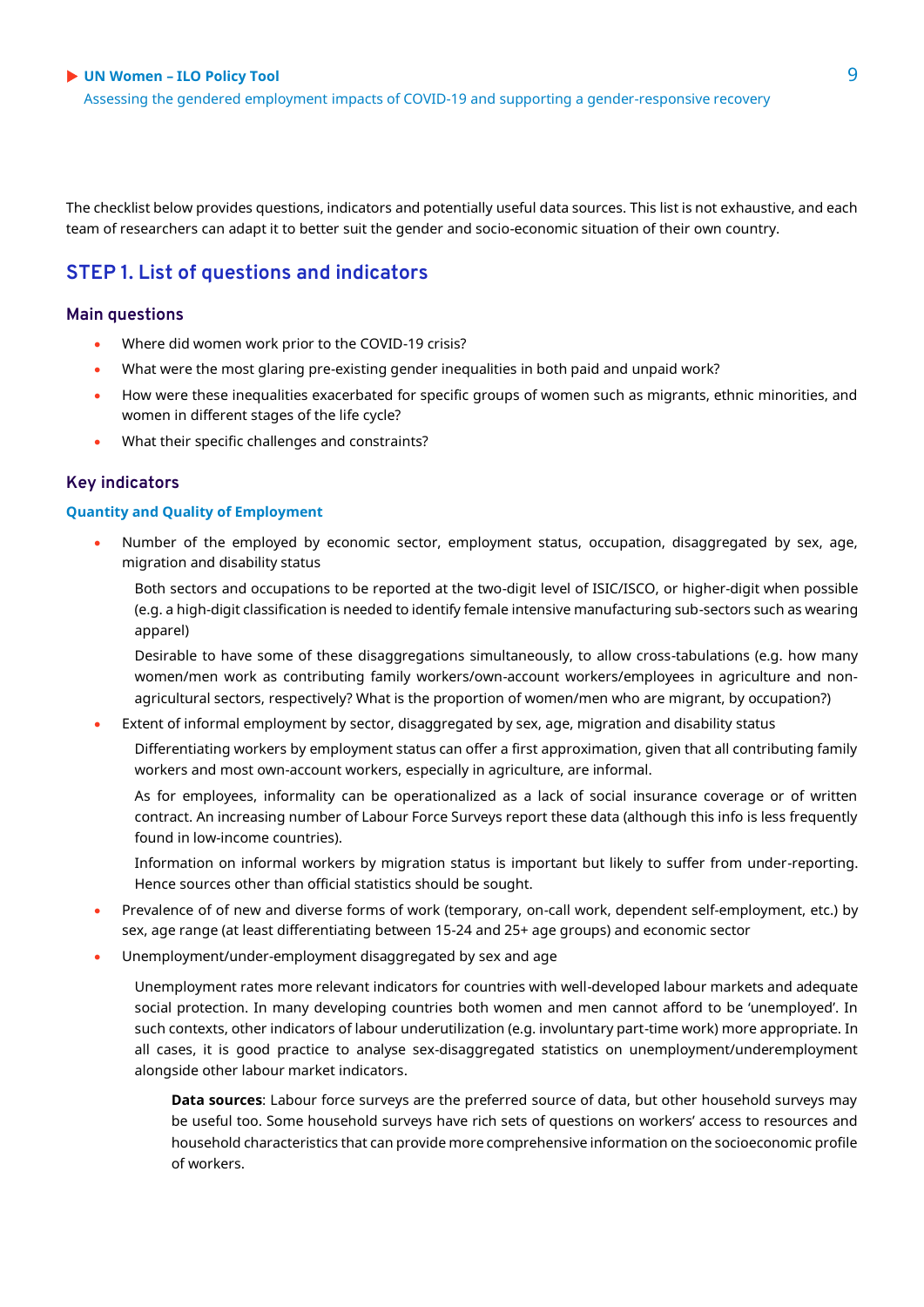Assessing the gendered employment impacts of COVID-19 and supporting a gender-responsive recovery

**Other suggestions**: Use additional modules in LFS or other household surveys to better investigate challenges of those women who are under-employed and/or working poor (economic resources, formal education and skills, family circumstances including living conditions and caring responsibilities).

Complement statistical data with studies examining evolution and determinants of unequal gender patterns over time, when available

Analysing indicators alongside each other helps to shed light on key gender patterns and interdependencies.

#### **Earnings**

- Hourly earnings by sex, occupation (and other disaggregations when the available data allow it).
- Both levels and gaps. This indicator can only be calculated for employees. Measuring gender differentials in earnings/profits for the self-employed more difficult, particularly for informal SMEs
- Average pay in female/male dominated occupations (e.g. cleaners/drivers)
- Proportion of women/men in any occupation, who are paid below two thirds (about 60 per cent) of the median hourly pay (this is the OECD definition for 'low pay')
- Relating female pay to the average cost of childcare can be a way of capturing the extent of options for working mothers when publicly subsidized childcare or free options do not exist

#### **Access to resources and opportunities**

- For employees: access to on-the-job training and to opportunities for promotion by sex, age, migration and disability status
- For own-account workers and employers: proportion of women-headed SMEs with a loan and their average loan size; access to entrepreneurship skills and type of training (e.g. STEMS subjects? Or is training available to women entrepreneurs in stereotypically female fields such as hair dressing or sewing?)

**Data sources**: In addition to standard Labour Force Surveys and other household surveys, workers surveys and enterprise surveys can be a good source of data for both earnings and opportunities on the job. Surveys such as BetterWork worker surveys, for example, collect data not only on objective job characteristics but also on self-reported assessments regarding promotion prospects, quality of workplace facilities, working conditions and channels for communicating work-related concerns. Their drawback is that they are limited to one particular sector (e.g., garments) and based on small and notrepresentative firm samples. Establishment surveys are the most common source for the self-employed but likely to exclude small firms and informal sector firms. Therefore, gathering additional information from informal business networks or other organizations may be valuable.

#### **Distribution of unpaid work**

 Hours spent on different unpaid domestic work and care activities (e.g. cooking, cleaning, person care) by sex and household type (e.g. what does existing literature say on policies or household circumstances that might change existing gender patterns of time use? what socio-economic household characteristics might be associated with more equal sharing between parents?)

#### **Access to services and infrastructure**

- Access to water and sanitation infrastructure by income group and geographical location
- Access to childcare services by income group and geographical location, and by employment status of the mother if information available
- Access and use of health services by income group and geographical location
- Distance from health clinic by income group and geographical location
- Ownership as well as uses of mobile phones by sex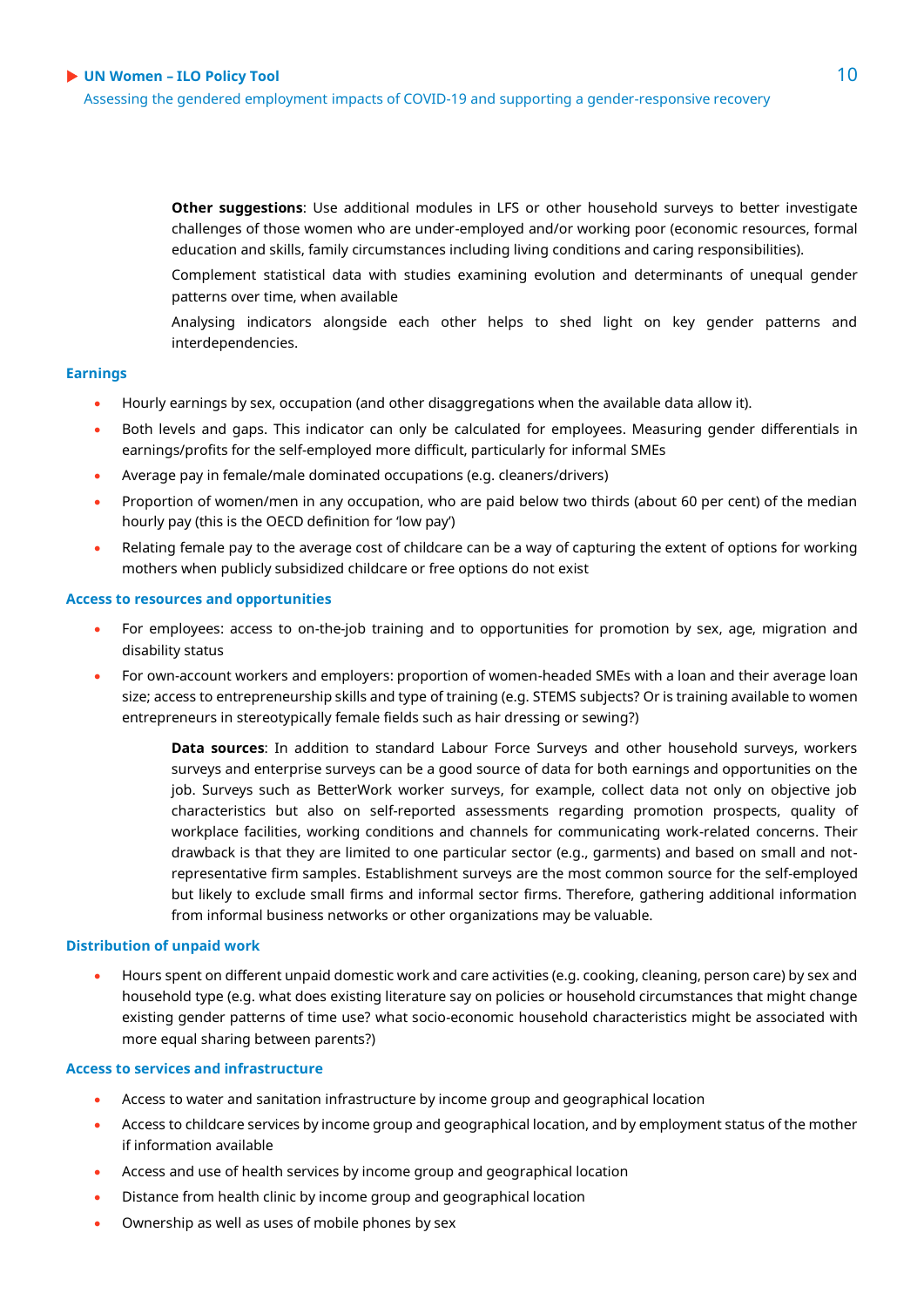**Note:** These are selected examples; the choice of indicators will be highly dependent on a country income level and stage of development (e.g. access to physical infrastructure and safe transport are of greater relevance for low-income countries). Some of this information is available at the household level, not individual level, but still useful to understand gender dynamics.

#### **Linking data on time-use with access to infrastructure**

Relating sex-disaggregated data on time-use with socio-economic characteristics of the people surveyed (in particular, their employment status), is useful for linking findings from TUSs to concrete spheres of policy action (e.g. enabling analyses of the correlation between availability/affordability of childcare and type of paid employment that mothers of young children can take on – if at all).

In low-income countries, reliable access to electricity, roads, and water infrastructure important not only to reduce the drudgery of unpaid work but also to ensure viability of small home-based enterprises

> **Data sources:** Time use surveys alongside other household surveys. When it is possible, link them together.

# **b. Step 2: Direct and indirect employment impacts: distinguishing sectors and occupations by kind of disruption**

For the specific task of documenting the gendered employment effects of the COVID-19 containment measures and ensuing disruption in supply chains and global demand, the sectoral categorization used in the ILO COVID-19 Monitor constitutes a useful starting point.<sup>28</sup> This categorization ranks sectors by risk of closure, and hence job losses.<sup>29</sup> **It would need to be extended to take account other kinds of risk and the heterogeneity of workers within each broad economic sector**.

**Of particular gender significance is the question of whether women are at high risk of losing their job not only when they are over-represented in sectors suffering from drastic output decline, but also when they work in other sectors**. Women may be at higher risk than men of being dismissed also in sectors which are ranked by the ILO Monitor as medium or low risk, due to them being overcrowded in specific low status occupations. Women's higher risk of livelihood loss in any sector is related to the nature of their employment contract (more likely to be a temporary one with limited protections, than is the case for men) for those who are in wage work, and to gender-intensified barriers to finance and other productive assets for the self-employed.

At the other end of the spectrum, many of those women and men who continue to work in sectors ranked 'low-risk' are likely to be in jobs that directly involve dealing with diseases and infections and/or bring them into close contact with other people. They hence face other kinds of heightened risks. These dynamics too have gender connotations, as demonstrated by the examples from India and the UK cited in earlier sections.

#### **High-risk and medium-risk sectors**

The ILO rated four sectors as being at high risk of severe impact in terms of job losses and declining working hours: accommodation and food services; real estate, business and administrative activities; manufacturing and the wholesale

<sup>28</sup> ILO, 2020. ILO Monitor: COVID 19 and the World of Work: updated estimates and analysis. Geneva: ILO There have been 6 editions of the ILO Monitor since April 2020.

<sup>&</sup>lt;sup>29</sup> Specifically, the ILO COVID-19 Monitor ranks sectors based on expected decline in their output and activities using real-time economic and financial data. The sectors identified as suffering from a drastic fall in output, and hence at high risk, are: Accommodation and Food Services, Real estate, Manufacturing and Wholesale and retail Trade; Transport, storage and communication and Arts, entertainment and Other services are ranked as at medium-high risk; Construction, Financial and insurance and Mining are ranked as medium risk; Agriculture as low-medium risk; Utilities, Public administration and defence, Human health and social work activities, and Education are defined as low risk. It is acknowledged that sub-sectors within each of these broad sectors may have been affected to a greater or lesser extent. Further details on the methodology are provided in ILO Monitor: COVID 19 and the World of Work: updated estimates and analysis. 2nd edition[. https://www.ilo.org/global/topics/coronavirus/impacts-and](https://www.ilo.org/global/topics/coronavirus/impacts-and-responses/WCMS_740877/lang--en/index.htm)[responses/WCMS\\_740877/lang--en/index.htm](https://www.ilo.org/global/topics/coronavirus/impacts-and-responses/WCMS_740877/lang--en/index.htm)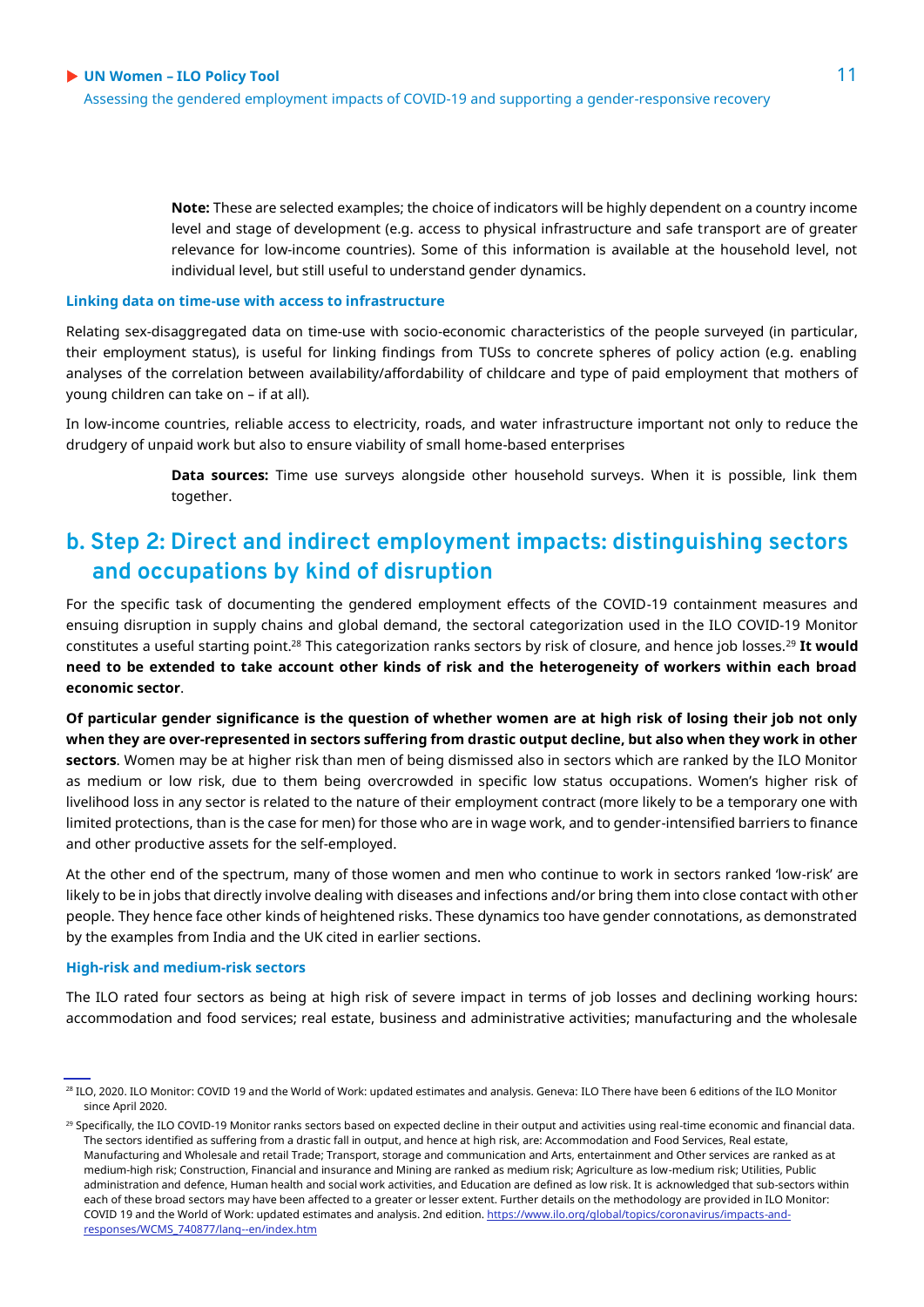and retail trade. The ILO Monitor reports that, globally, 40 per cent of total female workers are employed in these sectors, compared to 37 per cent of total male employment and that the proportion of women working in hard-hit sectors is particularly high in Central America (60 per cent), South-Eastern Asia (49 per cent), Southern Europe and South America.<sup>30</sup> At the country level, it would be useful to add more granularity to the analysis, by reporting employment data at the 2 or 3-digit level code. **It is possible for example that women do not constitute a high proportion of employment in manufacturing as a whole, but are heavily concentrated in a particularly hard-hit sub-sector such as exportoriented ready-made garments**, and have fewer alternatives in other sectors and occupations than men due either to social stigma or a lack of re-training opportunities.

**It is also possible that, in a particular country, women are not disproportionately employed in sectors which are classified at high risk of closure, but are still the workers likely to be first dismissed in such sectors because of greater precariousness in their job situation**—they may be employed in lower status occupations, have more tenuous contractual arrangements and/or be subject to employers' prejudice. This is an important piece of information, which could help in predicting the likelihood of women workers being included in job retention schemes and/or returning to work once existing job retention schemes end.

In some cases, women may be disproportionately employed in sectors ranked as low-medium risk, such as agriculture, but still be more at risk of hardship and job losses than men because of a lack of coverage from labour regulations (i.e., casual agricultural daily labourers) or gender-intensified restrictions to productive assets and trading networks. The issue of women cultivators is especially relevant to low- and medium-income countries with a significant agriculture base and is further discussed in the next section.

**A good way of gaining insights into these aspects involves monitoring changes in gender employment patterns (and working hours) by occupational hierarchy and/or type of contract alongside sectoral composition, based on the framework and disaggregations built in Step 1**. It would be useful to record whether, in each of these broad economic sectors, women work as wage workers or own-account workers (or contributing family workers), since, as noted, their employment status is another dimension likely to shape the terms and conditions of their participation and the different challenges they may face during the crisis. A point made by Elson et al. (2007) with reference to international trade is that gender inequality positions women as sources of competitive advantage (as cheap wage labour) rather than achievers of competitive advantage (as small entrepreneurs). This argument highlights that female business owners and own-account producers need more than just their own labour to weather the storm of the COVID-19 crisis, they also need access to finance, technology, social networks, markets, and support for their care responsibilities, all of which is structured by social and gender inequalities. On the other hand, wage workers who remain in work might disproportionately suffer from an erosion in their labour rights. It would be useful to trace changes in these aspects by sex and other factors, for example by conducting on-line rapid assessment sample surveys or phone interviews.

**Finally, it would be useful to gauge how many of the women who have lost their jobs are withdrawing altogether from the labour force, or postponing their entry without engaging in education or training, and what are the reasons for this**. This would involve measuring gender differentials not just in unemployment levels in the aftermath of the pandemic but also in employment-to-population ratios, in the NEETs rate for young people and in other measures of labour under-utilization such as numbers of 'available potential job seekers who did not actively seek out employment in a recent period, but would want employment'. Informant interviews could complement statistical data to help to identify what measures on the supply side are needed to facilitate the re-entry of women who feel discouraged from returning to paid work. Consultations should also aim to identify sectors and businesses where decent employment opportunities might be available for these women in the medium term. This issue is more relevant for a high-income country setting, whilst indicators such as time-related underemployment measured as 'persons working fewer hours than they would like to', or reliance on multiple jobs for survival,<sup>31</sup> might be more appropriate for capturing gender differences in distress and

<sup>30</sup> ILO, 2020. ILO Monitor: COVID 19 and the World of Work: updated estimates and analysis. Briefing Note. Second Edition and Fifth Edition.

<sup>31</sup> Typically, Labour Force Surveys report only the main occupation, but an increasing number of LFSs ask questions on whether the person has had additional jobs during a particular reference period.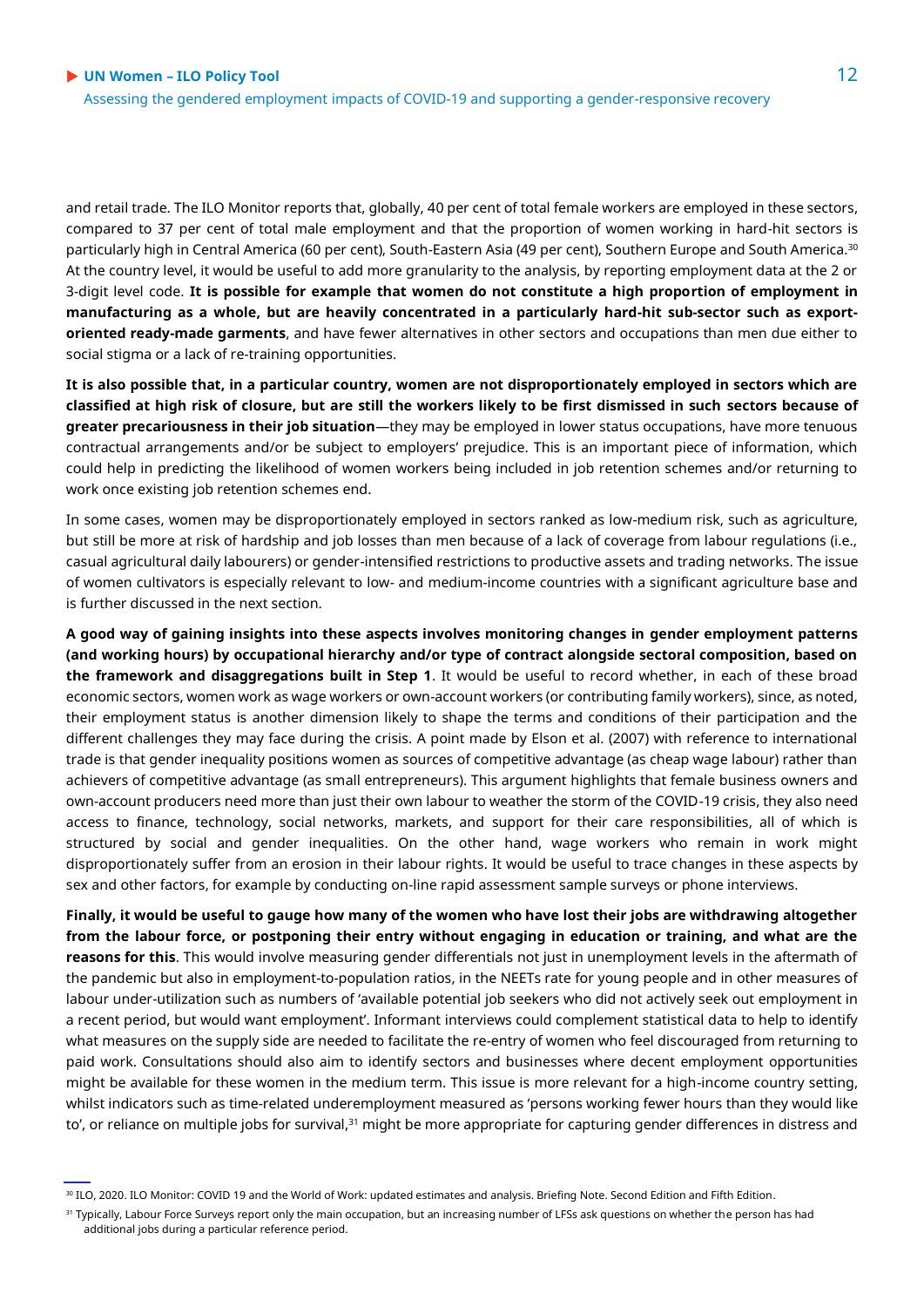Assessing the gendered employment impacts of COVID-19 and supporting a gender-responsive recovery

hardship in a low-income country context. For example, a gender economic assessment of Viet Nam<sup>32</sup> found that, due to low productivity, poor earnings and seasonality, a higher share of women than men must rely on multiple jobs for survival. This share was highest in the poorest regions and for those women whose primary job was in agriculture.

**As real time data on ongoing worker-related emergency measures, such as job retention schemes and income support for the self-employed, become available, disaggregations by sex and economic sector could be used to document uptake of these measures**. As this whole discussion demonstrates, it would be vital to ensure that employers report the numbers of people they make redundant with breakdowns by sex and other protected characteristics. The extent to which the most disadvantaged workers are able to benefit from these first-cut assistance programmes is an important policy question and further discussed in later sections.

#### **Sectors at low risk of employment loss but with other risks**

The ILO Monitor lists also sectors that are at low risk of closure such as human health and social work, education, public administration and defence and utilities. But workers in these sectors, especially in the health and social care sectors, face the highest risks in terms of exposure to the virus and their own mental and physical health. Many of these roles are categorised as 'essential worker' occupations, which means most workers in this group still have to work even in a 'lockdown' situation. **Regarding gender-employment effects in these sectors, it would be especially salient to document deterioration in any aspect of working conditions and whether any potential erosion of employment rights affects women more than men**. For example, it is possible that women encounter greater hostility, or indifference, from their employers when they raise concerns about safety at work. Although women constitute the majority of the total health and social workforce in many countries, they usually occupy positions of lesser authority than men (e.g., in South-East Asia, 79 percent of nurses are female but only 39 percent of physicians are female) and hence might be more hesitant in voicing their demands.

A 'Jobs at Risk' Index (JARI) has been developed by a UK-based think-tank to rank occupations that put workers most at risk of exposure to the virus. The index includes 273 different UK-based occupations according to numbers employed in each, the level of physical proximity that each job requires and the exposure to diseases or infections that each job entails.<sup>33</sup> It finds that women are the majority of workers with highest exposure to COVID-19 and 'Nurses' is by far the most at risk occupation. More specifically, of the 3 million workers in 'high risk' roles in the UK, 77 per cent are women.<sup>34</sup> Astonishingly, over a million of these workers are paid below 60 per cent median wages– what constitutes 'low pay' according to the Organization for Economic Cooperation and Development (OECD) definition. **Women are 98 percent of these 'essential' workers on a low pay. This is a good example of the sort of indicators and analysis needed to expose gaps in decent work deficits and to inform a re-valuation of skills, occupational hierarchies and fair remuneration from a gender perspective in the recovery phase**. 35

#### **STEP 2. List of questions and indicators**

#### **Main questions**

- Use the dashboard of indicators created in Step 1 as baseline
- Group data by sectors at risk according to the ILO COVID-19 Monitor ranking and monitor changes in selected indicators with special attention to:
	- o Heterogeneity of risks and workers within each COVID-19 Monitor-ranked sector

<sup>32</sup> UN Women, 2016. *Towards Gender Equality in Vietnam. Making Inclusive Growth Work for Women*, Hanoi: UN Women Viet Nam.

<sup>33</sup> For example, Sales Assistants have a high proximity to others (scoring 69), but a low exposure to disease or infections (scoring 19). Nurses score high on both fronts: they involve high physical proximity (94) and a high exposure to diseases and infections (95).

<sup>&</sup>lt;sup>34</sup> The Jobs at Risk Index (JARI): which occupations expose workers to COVID-19 the most? Autonomy, March 2020. <https://bit.ly/2wVsCVH> <sup>35</sup> Grimshaw, D. and Rubery, J., 2009." Undervaluing Women's Work". Working Paper Series 53 University of Manchester. [http://www.njl.nu/uploads/Paper\\_2007\\_Jill\\_Rubery.pdf](http://www.njl.nu/uploads/Paper_2007_Jill_Rubery.pdf)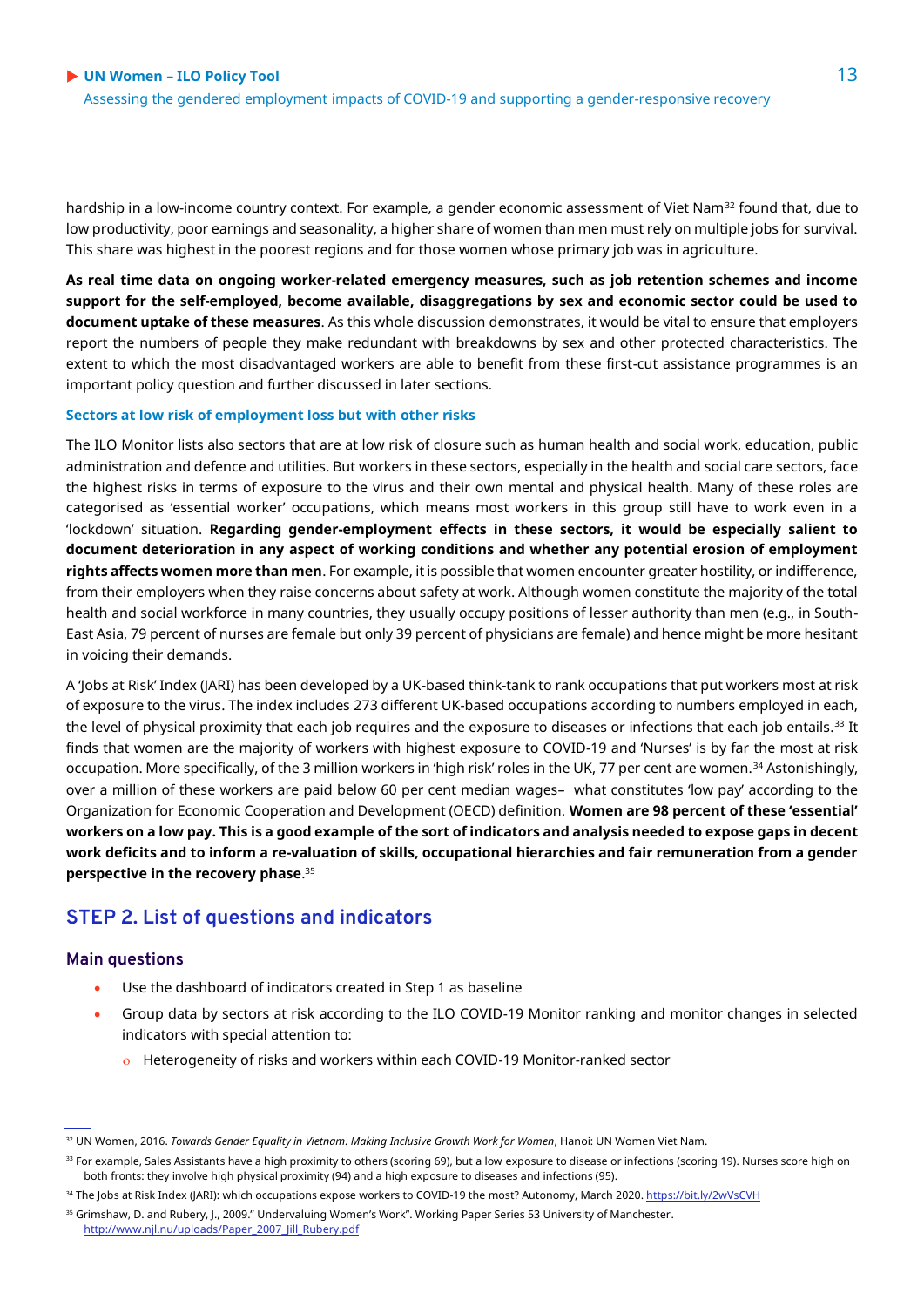Assessing the gendered employment impacts of COVID-19 and supporting a gender-responsive recovery

o How are different risks gendered?

#### **Indicators by type of risk**

#### **Risk of employment loss and reduced working hours** (apply to all sectors, not just high-risk sectors)

Indicators of special relevance could include (to be reported for each broad economic sector):

- Share of women in specific sub-sectors (e.g. export-oriented sub-categories of wearing apparel, especially exposed to world demand fluctuations) further disaggregated by migration status if possible
- Share of women in different occupational categories, further disaggregated by migration status and age group, when possible
- Share of women in new and diverse forms of work further disaggregated by migration status and age group, when possible
- Uptake of COVID job support schemes (job retention for wage workers and income support for the self-employed) by sex

**Risk of erosion of working conditions and of occupational safety and health** (apply to all sectors, but especially to sectors at low risk of closure)

Indicators of special relevance could include:

- Non-compliance rates regarding: payment of overtime, paid and sick leave, availability of PPE
- Adequate sanitation and washing facilities in the work-place
- Assistance with child care
- Provision of safe public transport to work

**Risk of physical and mental health** (apply to all sectors but especially to sectors at low risk of closure)

Indicators of special relevance could include:

- Occupational safety and health indicators (e.g. number of non-fatal and fatal injuries by sex and migration status)
- Number of referrals to occupational health by sex
- Self-reported assessments of workers' own health and well-being by sex and migration status
- Increase in total working hours (both paid and unpaid) by sex

**Data sources:** Start from indicators commonly used in Labour Force Surveys and Labour Inspection Manuals. High frequency labour force surveys are helpful, but the relevant information is likely to be sparse for many developing countries. Key informant interviews and social dialogue with various workers and employers representatives therefore crucial. Reports and investigations from networks such as Clean Clothes Campaign or research centres such as Business and Human Rights Resource Centre can be helpful. Administrative data (e.g. national tax and revenue authorities) are possibly a good source for uptake of job support measures. Impact on own-account workers at the margin of survival and contributing family workers is likely to remain the most difficult to document with statistical data (hence see Step 4).

### **c. Step 3: Considering interactions between paid and unpaid work**

The COVID-19 pandemic has increased the need for home-based unpaid care work, not only because of the decline in both public and paid private provision of various kinds of care (e.g. reduced capacity of schools) but also because more people are sick and need care. At the same time more women than men are losing their paid jobs and many more people, both women and men, are working from home. Previous crises have shown that when women lose their jobs in greater numbers, traditional gender roles tend to be reinforced, and this is already happening in the present crisis. Growing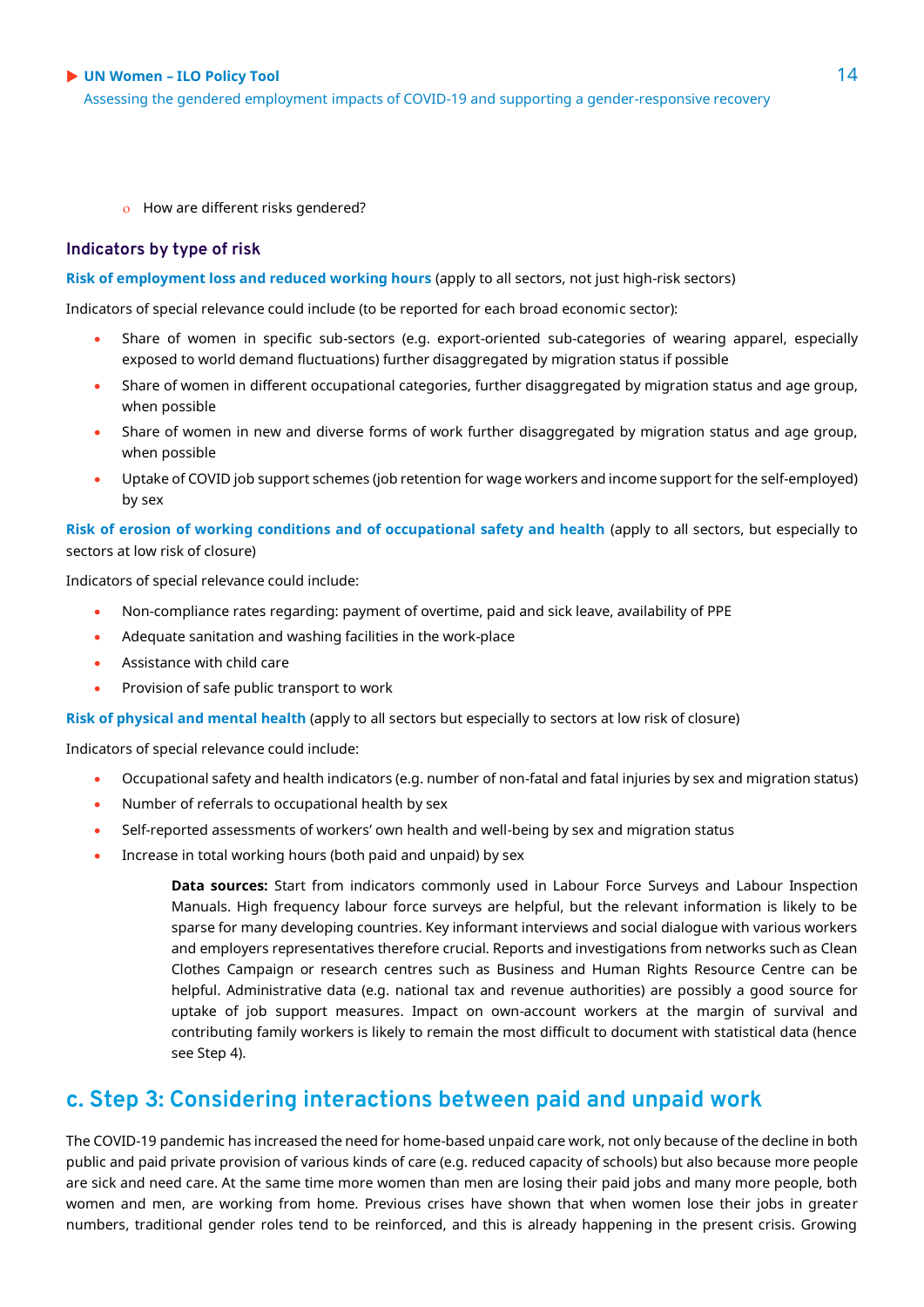Assessing the gendered employment impacts of COVID-19 and supporting a gender-responsive recovery

evidence from a number of countries confirms that it is women who are currently shouldering more of the housework, home schooling and childcare than men.<sup>36</sup> This remains the case even when women must continue to carry out their paid work from home. In addition, an increasing number of people have had to become unpaid carers for sick or disabled relatives. All these trends need to be carefully monitored, by distinguishing between different household configurations.

**Attention needs to be given to the implications of these trends for women's paid work** (and related household power dynamics). For instance, how does the intensification of unpaid work affect women's opportunities for stable and secure paid employment either as wage workers or own account workers? Which gender is more likely to be able to keep/return to their jobs, or have the time to search for new jobs, when/if economic activities resume? And what about the intensified 'time poverty'<sup>37</sup> and stress levels of essential health workers with caring responsibilities at home? And what about the tensions experienced by women who are expected to telework and attend to caring responsibilities full-time? How is their experience different from men who telework? How are employers addressing workers' needs as carers? Are care support measures available for women who are self-employed? Is public transport adequate and safe enough to permit access to both care-related facilities and workplaces? Broad-based consultations with workers' representatives, women's organizations, employers and relevant ministries are needed to identify how to best respond to these concerns.

### **STEP 3. List of questions and indicators**

- Use the dashboard of indicators created in Step 1. Focus especially on indicators related to distribution of unpaid work, and availability of services and infrastructure
- **Strive to document changes in both unpaid work burdens and total work burdens**
- By sex, household characteristics (e.g. number of children and other non-working family members) and employment status of both mothers and fathers
- Distinguish, if possible, by:
	- Women/men in 'on-site' paid employment (e.g. essential workers)
	- Women/men in home-based paid employment (e.g. teleworking)
	- Women/men no longer in paid employment
- Correlate time use patterns with availability/affordability of care and other infrastructure
	- E.g. are childcare facilities/schools COVID-safe? How many care workers feel safe to return? How many households are sending children back? How do these decisions relate to mothers' and fathers' employment status?
	- Is usage of non-COVID-related health services restored?
	- o Is public transport COVID-safe and women friendly?
	- What kind of public infrastructure would best help women with both their unpaid and paid work under current circumstances?

**Data sources:** High frequency labour surveys; Phone-based rapid surveys and similar innovative data collection methods; Real-time administrative data. Reports and investigations from women's networks such as WIEGO. Key informant interviews and social dialogue with various workers and employers' representatives essential.

<sup>&</sup>lt;sup>36</sup> ILO, 2020. "A gender-responsive employment recovery: Building back fairer". ILO Policy Brief.

<sup>&</sup>lt;sup>37</sup> Time poverty could be defined as not having enough time for rest and leisure after taking into account the time spent working, whether pay or in unpaid care work. Defining the "necessary" time to be devoted to work for paid or to unpaid care work is the challenge in these measures. See for example the work at the Levy Economics Institute of Bard College a[t http://www.levyinstitute.org/topics/time-poverty](http://www.levyinstitute.org/topics/time-poverty)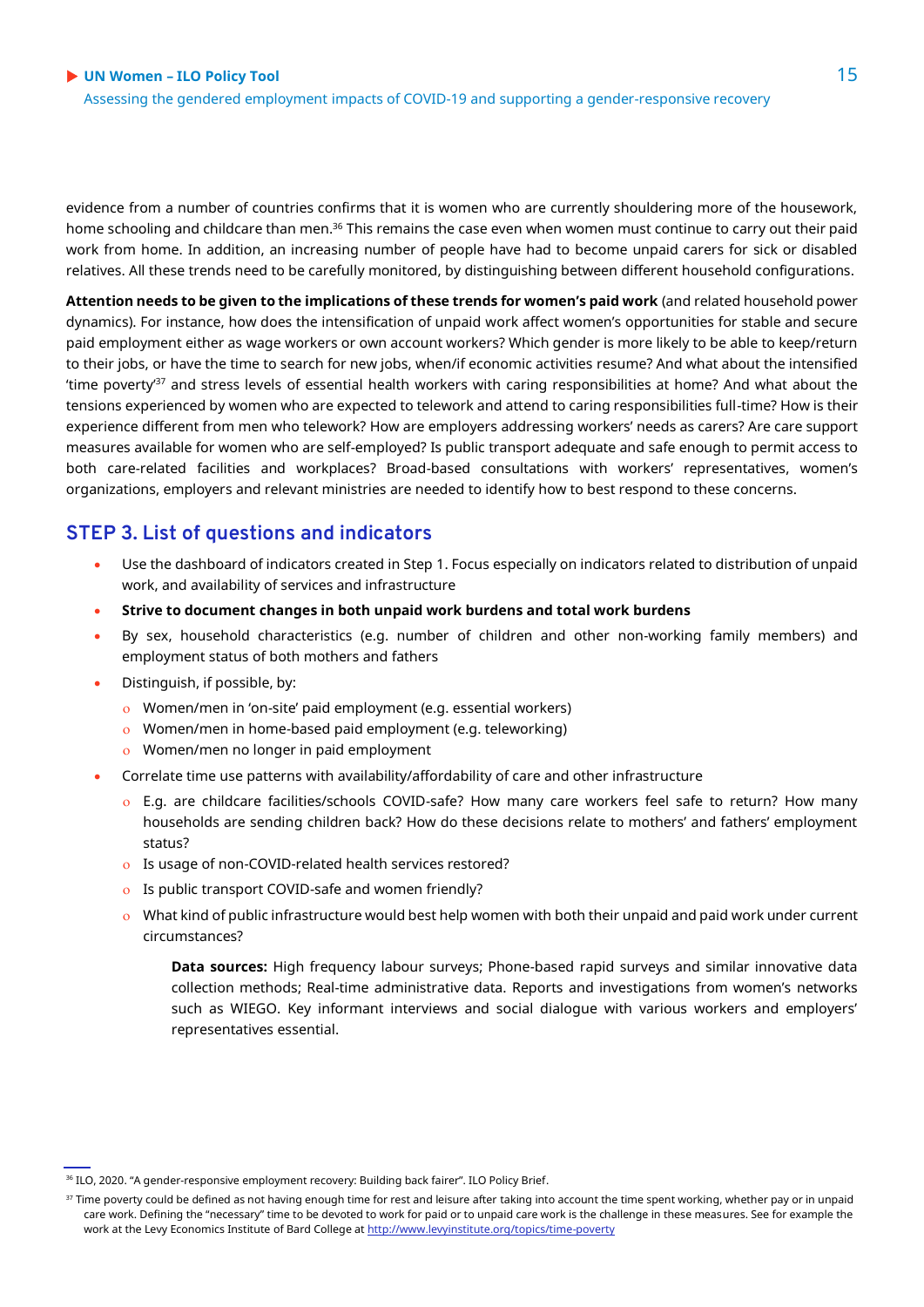# **d. Step 4: Including the most vulnerable women workers**

The analysis of sex-disaggregated labour market data and other statistics, as well as the collection of new data and indicators, constitute an essential component of a gendered employment impact assessment. However, to get a fuller picture, additional nuances, through in-depth studies, are needed. New research must also be strengthened by broadbased consultations—to capture various stakeholders' views on the challenges they face.

**Women in the most precarious forms of informal employment** faced significant and diverse challenges prior to the COVID-19 pandemic, which have been worsened by the crisis. These women face multiple disadvantage not only because of their gender but also because their ethnicity, a lack of officially recognised skills and various kinds of social stigma. This compound disadvantage relegates them to the most insecure kinds of livelihoods. These are women who may also find it more difficult to organize as workers, and are less likely to be counted in surveys, hence contributing to their invisibility in both statistics and political arenas. As a result, they are at higher risk of falling through the net when policy **responses are designed and implemented**.

For example, rapid assessments carried out by WIEGO between March and April 2020 (involving interviews with both local member-based organizations and informal workers networks), highlighted the severe impact that the immediate policy responses to COVID-19 has had on women engaged in domestic paid work, across all regions of the world. WIEGO reported that many live-out and part-time domestic workers in Africa, the Middle East, Asia as well as Latin America were dismissed, because they were seen as unclean, due to their use of public transport and living conditions in low-income communities, and/or because their employers were now at home or unemployed. WIEGO also reports that very rarely has severance pay been offered. On the other hand, live-in domestic workers are kept in their jobs and are given heavier workloads, but no preventive measures are taken to reduce their exposure to health risks.<sup>38</sup>

In India, Mahila Kisan Adhikaar Manch (MAKAAM), a network of marginalized women cultivators, women farmers' collectives, researchers and activists, conducted a survey of 500 women farmers from various districts of Maharashtra and found that single rural women and farm widows were the worst affected by the 'lockdown'.<sup>39</sup> This is because their main source of livelihood is either agricultural casual daily wage labour or vegetable vending in local markets, both of which stopped because of the 'lockdown'. The few women involved in cane cutting were still on field sites, as sugar production comes under essential commodities, but were given no extra-protection to carry out their work. It seems none of these women have been able to benefit from the various support schemes announced by the central and the state governments because a lack of individual ration card and/or cumbersome documentation requirements which they find difficult to handle.

These examples are good illustrations of the kind of investigations needed to further our understanding of the specific circumstances of different categories of informal women workers. Marginalized women cultivators and women working for wages in domestic paid work represent just two of many categories of informal workers, each facing different forms and degrees of precariousness. The main challenges faced by female farmers often relate to their limited ownership of productive assets as well as their restricted access to knowledge, technology, services and markets, whereas the main challenges faced by paid domestic workers relate to their limited enjoyment of labour rights and the lack of established mechanisms to enforce them. **The COVID-19 crisis is exacerbating the struggle for livelihoods of both groups**.

Evidently, which groups are most vulnerable among women workers will vary depending on a country's economic structure and gender configurations. The identification of the categories of vulnerable women workers to be included in the gendered employment assessment must draw on broad-based consultations with women's organizations, worker organizations (where they exist), other civil society, representatives of relevant ministries and sectoral experts, giving special space to the voice of those women who are usually least represented.

<sup>&</sup>lt;sup>38</sup> WIEGO, 2020. Informal Workers in the COVID-19 Crisis: A global picture of sudden impact and long-term risk. [https://www.wiego.org/sites/default/files/resources/file/Impact\\_on\\_livelihoods\\_COVID-19\\_final\\_EN\\_1.pdf](https://www.wiego.org/sites/default/files/resources/file/Impact_on_livelihoods_COVID-19_final_EN_1.pdf)

<sup>39</sup> Seema Kulkarni 'Locked in a crisis: concerns of rural women' *Economic & Political Weekly Commentary*, June 6, 2020 vol lV no 23.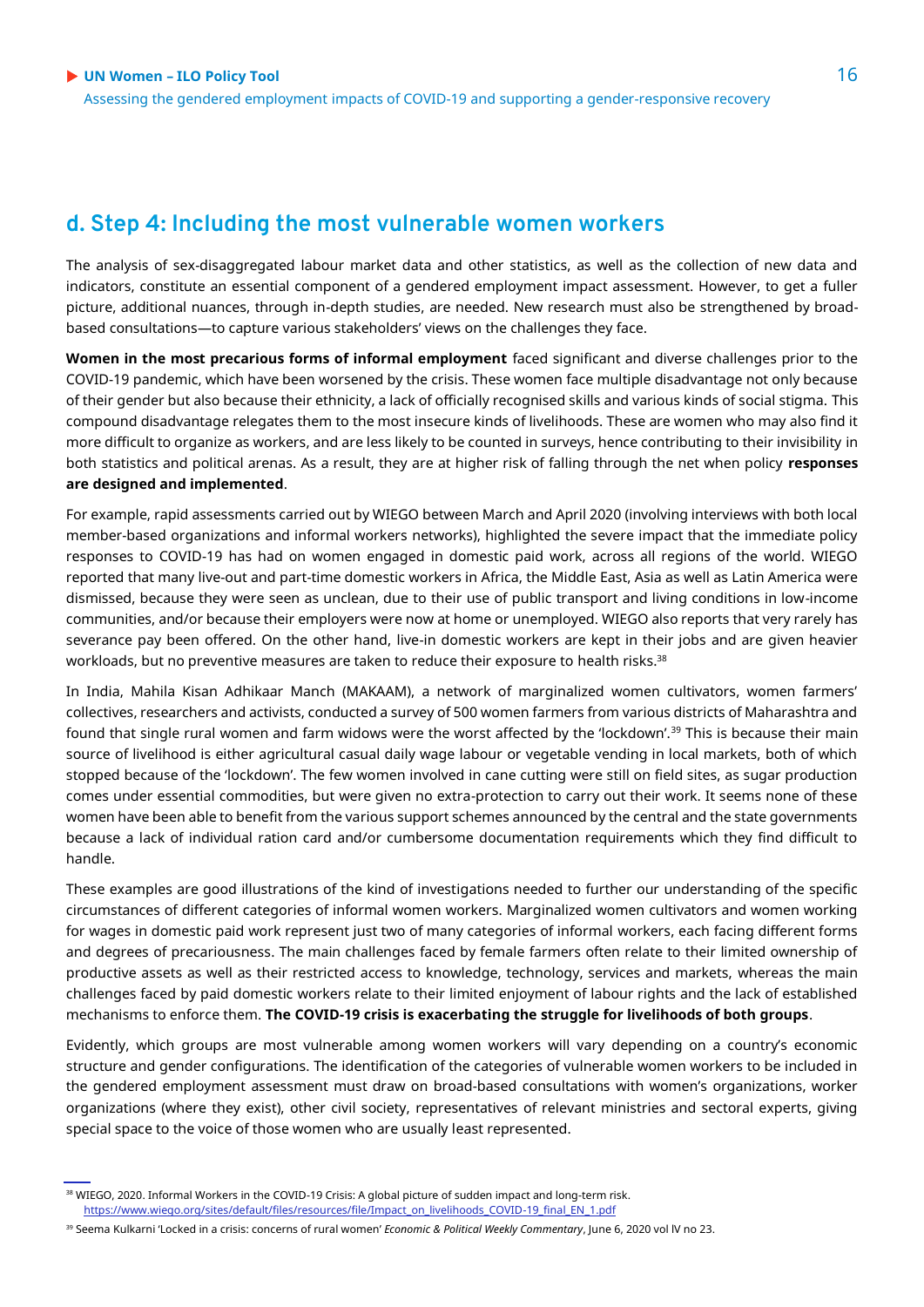Assessing the gendered employment impacts of COVID-19 and supporting a gender-responsive recovery

#### **STEP 4. List of questions**

- Which categories of women workers are most marginalized and vulnerable? Which women workers are most at risk (of job loss, disease exposure, or both)?
- How do factors such as migration status or disability intensify the challenges faced by particular categories of women informal workers during COVID-19?
- Do these groups have the ability to organize and mobilize?
- What are their main demands regarding jobs and working conditions? How best can they be supported by policy?

**Data sources:** Social dialogue with women's networks such as WIEGO. Key informant interviews with civil society organizations. Phone-based rapid assessments.

# **IV. Identifying policy priorities**

The assessment of the gendered employment effects brought about by the COVID-19 crisis (to be developed along the lines described in earlier sections) can be used to identify appropriate policy responses in both the short and medium term.

As the crisis evolves, so do measures taken by governments to tackle it. Some measures are ongoing, some may end soon, and some new ones will be planned, with considerable variation in both size and coverage of economic policy packages across countries' income groups and economic structures. Governments' emergency response since the start of the pandemic has largely involved adapting social assistance programmes and supporting enterprises and job retention. While this response has been vital to mitigate income losses in the immediate aftermath of the crisis, it is increasingly recognised that several own-account workers, temporary wage workers, and others with precarious entitlements (many of whom, as highlighted in previous pages, are women) have experienced difficulty in accessing assistance.<sup>40</sup> **In the short term, policies need** therefore **to address this gap in inclusion**, respond to emerging demands voiced by organizations of informal workers and informal business associations, and better protect the safety and rights of those women (and men) who continue to be in work or are asked to return to work. **Short-term measures should** not be treated simply as 'ambulance work'<sup>41</sup> but rather **be conceived as building blocks towards gender equitable paths of structural transformation and decent jobs generation in the longer term**. Short-term measures are discussed in section IV.a. while policy priorities for the longer term are outlined in section IV.b. The optimal mix of policies will necessarily vary by socio-economic context. To help identification of policy responses tailored to specific gendered employment structures, section IV.c presents a summary of suggested measures by level of policy action and country typologies.

### **a. Short-term policy responses**

#### **Improve safety and strengthen rights of essential workers, and other workers who are in work/returning to work**

For those women who still have a paid job, their working conditions should not be eroded as a result of this crisis. As noted in earlier sections, since the beginning of the COVID-19 pandemic, the erosion of working conditions and of occupational safety and health has been reported both in essential sectors such as health and social care, and in other sectors such as

<sup>40</sup> See for example the evidence reviewed in Section III under Step 4. Also, UNDP and UN Women, September 2020, *COVID-19 Global gender Tracker*. Factsheets[. http://UNDP-UNWomen-COVID19-Global-Regional-Factsheet-2020.pdf](http://undp-unwomen-covid19-global-regional-factsheet-2020.pdf/)

<sup>41</sup> M.Mazzucato and R.Skidelsky, July 2020 "Towards a new fiscal constitution" Project Syndacate. [https://www.project-syndicate.org/onpoint/new-fiscal](https://www.project-syndicate.org/onpoint/new-fiscal-constitution-job-guarantee-by-mariana-mazzucato-and-robert-skidelsky-2020-07)[constitution-job-guarantee-by-mariana-mazzucato-and-robert-skidelsky-2020-07](https://www.project-syndicate.org/onpoint/new-fiscal-constitution-job-guarantee-by-mariana-mazzucato-and-robert-skidelsky-2020-07)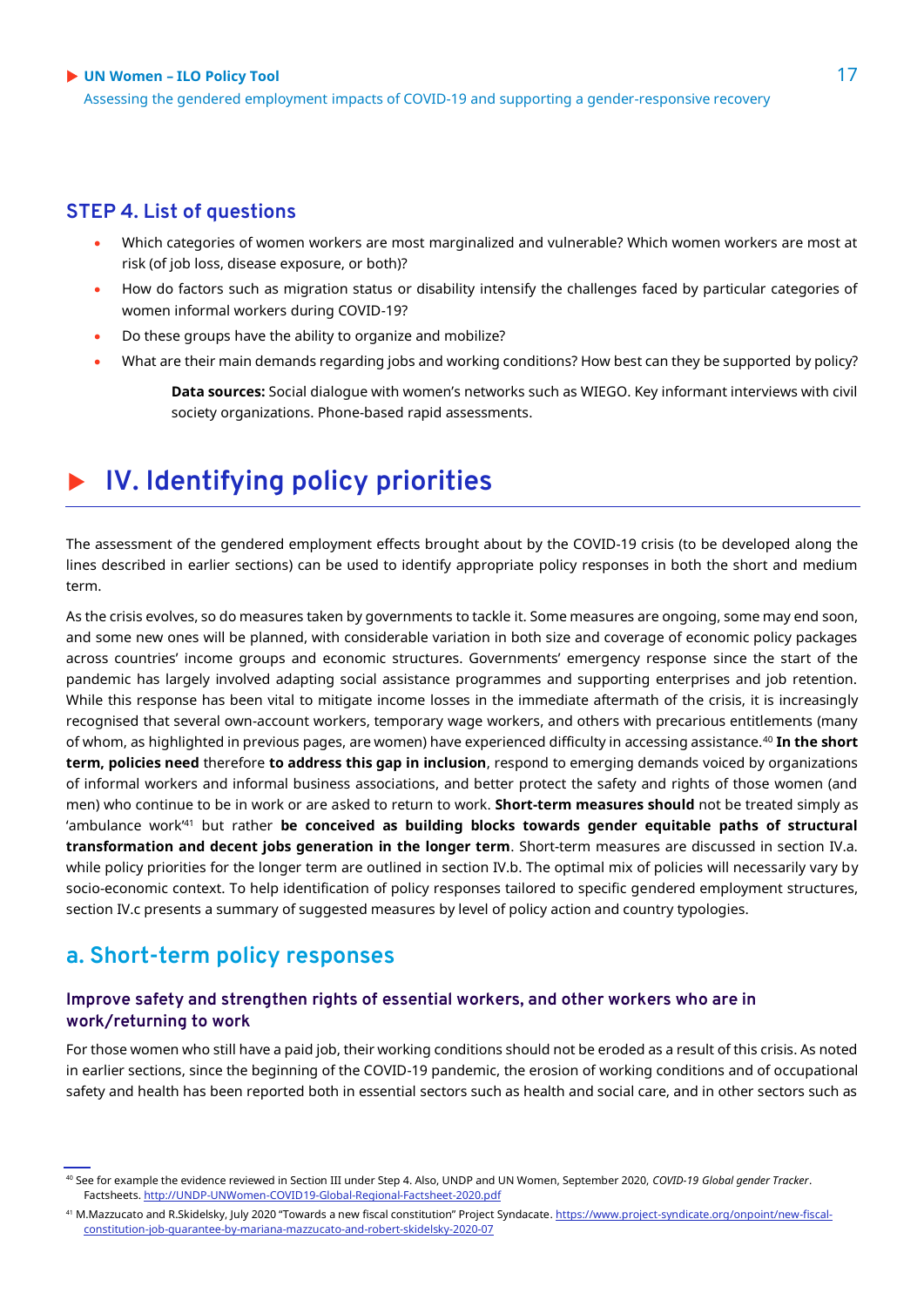agriculture (e.g. seasonal vegetable and fruit pickers, many of whom are international migrants, on European farms)<sup>42</sup> and manufacturing (e.g. workers in factories producing medical gloves and other protective equipment in Asia). Recent investigations in a few high-income countries suggest that redundancies have been higher for those who were shielding or had care responsibilities.<sup>43</sup> Among informal workers in developing countries, many live-in domestic workers are often being given heavier workloads, but without protective equipment or preventive measures in their employers' homes.<sup>44</sup> There have also been reports of police harassment of street vendors and market traders, resulting in confiscation of goods, forced evictions and dismantling of street vending infrastructure in both Sub-Saharan Africa (Ghana, Kenya, South Africa, Zimbabwe) and India.<sup>45</sup>

There is clearly an urgent need to provide all these workers with adequate PPE and ensure safe workplaces and market infrastructure where good hygiene standards and principles of social distancing are applied. Workplaces need also to be free from harassment. Women may be particularly concerned about safety in the workplace and reluctant to return to work (e.g., in those instances in which businesses are gradually resuming) particularly if they have the additional responsibility of caring for family members at home.

In the face of these risks, informal worker organizations are mobilizing to provide support to their members.<sup>46</sup> This has included, for example, developing health and hygiene guidelines tailored to the needs of specific groups of women workers and translated in many languages, as well as providing masks, soap and water points. Moreover, member-based organizations such as Women in Self Employment (WISE) in Ethiopia and El Sindicato Único de la Aguja (SUA) in Uruguay are helping home-based workers to make masks and medical gowns themselves and to access orders from the public health system and other NGOs.

These are good examples of workers' own efforts, but it is evidently not enough. Governments and private companies' involvement is much needed to scale up these initiatives. Governments and the private sector, in consultation with women's groups, must also promote extra measures to protect all workers from health risks and any form of violence. Moreover, channels for reporting complaints and labour inspection mechanisms require strengthening by adapting procedures to meet the new COVID-19 realities.<sup>47</sup>

The plight of women migrant workers is particularly concerning. For this reason, initiatives such as the decision by the Portuguese government to grant foreign nationals with pending immigration applications the same rights to health care, social security and employment as permanent residents, are welcome.<sup>48</sup>

Finally, the needs of women who have converted to working remotely from home also require attention. Emerging evidence points to significant challenges related to the expansion of telework in many countries, which are pronounced for women and single-parent families. Surveys show that telework is often performed with young children at home and with a lack of adequate space, and this is a particularly stressful experience for mothers who also juggle greater burdens of housework and childcare.<sup>49</sup> This issue is more relevant to high-income countries given that, as the IMF puts it, "…It is much easier to telework in Norway and Singapore than in Turkey, Chile, Mexico, Ecuador, and Peru, simply because more

43 Citizens Advice UK. 6 August 2020 "Parents, carers and disabled people at least twice as likely to face redundancies". Press Release. [https://www.citizensadvice.org.uk/about-us/how-citizens-advice-works/media/press-releases/parents-carers-and-disabled-people-at-least-twice-as](https://www.citizensadvice.org.uk/about-us/how-citizens-advice-works/media/press-releases/parents-carers-and-disabled-people-at-least-twice-as-likely-to-face-redundancy-warns-citizens-advice/)[likely-to-face-redundancy-warns-citizens-advice/](https://www.citizensadvice.org.uk/about-us/how-citizens-advice-works/media/press-releases/parents-carers-and-disabled-people-at-least-twice-as-likely-to-face-redundancy-warns-citizens-advice/)

<sup>42</sup> <https://theconversation.com/coronavirus-flying-in-fruit-pickers-from-countries-in-lockdown-is-dangerous-for-everyone-136551>

<sup>44</sup> WIEGO July 2020 'Informal Workers in the COVID19 Crisis: a global picture of sudden impact and long-term risk'.

 $45$  Ibid.

 $46$  Ibid.

<sup>47</sup> The ILO BetterWork website offers examples of how the BetterWork Programme is supporting workers, employers and government partners in the garment sector of specific countries, by helping them to adapt to the new challenges of the crisisBetterWork, October 2020. Country responses to COVID-19. https://betterwork.org/1-better-work-response-to-covid19/.

<sup>48</sup> ILO Country Study, June 2020. Rapid assessment of the impact of COVID-19 on the economy and labour market. Geneva: ILO. [https://www.ilo.org/wcmsp5/groups/public/---ed\\_emp/documents/publication/wcms\\_749191.pdf](https://www.ilo.org/wcmsp5/groups/public/---ed_emp/documents/publication/wcms_749191.pdf)

<sup>&</sup>lt;sup>49</sup> See evidence reviewed in ILO, 2020. "A gender-responsive employment recovery: Building back fairer". ILO Policy Brief. To address these issues the ILO has developed a new guidance on teleworking 'Teleworking during the COVID-19 pandemic and beyond: a practical guide' 2020. [https://www.ilo.org/travail/whatwedo/publications/WCMS\\_751232/lang--en/index.htm](https://www.ilo.org/travail/whatwedo/publications/WCMS_751232/lang--en/index.htm)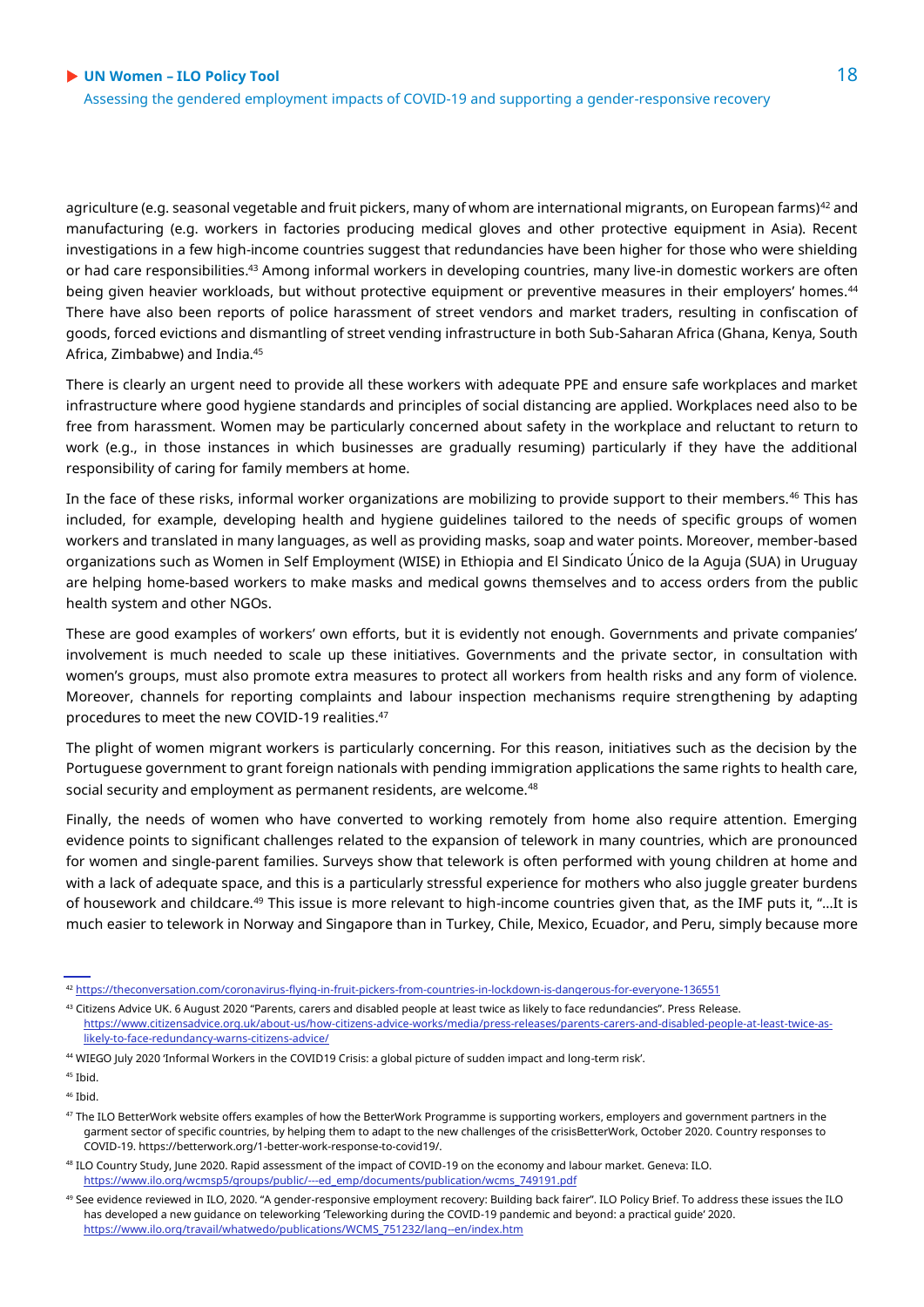than half the households in most emerging and developing countries don't even have a computer at home".<sup>50</sup> These difficulties in accessing digital technologies are exacerbated for women, particularly where the digital gender divide is large. Nonetheless, efforts everywhere should be directed at improving the regulation of telework to ensure it complies with principles of work-family balance and gender equality. Greater consideration of the gender dimension of telework and digitalization is important because these processes are being accelerated by COVID-19, but are likely to remain a feature of the way of working in the future.

#### **Continue job retention and income support schemes but in a more targeted way**

There is indication that some countries both in the global North and the global South are considering to phase out their emergency measures. While economy-wide income support and employment retention schemes may not be financially sustainable for long periods of time, it is important that these measures continue to sustain at least some sectors, with a more targeted approach. This could involve, for example, targeting sectors which disproportionately employ low-income women and are predicted to recover more slowly, such as tourism and hospitality. In countries where job retention schemes for formal businesses and/or income support for small businesses can continue, it is essential that their design is improved to ensure greater inclusion and protection of women workers.

In a number of countries from the global South, WIEGO members have reported difficulties in collecting income support because they do not have digital bank accounts and/or access to mobile money transfers. Others, usually the most disadvantaged women working in the lowest segments of the informal sector, are simply not eligible or not even aware of the existence of such schemes. Some countries have taken steps to reach out to marginal informal workers. For example, the government of Burkina Faso has suspended fees charged on informal vendors in urban markets, and the government of South Africa has allocated additional funds to SMEs and other informal business.<sup>51</sup> It is not yet known, however, how many women are among the qualifying beneficiaries who have been able to apply.

Job retention schemes have been extensively used in the early stages of the pandemic, mostly in high-income countries. As reported by the OECD, these schemes too would need better targeting.<sup>52</sup> A study of the job retention scheme adopted in the United Kingdom since last April, for example, notes that "... not all workers are furloughed equally…", with women significantly more likely to be furloughed than men doing the same type of job.<sup>53</sup> In addition, the study finds that about 75 per cent of furloughed men had their wages topped up beyond the 80 per cent provided by the government, whereas less than 65 per cent of furloughed women enjoyed this financial benefit. It is crucial to understand the factors explaining these differences, and to avoid reproducing gender bias in job retention schemes.

A good example of effective targeting through an integrated package of support for both wage workers and own-account workers is provided by Argentina's emergency response.<sup>54</sup> Measures involve, among others, an Emergency Labour and Production Assistance Programme (ATP), which includes reductions in employer contributions, subsidies for workers' wages and zero-rate loans for own-account workers. A strong package of social protection measures including a consolidation of existing social transfers schemes as well as new measures that address paid and unpaid care work, has also been introduced. For example, paid leave has been extended to domestic workers in private homes, adults older than 60 years, pregnant women and those with dependents requiring care. Regarding social transfers, an emergency family

<sup>50</sup> Brussevich, M., Dabla-Norris, E. and Khalid, S. June 2020 "Who will bear the brunt of lockdown policies? Evidence from tele-workability measures across countries" IMF Working Paper WP/20/88. IMF Asia and Pacific Department.

<sup>51</sup> Ewinyu, Arabo; David Francis, Kamal Ramburuth-Hurt and Imraan Valodia. "COVID-19: Gender impacts in South Africa. Working Paper, SCIS, Wits University cited in ILO, 2020. "A gender-responsive employment recovery: Building back fairer".

<sup>52</sup> OECD, August 2020. Job retention schemes during the COVID-19 lockdown and beyond. Paris: OEC[D https://read.oecd-ilibrary.org/view/?ref=135\\_135415-](https://read.oecd-ilibrary.org/view/?ref=135_135415-6bardplc5q&title=Job-retention-schemes-during-the-COVID-19-lockdown-and-beyond) [6bardplc5q&title=Job-retention-schemes-during-the-COVID-19-lockdown-and-beyond](https://read.oecd-ilibrary.org/view/?ref=135_135415-6bardplc5q&title=Job-retention-schemes-during-the-COVID-19-lockdown-and-beyond)

<sup>53</sup> Adams-Prassl, Boneva, Golin and Rauh. August 2020. "Furloughing" Universities of Oxford, Cambridge and Zurich Working paper. The Observer, 9th August "Two\_thirds of UK's furloughed workers continued job in Covid\_19 lockdown".

<sup>&</sup>lt;sup>54</sup> ILO, 2020. "A gender-responsive employment recovery: Building back fairer". ILO Policy Brief.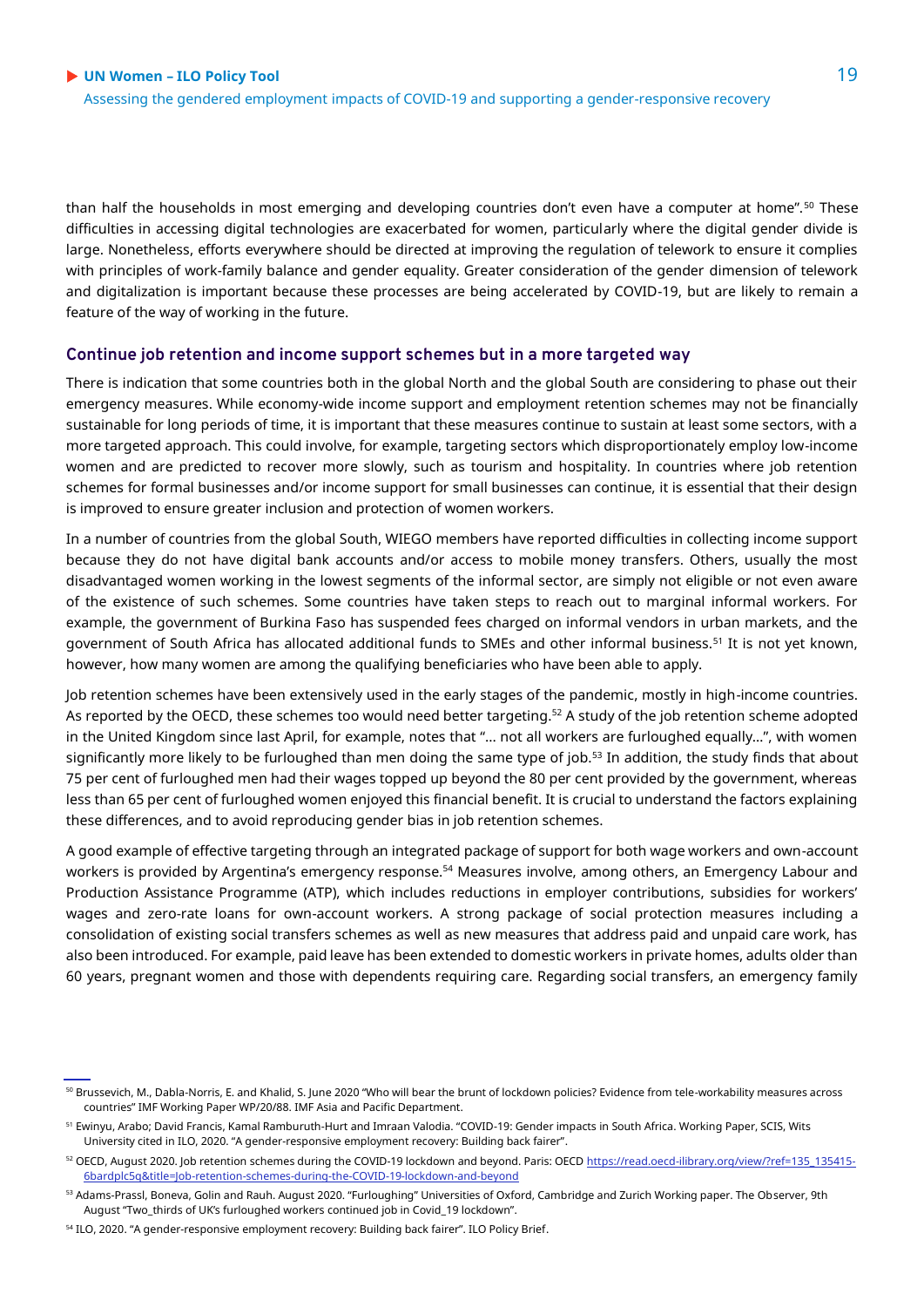income (IFE: Ingreso Familiar de Emergencia), has been provided once every two months since the beginning of the pandemic. IFE prioritizes women as cash recipients and has managed to reach large numbers of beneficiaries.<sup>55</sup>

#### **Ensure gender awareness in the design and implementation of active labour market policies**

Active labour market policies can be an important tool for facilitating women's return to work and job-seeking in the face of the job uncertainty and changing demands for skills triggered by COVID-19. It is important to avoid labour market biases that result in men being prioritized in recruitment and training when overall jobs are scarce, as has been the case in past economic crises.<sup>56</sup> Public employment services (PES) of the 'joined-up' kind<sup>57</sup> that offer integrated packages combining job- matching with provision of short term-training, and similar forms of assistance, can be particularly helpful. However, special care needs to be put in the design of these policies to ensure they equally benefit women and men.

The Republic of Korea offers a useful example of how an existing PES programme can be effectively adapted to address women's specific needs in the context of the new COVID-19 circumstances. The Korean PES had already been using an integrated approach involving a range of specialist organizations to target women who have interrupted their career for family reasons. Their approach is firmly grounded in principles of inclusion. It takes into account that many of these women lack access to childcare. It also strives to reach out to migrant women who may not have formal qualifications and/or fluency in Korean. Currently, the PES is working closely with occupational centres in various locations. They provide maternity leave allowance and childcare subsidies to women who are registered with them. In addition, they offer incentives to those employers who commit to grant maternity or childcare leave to their female employees and retain them once they return.<sup>58</sup>

Another relevant policy area relates to the need to redress persistent gender gaps in apprenticeships. Gender differences in apprenticeships remain striking in many countries, including high-income countries, and take the form of gender segregation in the type of apprenticeships women and men do, gender pay gaps, and limited availability especially for young women in STEM-related fields.<sup>59</sup> Thus, especially appropriate measures in the context of the current crisis could include funding apprenticeship initiatives aimed specifically at young women in the early stages of their working lives as well as targeting retraining initiatives at sectors where women are heavily represented.

The measures discussed above are of greater relevance to high-income countries with well-developed labour market infrastructure. In low-income developing country contexts, measures such as public procurement with special provisions for contracting women-owned SMEs and gender- aware public works may offer more suitable short-term solutions to help poor rural women survive the crisis and possibly enable them to develop skills and networks for the longer term. Public food procurement with preferential access to marginal women farmers has been advocated for some time as an instrument to promote synergies between different development objectives by improving women's access to fair markets for their produce as well as food security. In the current circumstances, some authors are recommending to link COVIDrelated food assistance programmes with procurement at the village level from local small-scale women cultivators, for example in the context of Public Distribution Systems in India.<sup>60</sup> While there is no indication that these measures are being considered at the state level, a few examples of local initiatives exist.

<sup>55</sup> UNDP and UN Women, September 2020*, COVID-19 Global gender Tracker*. Factsheets. Annex II. Countries in Focus: Argentina. [http://UNDP-UNWomen-](http://undp-unwomen-covid19-global-regional-factsheet-2020.pdf/)[COVID19-Global-Regional-Factsheet-2020.pdf](http://undp-unwomen-covid19-global-regional-factsheet-2020.pdf/)

<sup>56</sup> ILO, 2020. "A gender-responsive employment recovery: Building back fairer". ILO Policy Brief.

<sup>57</sup> PES engage in joined-up service provision with other government agencies and specialist providers, including unemployment insurance funds, social protection systems, private employment agencies and training services. See ILO, 2020. 'COVID-19 Public Employment Services and labour market policy responses' Policy Brief. [https://www.ilo.org/emppolicy/areas/covid/WCMS\\_753404/lang--en/index.htm](https://www.ilo.org/emppolicy/areas/covid/WCMS_753404/lang--en/index.htm)

<sup>&</sup>lt;sup>58</sup> Avila, Z., 2018. Public employment services: *Joined-up services for people facing labour market disadvantage*, Geneva: ILO. Reported in ILO, 2020. "A genderresponsive employment recovery: Building back fairer.

<sup>59</sup> ILO. 2020. "Quality apprenticeship and gender" in *ILO Toolkit for Quality Apprenticeship.* [https://www.ilo.org/global/topics/apprenticeships/publications/toolkit/WCMS\\_748751/lang--en/](https://www.ilo.org/global/topics/apprenticeships/publications/toolkit/WCMS_748751/lang--en/)

<sup>60</sup> Kulkarni, S. 2020. 'Locked in a crisis: concerns of rural women' Commentary, June 6, 2020 Economic & Political Weekly vol IV no 23.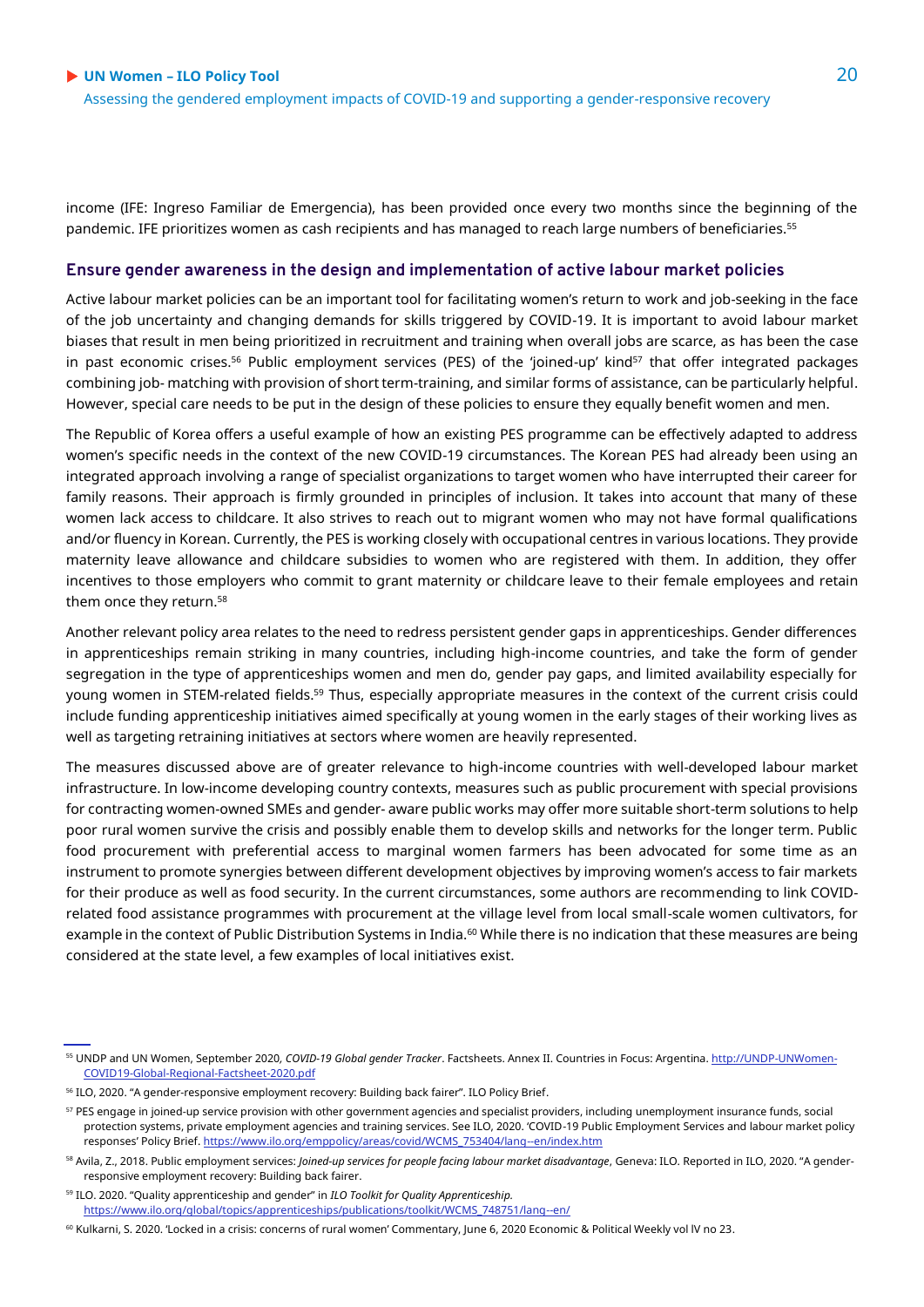In Ahmedabad, India, the Self Employed Women's Association (SEWA) collaborated with the municipality to develop an innovative food delivery programme involving street vendors and rickshaw drivers.<sup>61</sup> In Senegal, the government is delivering basic food baskets to vulnerable households, sourcing products from women's cooperatives.<sup>62</sup>

As for public works programmes, there is a long tradition of using them to create jobs and generate income for people in vulnerable situations during crises. Many governments in low-income countries have already been implementing public works programmes, some of which are supported by the ILO. Provided appropriate additional COVID-19 related precautions are introduced, these schemes could be repositioned to address emerging needs resulting from the economic impact of COVID-19, with particular attention to the immediate needs of poor women who tend to rely on casual work for their livelihoods.<sup>63</sup> As ever, it is crucial that these programmes are designed and implemented in a gender-aware manner. This would mean removing gender-specific obstacles to women's participation (e.g. by providing safe transport and childcare on site) and involving women in decisions over the assets and infrastructure to be constructed or maintained by the programme (e.g. priority to sanitation infrastructure or health centres over other kinds of construction works). A rich policy literature has developed in recent years on approaches to make public works gender responsive,<sup>64</sup> but the evidence on the ground remains mixed.

#### **Provide adequate and affordable childcare and ensure safe use of public transport**

Across-the-board there is an urgent need for measures to support reliable childcare provision and the safe re-opening of schools. Many of the examples described in this section demonstrate this is a key condition for enabling women to protect mental and physical strength whilst keeping their job, or to find the time for searching for new employment. In the short term, this could take the form of additional funds to childcare service providers (both private and non-profit ones) to ensure they can retain staff and make care centres and similar infrastructure COVID-secure, in combination with childcare subsidies for low-income families. Sustained investment in care-related infrastructure (including both childcare and adult care) must constitute a core pillar of any gender responsive recovery in the longer term and is further discussed in the next section.

COVID-safe, regular and reliable public transport is also essential to facilitate women's return to work and search for work, particularly in developing countries where women are less likely to own and/or drive a private vehicle.

# **b. The longer term: policy options for gender-equitable structural transformation**

Looking ahead, strategies for the longer term need to promote a just transition to a gender-equitable, job-rich and environmentally sustainable economy. The COVID-19 crisis has initiated new conversations about care, essential workers, fair pay, migration, protecting the environment, health and well-being. There is a widespread sentiment that returning to the 'old normal' is not an option and many in policy circles are calling for transformational responses. There is a longstanding body of feminist literature on gender, economic crises and alternative models of economic development on which policy formulation can draw. The following paragraphs set out some ideas.

<sup>61</sup> WIEGO, 2020. Informal Workers in the COVID-19 Crisis: A global picture of sudden impact and long-term risk [.https://www.wiego.org/sites/default/files/resources/file/Impact\\_on\\_livelihoods\\_COVID-19\\_final\\_EN\\_1.pdf](https://www.wiego.org/sites/default/files/resources/file/Impact_on_livelihoods_COVID-19_final_EN_1.pdf)

<sup>&</sup>lt;sup>62</sup> Senegal example cited in UN Women, 2020. "Addressing the economic fallout of COVID-19: pathways and policy options for a gender-responsive recovery". Policy Brief N.15. New York: UN Women. [https://www.unwomen.org/en/digital-library/publications/2020/06/policy-brief-addressing-the](https://www.unwomen.org/en/digital-library/publications/2020/06/policy-brief-addressing-the-economic-fallout-of-covid-19)[economic-fallout-of-covid-19](https://www.unwomen.org/en/digital-library/publications/2020/06/policy-brief-addressing-the-economic-fallout-of-covid-19)

<sup>63</sup> ILO. 2020. "The role of public employment programmes and employment guarantee schemes in COVID-19 policy responses" Policy Brief. [https://www.ilo.org/wcmsp5/groups/public/---ed\\_emp/documents/publication/wcms\\_746368.pdf](https://www.ilo.org/wcmsp5/groups/public/---ed_emp/documents/publication/wcms_746368.pdf)

<sup>64</sup> Ameratunga Kring, S. 2017. 'Gender in employment policies and programmes: what works for women?' Employment Department Working Paper 235 Geneva: ILO.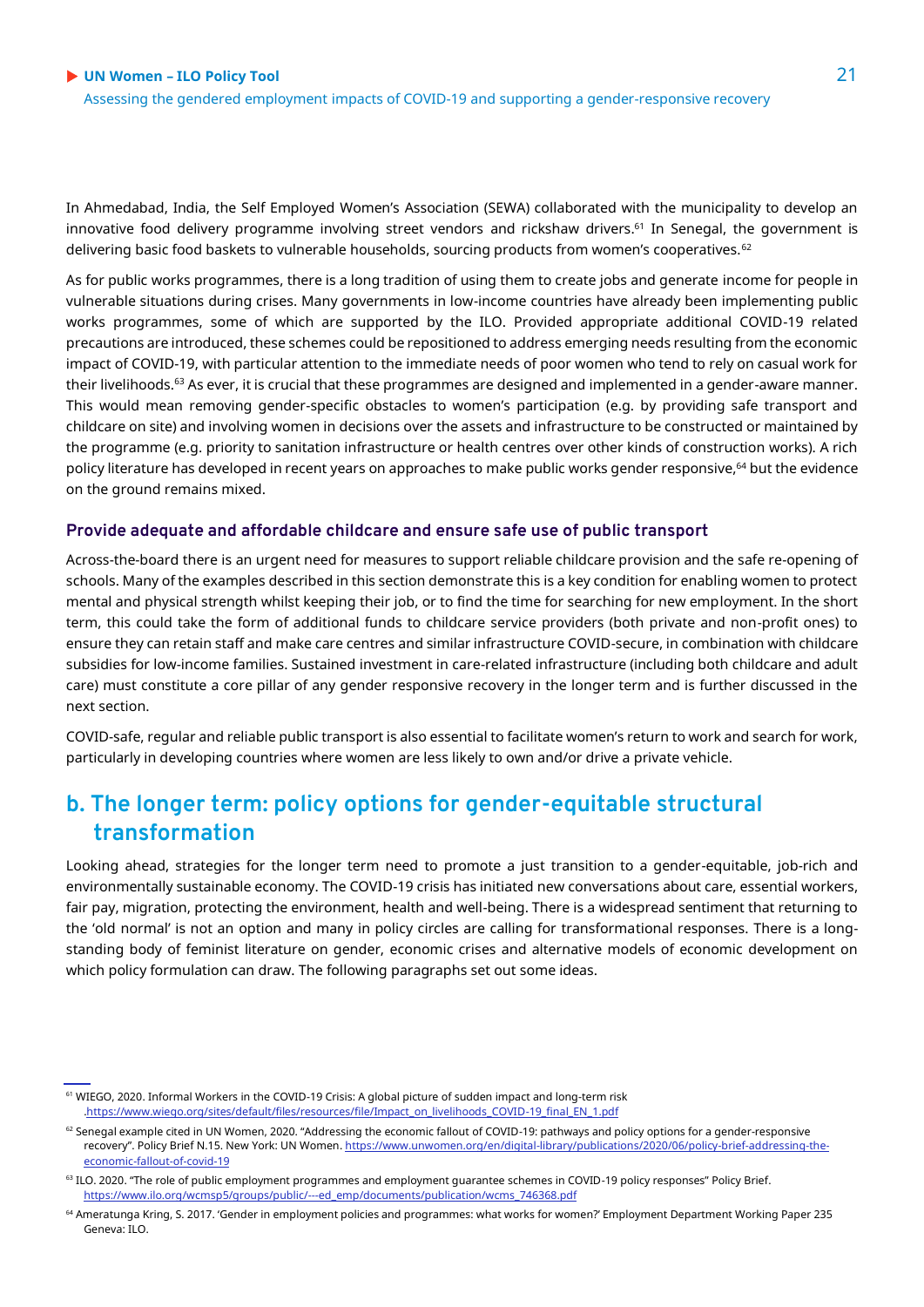Assessing the gendered employment impacts of COVID-19 and supporting a gender-responsive recovery

#### **Significant fiscal support must continue**

Stimulus packages to boost aggregate demand and employment generation, as well as sectoral measures to support hardest hit sectors with a focus on women's employment, must be further strengthened. Sustaining public spending and prioritizing it to support gender-egalitarian outcomes is essential to avoid further damage to women's job prospects and the deepening of inequalities. It is important not to introduce premature fiscal consolidation measures to pay for the cost of the crisis. This would repeat past mistakes and impact poor and disadvantaged women the most.

A sound body of evidence demonstrates that macroeconomic policies characterised by high public expenditure and high tax revenues are more conducive to inclusive paths of economic development.<sup>65</sup> Well targeted public investments that reduce inequality can be self-sustaining, generating jobs and raising the productive capacity of the economy.<sup>66</sup> In contrast, fiscal policies that emphasise cutting expenditure instead of expanding make it harder to prioritize budgets towards improving the lives of the poor, and particularly poor women.<sup>67</sup> In a recent address to advise on the management of the COVID-19 crisis , the International Monetary Fund (IMF) urged governments and Ministries of Finance of all countries to step up efforts to address increasing poverty and unemployment, despite record public debts.<sup>68</sup> While high-income countries can continue to borrow cheaply, low-income countries may have already reached their borrowing limits, and must therefore be supported through long-term debt restructuring.

In the medium term, ways to pay for the economic measures needed for a full recovery from COVID-19 could include investment in social infrastructure to boost the economy, increased taxes on wealth as well as tackling tax evasion and havens. In developing countries, the focus should also be on increasing taxation by expanding tax bases and formalising economies. A comprehensive programme of debt relief involving all bilateral creditors and the private as well as the public sectors is much needed for the poorest countries.<sup>69</sup>

#### **Transform structures of production to achieve decent work and gender equality objectives**

If economies after the crisis are to meet goals of gender equality, social justice and environmental sustainability, consideration must be given to policies that help to rebalance the structure of production, in terms of both the kinds of goods and services that are produced and the ways in which production is organized. **Production needs to be organized around principles of decent work and respect for worker's rights, paying special attention to the terms of women's inclusion in the labour force. Patterns of output need to be oriented to generate a job-rich and inclusive recovery, without causing further degradation of natural resources and the environment.**

Gender-responsive policies would ensure that in any country, emphasis is given to domestic production of essential goods (particularly food) and public services. **This would require increased investment to support production of food, medicines, affordable housing, and public provision of clean water and sanitation, clean energy, improved transport infrastructure, health and education. Investment decisions would need to prioritize the sectors with greatest potential for job creation, with emphasis on making jobs equally accessible to women and men**. Genderresponsive policies would also ensure that women and men workers involved in the production of these goods and services receive a remuneration reflecting the value of their contribution to society.

The right mix of policies to foster gender-equitable and productivity-enhancing paths of structural change and decent job generation will evidently vary depending on a country's existing gender economic structure and stage of development.

<sup>65</sup> For example, Cornia, G. A., (2012), *Inequality trends and their determinants. Latin America over 1990-2010*, UNU-WIDER working paper No. 2012/09 and DAC Network on Gender Equality, (2010), *Gender Equality, Women's Empowerment and the Paris Declaration on Aid Effectiveness: Issues Brief 6, Integrating Gender Equality Dimensions into Public Financial Management Reforms*, Paris: OECD.

<sup>66</sup> Addati, L., Cattaneo, U., Esquivel, V., Valarino, I., 2018. *Care work and care jobs for the future of decent work*. Geneva: ILO

<sup>67</sup> Ortiz, I. and Cummins, M., (2013) 'Austerity Measures in Developing Countries: Public Expenditure Trends and the Risks to Children and Women', Feminist Economics 19:3: 55-81.

<sup>68</sup> *The Guardian*, 14th October 2020 (Phillip Inman) "IMF urges governments to borrow to fight impact of COVID-19".

<sup>&</sup>lt;sup>69</sup> ILO 2021. COVID-19 - Tackling the jobs crisis in the Least Developed Countries, Geneva: ILO. [https://www.ilo.org/wcmsp5/groups/public/--](https://www.ilo.org/wcmsp5/groups/public/---ed_emp/documents/publication/wcms_766463.pdf) [ed\\_emp/documents/publication/wcms\\_766463.pdf](https://www.ilo.org/wcmsp5/groups/public/---ed_emp/documents/publication/wcms_766463.pdf)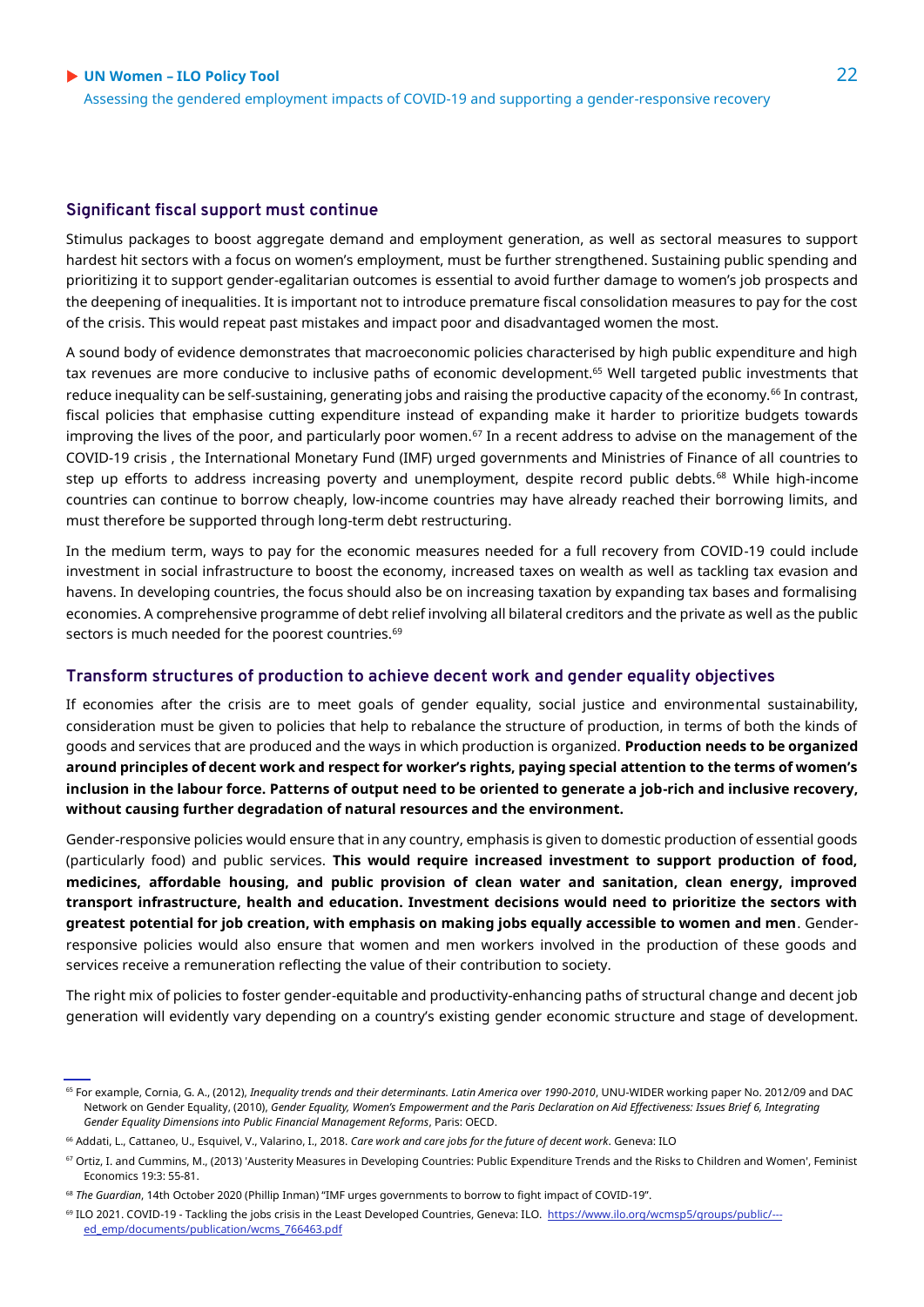For example, for countries with a sizeable share of rural population relying on agriculture as their main source of livelihood, gender equitable structural transformation would require implementing policies that better recognize women farmers in their own right, to promote agricultural production which is environmentally sustainable and oriented towards food security. It would involve promoting expansion of small-scale production, and using public investment to enable poor rural women to improve the productivity of both their labour and their land. It would also involve strengthening women's participation along food supply chains, including food distribution and sustainable food processing using locally grown produce.

As for sectoral measures to foster gender-equitable manufacturing in early industrializing countries, these could entail reorienting industrial production towards domestic demand, in order to reduce a country's vulnerability to changes in the global economy, and at the same time promoting stronger mechanisms to ensure better working conditions and worker rights for women in global manufacturing supply chains (GSCs). Special attention must be paid to those self-employed home-based women who concentrate in the lowest tiers of the value chains, with very few benefits and rights.

In all country contexts, industrial policies should enable both women and men to equally benefit from the creation of jobs in new green industries and in STEM fields.

Strategies for gender equitable structural transformations must not just encompass market sectors but also have at their heart a concern for the unpaid care economy. **Policies must be in place to ensure that both women and men are equally recognised as earners and as carers**.

#### **Invest in Care**

Sustainable and stable systems of health care and education, staffed with well-paid and well trained permanent workers, and universally provided, must constitute a core element of any economy. The current pandemic has reminded us of the value of care and has exposed the stark care inequalities experienced by different communities and individuals around the globe. Policymakers need to fully acknowledge that **public investment in all range of care services is critical for the twin objectives of gender equality in the world of work and sustainable economic development**.

Almost everywhere, investment in care services, by employing more health workers, personal carers and teachers, tends to (directly) generate relatively more jobs for women. Improving working conditions, wages and representation for workers in these sectors is crucial, as argued by many in recent years, including forcefully by UN Women and the ILO.<sup>70</sup> The COVID-19 crisis seems to be contributing to a positive change in public narratives about the value of conventionally female occupations such as nursing and teaching. It is important that this is followed up with concrete policy actions aimed at promoting and professionalising the general status of care occupations. Better working conditions and pay in these professions might have the added benefit of also attracting more men, thus contributing to breaking gender-based segregation.

Many studies demonstrate that expansion of care services not only has the potential to directly generate jobs particularly for women, but is also important for the goal of equalizing responsibility for unpaid domestic work and promoting women's ability to participate in other types of paid work, community decision-making and training activities.<sup>71</sup>

#### **Disrupt traditional gendered patterns of work**

A worrying trend repeatedly highlighted in labour statistics is the persistence of gender based sectoral and occupational segregation in many countries, despite considerable reductions of gender gaps in education and in labour force participation over time. The prevalence of working women and men in particular occupations (which classify jobs by type and skill), and in particular sectors of the economy, is remarkably stubborn and is even increasing in selected developing

<sup>70</sup> Addati, L., Cattaneo, U., Esquivel, V., Valarino, I., 2018*. Care work and care jobs for the future of decent work*. Geneva: ILO.  $71$  Ibid.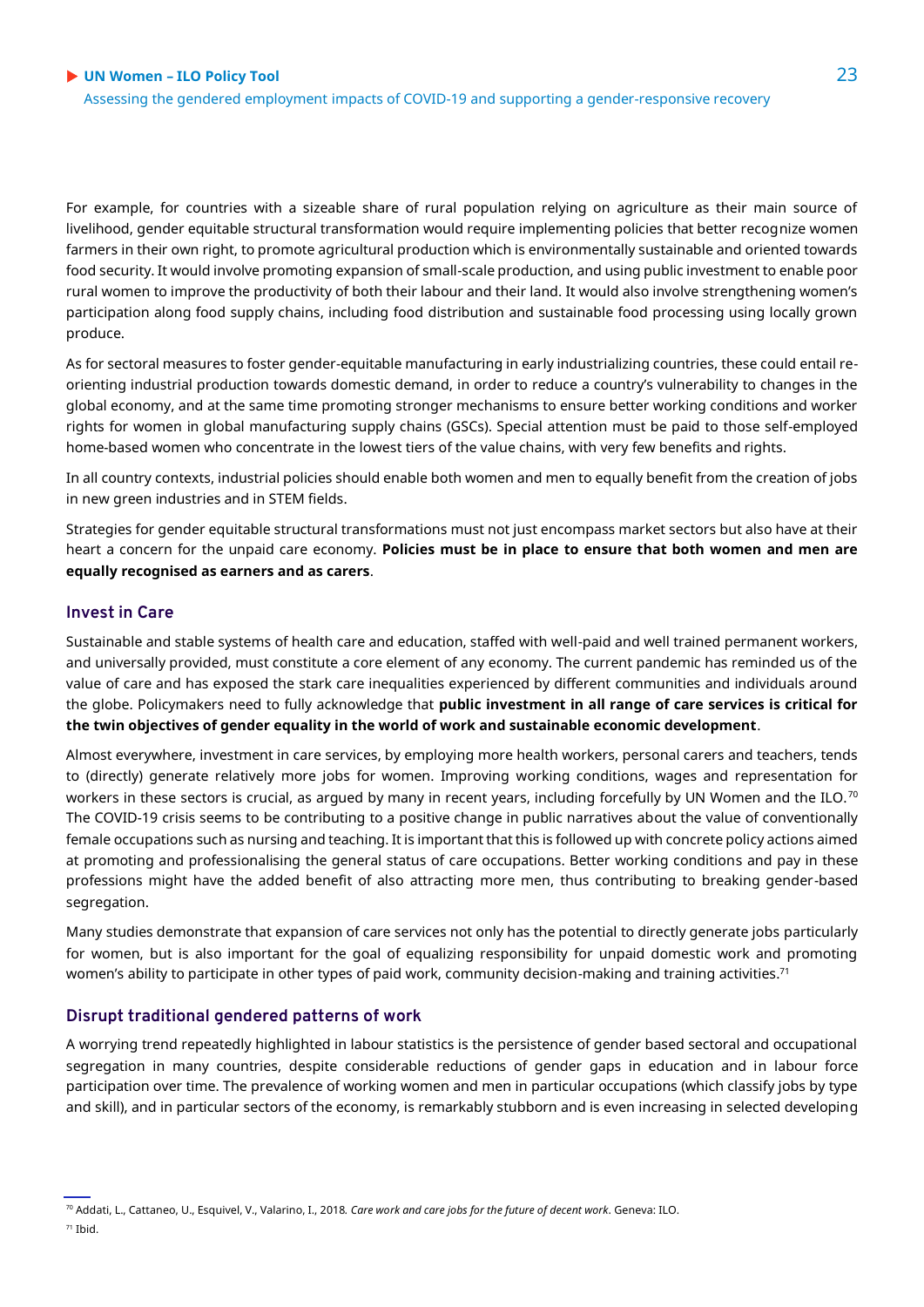economies.<sup>72</sup> Gender-based segregation is considered one of the major contributors to gender wage gaps and economic inequalities for women. Without action, these gender inequalities risk becoming even greater as a result of the COVID-19 crisis. For example, if the recovery were to focus on traditionally male-dominated sectors, without conscious policy effort to facilitate women's greater access to new employment opportunities, both sectoral and occupational segregation would risk intensifying. The latter could also happen if services sectors that predominantly employ women were to be permanently downsized.<sup>73</sup>

Much of the gender-aware economic literature points to the fact that even though progress has been made in closing gender gaps at all educational levels, fields of study remain highly gender stratified. Moreover, stereotypes about what jobs are suitable for women are widespread, both among employers and the wider public, including sometimes among women themselves. Policies to address gender differences in technical skills, and to help women develop skills that match emerging labour market needs, are therefore essential. Targeted interventions aimed at removing the underlying causes of women's low participation in technical subjects and vocational training are needed at every stage– from schools, to further and higher education, entry into the labour market and labour market retention. These could include: programmes aimed at challenging gender-stereotypical attitudes and building girls' confidence in technical fields; trainings designed in more gender-sensitive ways (e.g. better curricula as well training modalities that are compatible with women's caring responsibilities); and initiatives to challenge male employers' prejudices.<sup>74</sup>

Women's lack of training prior to joining the labour market is a factor undermining women's equal participation in hightech jobs, but so is employers' reluctance to hire them and/or offer them training to further their technical skills, once they are hired.<sup>75</sup> This suggests that greater policy effort is needed towards not only making technical fields of education more welcoming for women but also offering employers incentives to hire more women and offer them on-the-job training equivalent to that received by men.

Stereotypes about men being unsuitable for caring jobs also need to be challenged. As well as promoting women's inclusion in high-technology occupations and sectors, measures must also be promoted to encourage more men to train to work in care sectors. Male care workers could provide new role models for boys and girls. Examples of policy measures that reflect this philosophy are rarely found, and currently limited to a few Nordic countries.<sup>76</sup>

#### **Harness technological advancements for decent work and gender equality**

The potential of automation, digitalization, artificial intelligence and other emerging technologies to transform the production landscape and open up new ways of organizing work was widely debated even before the COVID-19 pandemic. These processes are expected to accelerate after the recovery. The role that the new technologies will play in the post-COVID world of work will likely vary by a country's resource capacity and overall economic strategies. The outcomes in terms of inclusiveness and opportunities for decent jobs are not pre-determined and will ultimately reflect political decisions.

The undoubted benefits that might result from digital technologies need to be carefully weighed against the risk of exacerbating marginality and exclusion. This has particular gender significance since women in many developing countries, for example, are still less likely to own a mobile phone, use mobile internet or simply have money to pay for Internet access. Public investments are therefore needed to extend digital infrastructure to remote areas and to grant

 $72$  Confirmed by robust cross-country econometric analyses of data from developing countries over the 1980s-2010s period in Mary Borrowman & Stephan Klasen. 2020. "Drivers of Gendered Sectoral and Occupational Segregation in Developing Countries" Feminist Economics, 26:2, 62-94. 10.1080/13545701.2019.1649708.

<sup>73</sup> For further elaboration on these possible dynamics see ILO, 2020. "A gender-responsive employment recovery: Building back fairer". ILO Policy.

<sup>74</sup> For example, ILO, 2020. "The gender divide in skills development: progress, challenges and policy options for empowering women" Policy Brief. [https://www.ilo.org/wcmsp5/groups/public/---ed\\_emp/---ifp\\_skills/documents/publication/wcms\\_244380.pdf](https://www.ilo.org/wcmsp5/groups/public/---ed_emp/---ifp_skills/documents/publication/wcms_244380.pdf)

<sup>75</sup> Seguino, S. and Braunstein, E. 2017. "The Costs of Exclusion: Gender Job Segregation, Structural Change and the Labor Share of Income" *PERI Working Paper*. Political Economy Research Institute, University of Massachusetts Amherst.

<sup>76</sup> Addati, L., Cattaneo, U., Esquivel, V., Valarino, I., 2018. *Care work and care jobs for the future of decent work*. Geneva: ILO ; Marzia Fontana & Diane Elson. 2014. "Public policies on water provision and early childhood education and care (ECEC): do they reduce and redistribute unpaid work?" *Gender & Development*, 22:3, 459-474, DOI: 10.1080/13552074.2014.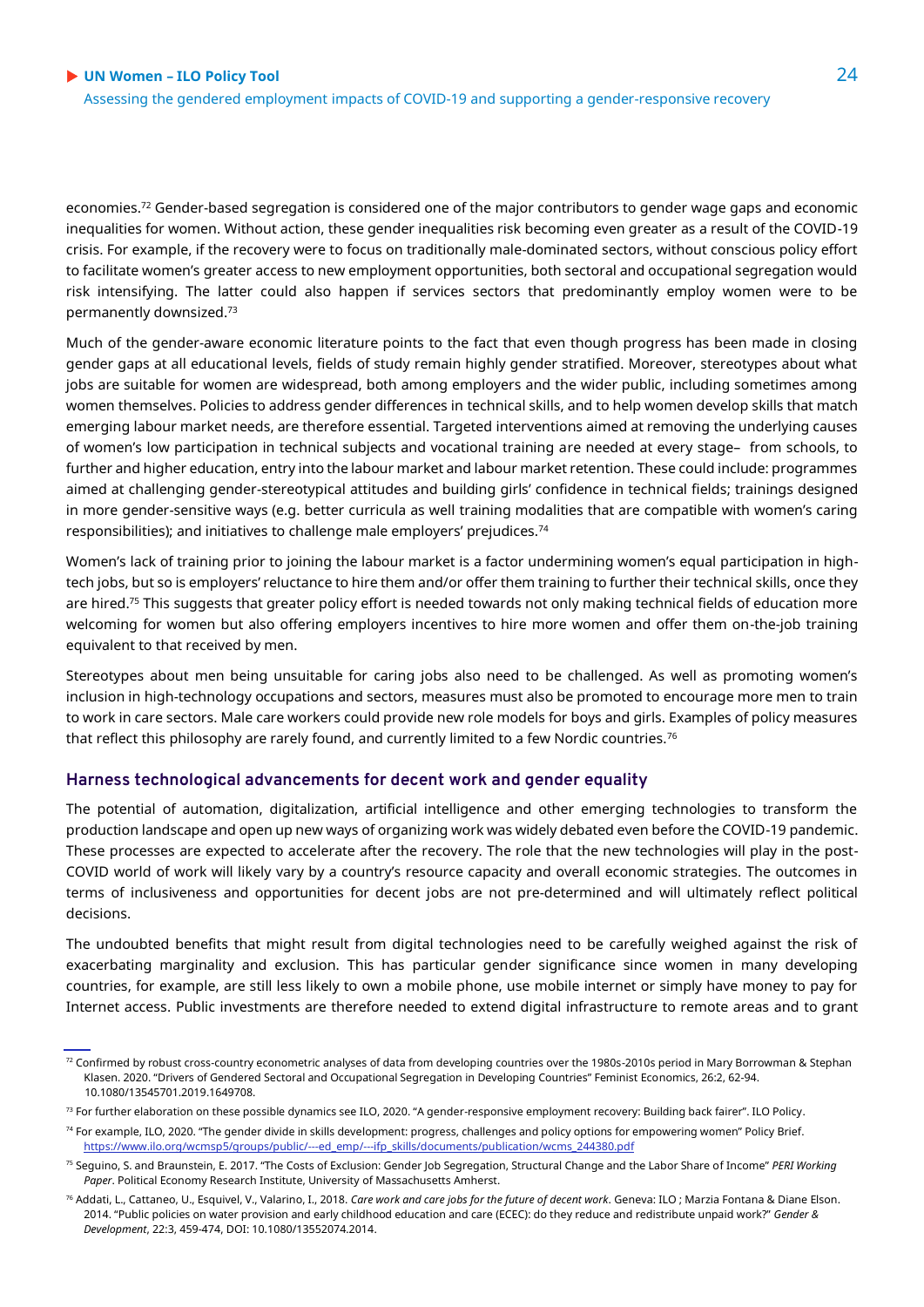poor women new training opportunities and free data allowances. Moreover, appropriate laws and policies are needed to regulate digital platforms and to protect all platform workers from potential abuses from business clients and deteriorating working conditions.

A related aspect concerns the implications of teleworking for gendered experiences of work and family. Both optimistic and pessimistic views can be found in the gender-aware literature. Optimistic perspectives view telework as the solution to problems of balancing work and family, particularly for women, and stress its advantages, usually framed in terms of the potential to provide access to work to people for whom care responsibilities would restrict participation in on-site work. Other perspectives caution against home-based telework and describe it as a form of employment that might contribute to women being exploited, socially isolated and subject to demands from both family and employers.<sup>77</sup> Policies must be formulated to counteract these possible negative consequences.<sup>78</sup>

# **c. An integrated gender-responsive employment policy framework**

As the previous two sub-sections highlight, promoting a gender-responsive job-rich recovery requires a broad range of measures across different policy levels and dimensions, and a holistic approach to employment policy. Recognizing that employment outcomes depend on a wide array of factors, the ILO has long advocated for comprehensive employment policy frameworks covering macro, meso and micro policy areas, to address both the demand and supply side of the labour market, and covering both quantity and quality dimensions.

For ease of reference and as a way to sum up, this final section organizes key measures discussed in the previous paragraphs according to policy areas, similar to those that structure the current ILO national employment policy (NEP) framework.<sup>79</sup> These include: 1. macroeconomic policies and stimulus; 2. sectoral policies; 3. income support for workers and households; 4. active labour market policies and public employment services (PES); 5. skills development; and 6. strengthened labour market institutions and respect for rights at work. The list presented in Table 1 is not exhaustive; it is simply meant to offer a menu of options to facilitate identification of the appropriate mix of policy interventions for promoting decent jobs, equally for women and men, in the recovery from the COVID-19 crisis.

| <b>TWAIS TOWANDOWN MICHAEL IS TOT &amp; NOMING TOPONISTYC JON TIGHT COOPERTY, BY TOPON OF POINT MONDH</b> |                                                                                                                                                                                                                                                                                                                                                                                                                                                                                                                                                                                                                                                                                                                                                                                             |  |  |  |
|-----------------------------------------------------------------------------------------------------------|---------------------------------------------------------------------------------------------------------------------------------------------------------------------------------------------------------------------------------------------------------------------------------------------------------------------------------------------------------------------------------------------------------------------------------------------------------------------------------------------------------------------------------------------------------------------------------------------------------------------------------------------------------------------------------------------------------------------------------------------------------------------------------------------|--|--|--|
| <b>Policy area</b>                                                                                        | <b>Suggested Measures</b>                                                                                                                                                                                                                                                                                                                                                                                                                                                                                                                                                                                                                                                                                                                                                                   |  |  |  |
| Macroeconomic<br>policies                                                                                 | Continue stimulus packages, especially for hardest hit sectors<br>In the recovery phase, avoid premature fiscal consolidation and sustain public spending on well-being-enhancing<br>infrastructure to stimulate aggregate demand<br>Increase public investments and support private investment to rebalance the structure of production towards<br>sectors that have strong employment potential and produce essential goods and public services for all<br>Broaden the tax base through formalization and tax wealth, tackling tax evasion and reducing the incidence of tax<br>on poor women<br>Where national capacities are insufficient, international financial support is needed<br>Trade policies to reduce dependency on export-promotion strategies based on cheap female labour |  |  |  |
| Sectoral policies                                                                                         | During the emergency, continue job retention schemes and support businesses in severely affected sectors and<br>۰<br>occupations that disproportionately employ women. Better target these schemes to ensure inclusion of the most<br>disadvantaged women workers<br>In the recovery phase, support traditionally female sectors and occupations but also identify promising sectors in<br>$\bullet$<br>line with long term policy goals of gender equitable structural transformation. For instance:                                                                                                                                                                                                                                                                                       |  |  |  |

#### **Table 1 Suggested measures for a gender-responsive job-rich recovery, by level of policy action**

 $\circ$  Greater public investment in care sectors as a means of generating direct and indirect employment

opportunities for women

 $\emph{7}$  For instance Sullivan, C. and Lewis, 2001. "Home-based Telework, Gender, and the Synchronization of Work and Family: Perspectives of Teleworkers and their Co‐residents" *Gender, Work and Organization* Vol.8 Issue 2: 123-145. <https://doi.org/10.1111/1468-0432.00125>

 $78$  See for instance ILO,2020. Practical Guide on Teleworking during the COVID-19 pandemic and beyond. [https://www.ilo.org/travail/whatwedo/publications/WCMS\\_751232/lang--en/index.htm](https://www.ilo.org/travail/whatwedo/publications/WCMS_751232/lang--en/index.htm) and ILO, 2020. Working from Home: Estimating the worldwide potential. [https://www.ilo.org/global/topics/non-standard-employment/publications/WCMS\\_743447/lang--en/index.htm](https://www.ilo.org/global/topics/non-standard-employment/publications/WCMS_743447/lang--en/index.htm)

<sup>79</sup> ILO, 2020. "National employment policies for an inclusive, job-rich recovery from the COVID-19 crisis" Policy Brief. [https://www.ilo.org/wcmsp5/groups/public/---ed\\_emp/documents/publication/wcms\\_756676.pdf](https://www.ilo.org/wcmsp5/groups/public/---ed_emp/documents/publication/wcms_756676.pdf)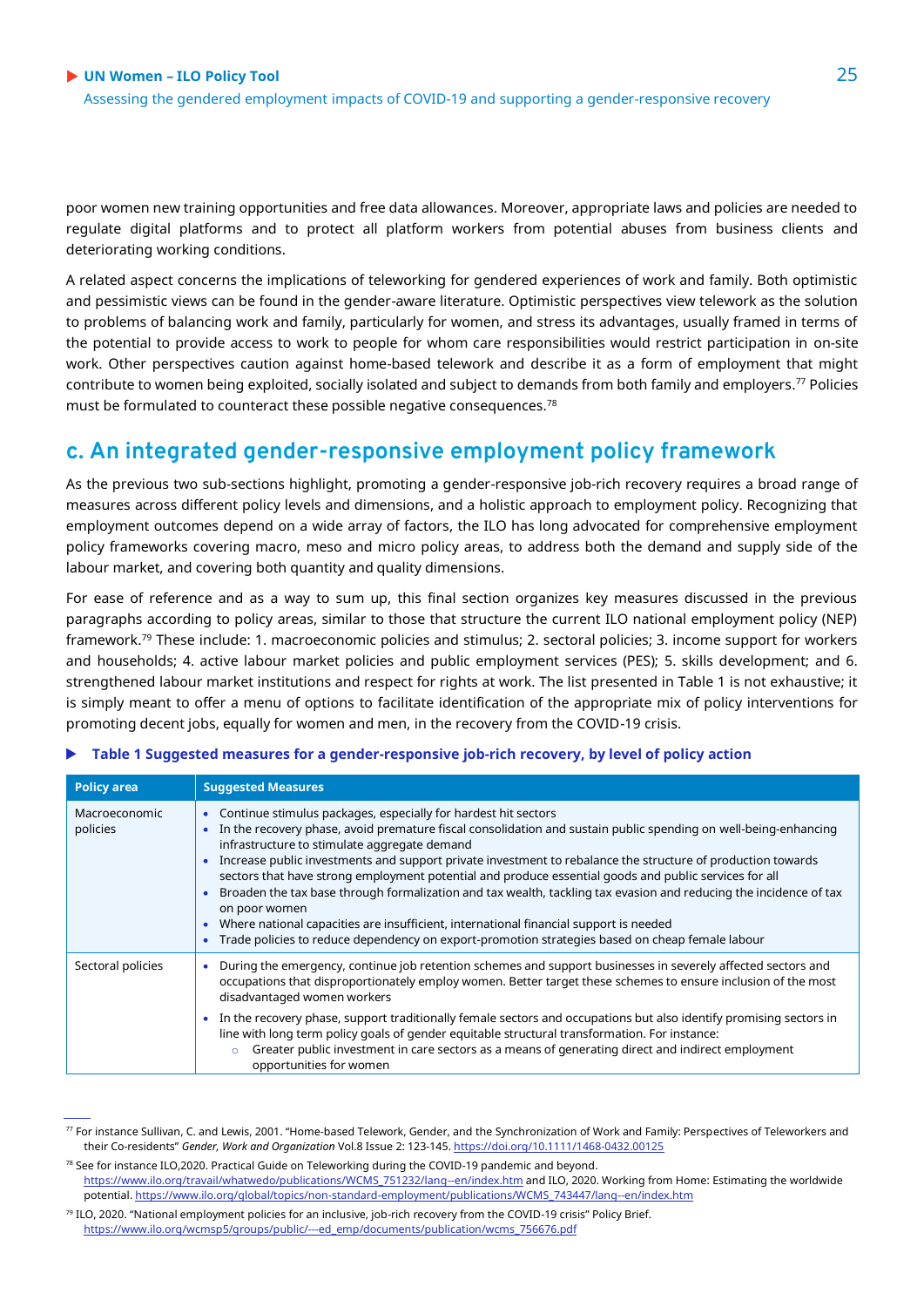Assessing the gendered employment impacts of COVID-19 and supporting a gender-responsive recovery

| <b>Policy area</b>                                  | <b>Suggested Measures</b>                                                                                                                                                                                                                                                                                                                                                                                                                                                                                                                                                                                                                                                                                          |
|-----------------------------------------------------|--------------------------------------------------------------------------------------------------------------------------------------------------------------------------------------------------------------------------------------------------------------------------------------------------------------------------------------------------------------------------------------------------------------------------------------------------------------------------------------------------------------------------------------------------------------------------------------------------------------------------------------------------------------------------------------------------------------------|
|                                                     | Financial and technical support to women-managed informal SMEs (e.g., e-commerce) <sup>80</sup><br>$\circ$<br>Extend digital infrastructure and reduce gender gaps in access<br>$\circ$<br>Design and implement policies related to land, agricultural extension services and technology in gender-<br>$\circ$<br>sensitive ways and ensure women farmers are not left behind in efforts to promote commercially-oriented<br>agriculture                                                                                                                                                                                                                                                                           |
| Income support for<br>workers and<br>households     | During the emergency, maintain exceptional measures to protect household incomes and consumption,<br>particularly for the hardest hit groups (e.g, women who lost their job, single-working parent in low-income<br>households)<br>Provide paid sick and care leave, especially to vulnerable categories of workers (e.g., women and men workers with<br>family responsibilities, paid domestic workers in private homes)<br>Design and implement social transfers in gender-responsive ways<br>Strengthen and extend social protection to uncovered groups (e.g., informal workers and migrants), through social<br>dialogue and giving priority to the most disadvantaged women                                  |
| Active labour<br>market policies and<br><b>PES</b>  | Hiring and wage subsidies, to encourage recruitment of young women and women who have withdrawn from the<br>$\bullet$<br>labour force, in particular<br>Utilize public work programmes to especially support poor women dependent on casual work for survival. Enable<br>them to develop skills through such schemes for the longer term<br>Public procurement as a means of generating employment for women in sectors where they are likely to<br>predominate (e.g., food production and preparation)<br>Promote integrated public employment services that acknowledge women's specific care needs                                                                                                              |
| Skills development                                  | Reshape skills development in line with post-COVID labour demand and ensure equal participation of women and<br>men in new fields of study<br>Encourage and support women and girls' education and training in STEM fields<br>Encourage more men to train and work in care sectors<br>Reduce gender bias in apprenticeships and on-the job training<br>Facilitate shift to online work and learning and reduce gender digital gaps                                                                                                                                                                                                                                                                                 |
| Labour market<br>institutions and<br>rights at work | Strengthen OSH measures with emphasis on sectors/occupations that employ predominantly women (e.g. nursing)<br>$\bullet$<br>Strengthen telework policies and regulations with special attention to work-family balance<br>Improve working conditions and rights of platform workers<br>Eliminate discriminatory practices related to pregnancy and/or maternity, where they exist<br>Better protect women from violence and harassment in the world of work81<br>Fairer and broader coverage of labour market institutions including minimum wages and employment protection,<br>independently of employment status or migration status<br>Strengthen women's voice by promoting the organization of women workers |

As the range of suggested policies listed here makes clear, an effective national employment policy framework (NEP) will necessitate a great deal of coordination between different ministries, not only ministries of labour and employment, but also finance, planning, women, statistical offices and other government agencies. The involvement of workers' representatives, employers, women's organizations and other relevant civil society groups is essential to ensure that gender equality objectives are made explicit and are upheld in both the formulation and implementation of the measures required.

Gender-responsive employment policies, grounded in gender equality principles, share a number of common characteristics across countries at a broad level (e.g. emphasis on public investment in care-related infrastructure and improving the quality of women's jobs), but they also need to respond to specific structural conditions and gender configurations, as the variety of country examples provided throughout this policy tool demonstrates. It might therefore be useful to conclude this section by identifying a taxonomy of countries based on gender characteristics of the labour market and stage of development, to help prioritize policies depending on a country's socio-economic context. Such taxonomy could include the following five categories: 1. low-income agriculture-based economies (LIAEs); 2. industrializing export-oriented economies (IEOEs); 3. dualistic middle-income economies (DMIEs) in the MENA region; 4. dualistic middleincome economies in the LAC region; and 5. high-income economies (HIEs).

<sup>80</sup> For further information, see ILO'S Sustaining Competitive and Responsible Enterprises (SCORE) [https://www.ilo.org/empent/Projects/score/lang-](https://www.ilo.org/empent/Projects/score/lang--en/index.htm) [en/index.htm](https://www.ilo.org/empent/Projects/score/lang--en/index.htm)

<sup>81</sup> ILO Convention 190, on Violence and Harassment in the World of Work, 2019. [https://www.ilo.org/dyn/normlex/en/f?p=NORMLEXPUB:12100:0::NO::P12100\\_ILO\\_CODE:C190](https://www.ilo.org/dyn/normlex/en/f?p=NORMLEXPUB:12100:0::NO::P12100_ILO_CODE:C190)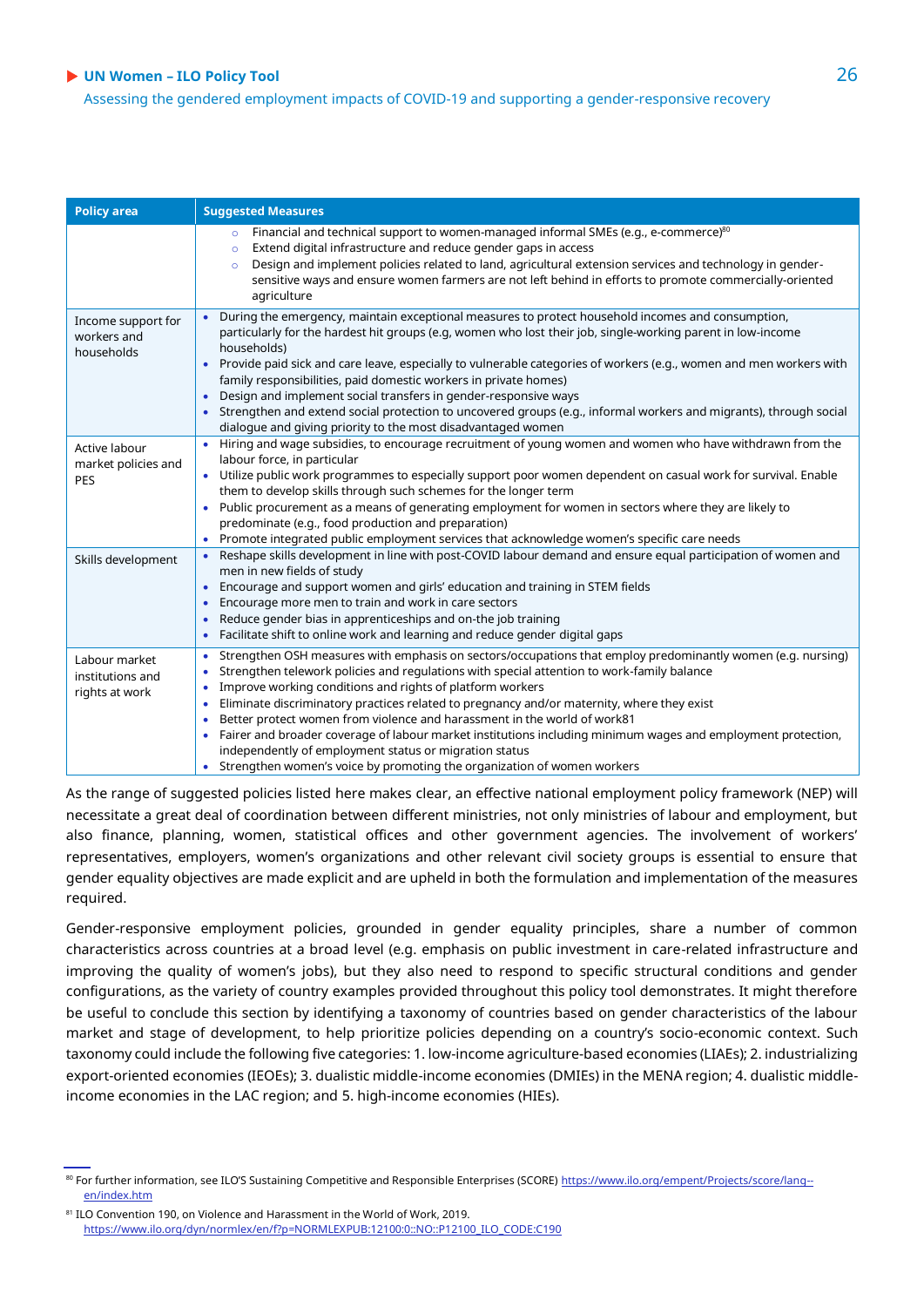**Low-income agricultural economies (LIAEs)** are countries found largely in sub-Saharan Africa and parts of South Asia. Women's work in these regions is concentrated in the agricultural sector. Most of this agricultural work is informal, with women participating in pro¬duction mostly as contributing family workers, causal wage workers or, at best, smallholders. In sub-Saharan Africa, women's labour force participation rates are overall high and gender gaps in labour force participation usually smaller than in other regions. Gender gaps in vulnerable employment remain significant, however. In South Asia, women's participation rates are low and employment opportunities for them are very limited. Unlike sub-Saharan Africa, where similar shares of female and male employment are in agriculture, South Asia has been experiencing a feminization of agriculture, which some authors more accurately characterize as ' feminization of agrarian distress'.<sup>82</sup> Physical infrastructure and social infrastructure are patchy and limited in both regions, particularly in remote rural areas, and there is heavy reliance on tradi¬tional family provisioning of care, which is highly gendered. Social protection coverage tends to be low. In these contexts, sectoral policies that prioritize public investments in agriculture with emphasis on recognizing women cultivators in their own right and improving their productivity would be most relevant. This would involve, among other things, reducing their unpaid time burdens and strengthening their participation in food supply chains and green agricultural projects. Addressing women's specific needs in infrastructural development such as water, sanitation, electricity and transportation would be as important as expansion of care services for generating decent jobs for women and diversifying their employment opportunities. Measures to reduce gender gaps in digital literacy and access to digital technologies would also be important. Efforts to extend employment protection legislation, particularly in rural areas, would be crucial to strengthen women's workers rights.

The **industrializing export-oriented economies (IEOEs)** label could be used to loosely denote low-middle- and middleincome countries that are mostly relying on export-oriented industrial development strategies. Many of them are in South-East Asia, but there is considerable variation in terms of income level, geographical location and gender norms within this group. For example, Malaysia and Thailand have higher income levels, more diversified economies with a larger services sector, and more developed social infrastructure and social protection systems than Viet Nam, Cambodia or China. In these latter countries, a significant share of women's employment continues to be in agriculture. High female labour force participation rates tend to be high by global standards but gender-based wage inequality is pronounced. Greater exportorientation may have lead over time to a modest reduction in gender-based sectoral segregation (e.g. female employment shifting away from agriculture towards garments or even electronics), but it seems to have had no positive effect on occupational segregation, which might have actually increased. Care provision in this group has sometimes been described as following a 'familialistic male breadwinner' model with a traditional gender di¬vision of labour. In the more advanced countries of the IEOEs group, public provisioning and investments in education and health have considerably expanded in response to population ageing and the push for greater gender equality at work and at home. Care services, however, are largely privately provided, do not always offer decent work opportunities for women (e.g. informal paid domestic workers, many of whom are migrant), and can only be afforded by relatively well-off women.<sup>83</sup> Within this typology of countries, a policy approach aimed at re-balancing the structure of production towards meeting the domestic needs of low-income women and men, and at the same time improving women workers' situation, not only in relation to traditionally female sectors but also in new promising sectors (e.g. green industries) with good potential for decent job creation, would seem most appropriate. Measures to address gender gaps in technical skills and specialized technical training opportunities would be paramount. Reducing differences in access to social and physical infrastructure between rural and urban areas would also be important for the goal of equalizing responsibility for unpaid domestic work and promoting the participation of women from disadvantaged backgrounds in paid work and training. Emphasis would also need to be placed on more effective mechanisms for enforcing labour standards and legislation as well as extending social protection to uncovered groups, with attention to workers' categories such as paid domestic carers.

<sup>&</sup>lt;sup>82</sup> Pattnaik, Kuntala Lahiri-Dutt, Stewart Lockie & Bill Pritchard .2018. The feminization of agriculture or the feminization of agrarian distress? Tracking the trajectory of women in agriculture in India', Journal of the Asia Pacific Economy, 23:1, 138-155, DOI: 10.1080/13547860.2017.1394569.

<sup>83</sup> ILO, 2018. *Ibid.*; UNRISD, 2010. Combating poverty and inequality: structural change, social policy and politics. Geneva: UNRISD.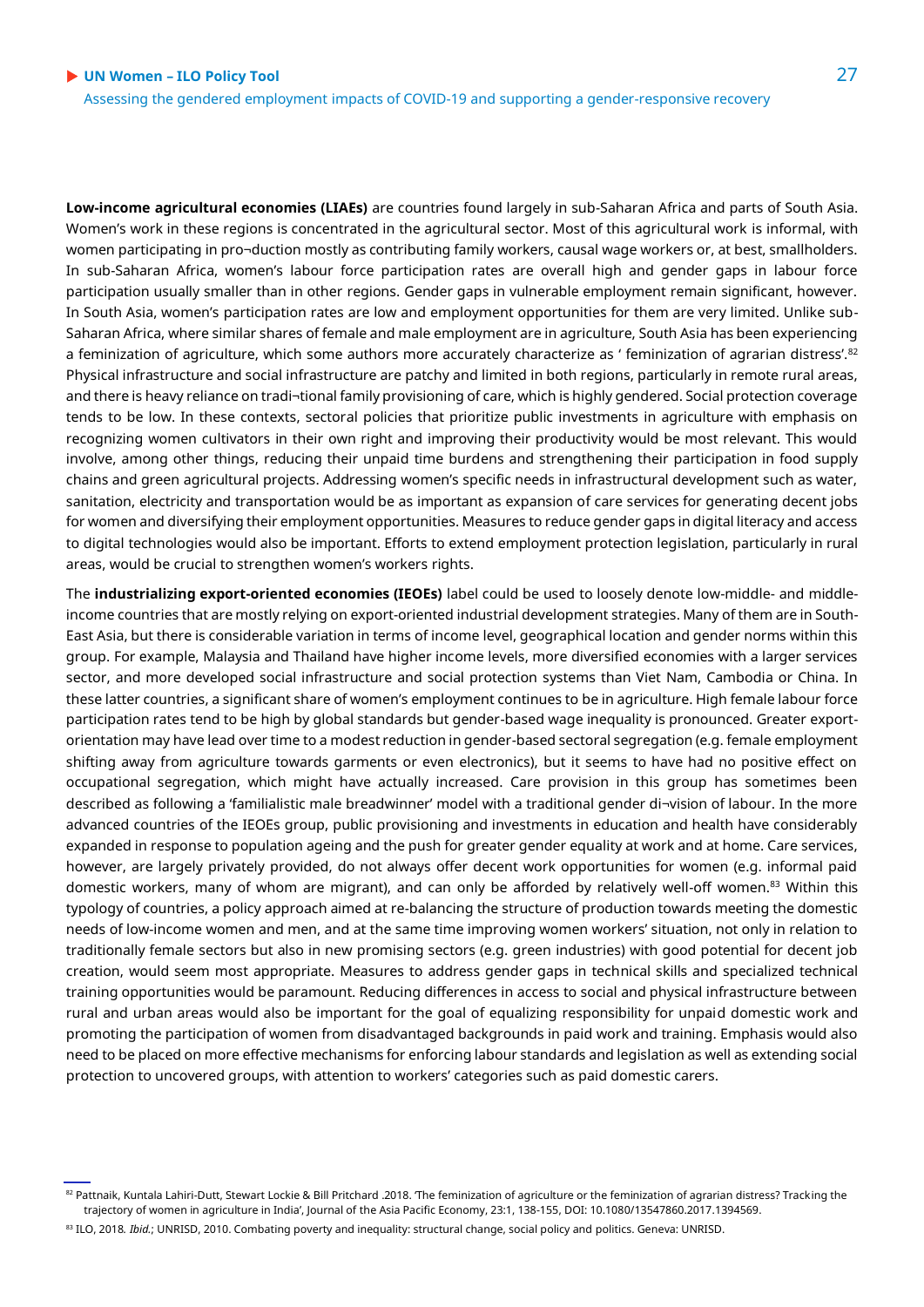A number of countries in Latin America and in the MENA (Middle East and Northern Africa) region could be described as **dualistic middle-income economies** characterized by high income inequality, relatively low levels of female labour force participation and significant gender gaps in a number of labour market indicators. These characteristics are often exacerbated in those countries that depend on natural resources and rely on mineral rents. This dualism is reflected in a labour market that is often constituted of a small formal sector, with high wages and good working conditions and benefits, which coexists with a large informal sector characterized by insecurity, low wages and limited opportuni¬ties for upward mobility. Formal wage work in the public sector is the preferred form of employment of many educated women. Poorly paid domestic services and agriculture are main sources of employment for low income women. In both regions, female unemployment rates tend to be higher than male rates, and this is a particularly difficult problem for young women. However, these two regions differ in important respects. LAC women's participation rates are higher than in MENA countries and have been consistently increasing in the last few decades. On the other hand, in many MENA countries, female labour force participation has stagnated at very low levels. Many economies in the LAC region are richer and more diversified than economies in the MENA region.

Social protection systems, institutionalized childcare provision and gender equality legislation tend to be well-developed in Latin American countries. Several gender-responsive policy reforms over the last few decades have encouraged higher female labour force participation. Thus in this region, measures to further strengthen women's position in the labour market during the recovery from the COVID-19 pandemic could emphasize supporting women in informal businesses in their transition to formality as well as promoting equal participation of women and men in STEM fields of study and occupations. Evidently, investment in care services must continue. Gender-aware integrated public employment services will be especially important for reshaping women's skills development in line with post-COVID labour demand, especially among younger cohorts. Better enforcement of labour legislation such as minimum wages could also contribute to reduce gender wage gaps, since these are usually wider in the lowest percentiles of the wage distribution.

The MENA region has the highest level of gender-based occupational and sectoral segregation globally. Legal restrictions relevant to women's economic opportunities as well as restrictions on women's time and mobility continue to be a concern in a number of countries.<sup>84</sup> Hence in this context, an emphasis on higher investment in social and physical infrastructure that addresses women's needs as well as on revising labour legislation and other related policies to support gender equality would seem appropriate. In countries that emphasize policies for agricultural development, better targeting of women cultivators would be paramount. Encouraging employers in the private sector to hire women, through incentives and other measures, also deserves priority.

**High-income economies (HIEs)** are generally characterized by high female labour force participation rates and a prevalence of women in wage and salaried employment. Service sectors are the largest source of employment for both women and men, though there is extensive gender segregation within services, with women's jobs concentrated in education, health and social care, reflecting patterns found in other parts of the world. Because of significant variation within high-income economies in their approach to care provisioning and social welfare, the literature usually further distinguishes three groups:<sup>85</sup> liberal countries, which rely largely on market provisioning of social welfare with a limited role of the state (e.g. United States and United Kingdom); conservative-corporatist countries, where the welfare state is well-developed but access to benefits tend to be conditional on employment status and class position (e.g. Southern Europe); and social democratic countries, which are characterized by strong welfare states with universal coverage and widespread public provision of services for children, the elderly and disabled people (e.g. Scandinavian countries). The care provision regime in the latter group (the Scandinavian model) is the most effective at enabling high rates of female labour force participation, wage equality and gender equitable labour market outcomes, more broadly.

<sup>84</sup> Kabeer, N., Deshpande, A. and R. Assaad. 2019. "Women's access to market opportunities in South Asia and the Middle East & North Africa: barriers, opportunities and policy challenges" London: LSE, Department of International Development.

<sup>85</sup> Braunstein, E.2015. "Economic Growth and Social Reproduction: Gender Inequality as Cause and Consequence" UN Women Discussion Paper No. 5. New York: United Nations.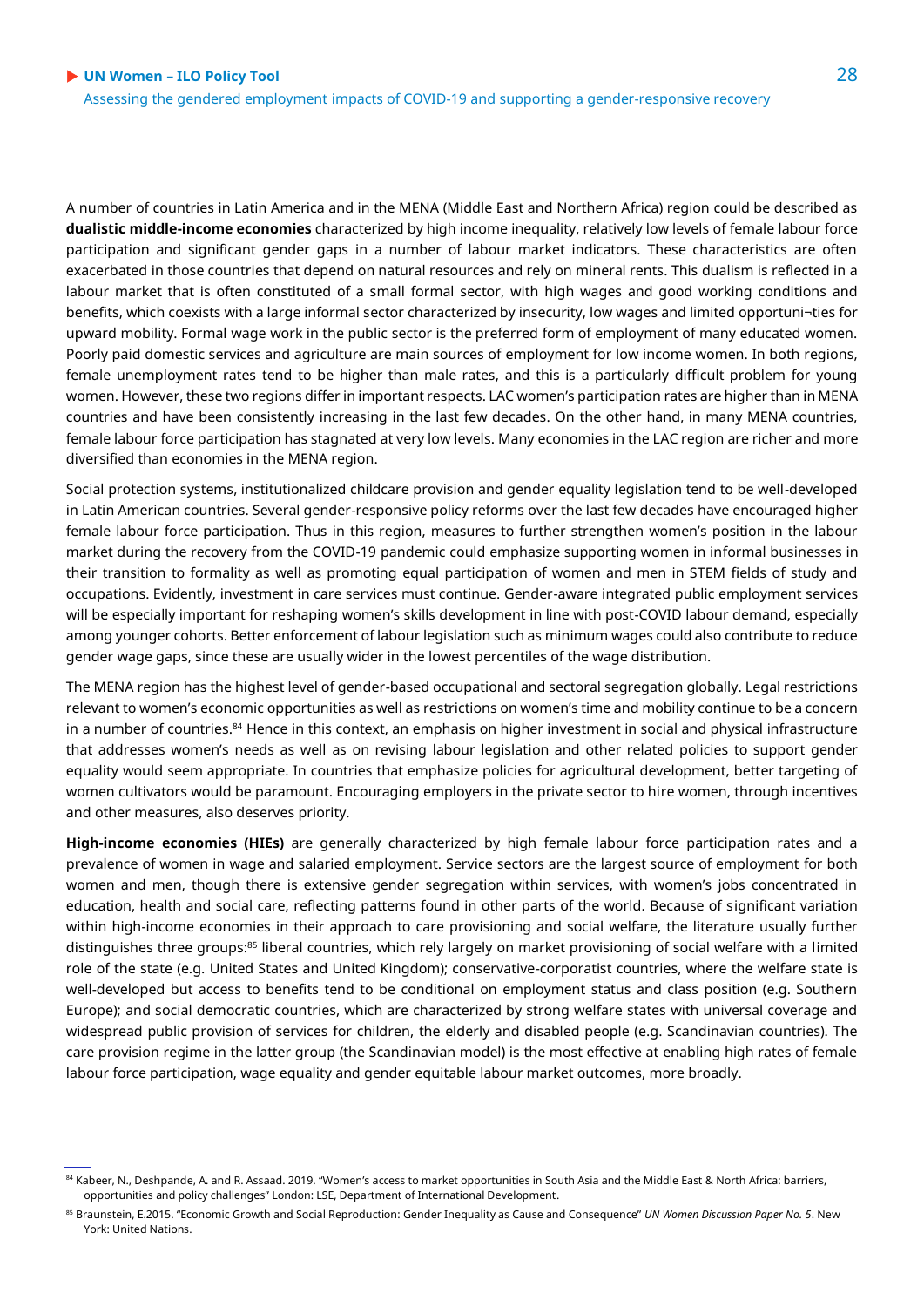Assessing the gendered employment impacts of COVID-19 and supporting a gender-responsive recovery

It should be emphasized that there is heterogeneity within each of these countries groupings and any individual country may not fall neatly in one category or the other. Hence these categories should simply be treated as a heuristic device. Moreover, many of the suggested measures apply in principle to all five groups, and Table 2 simply highlights where specific measures are more urgent and/or feasible (under existing configurations).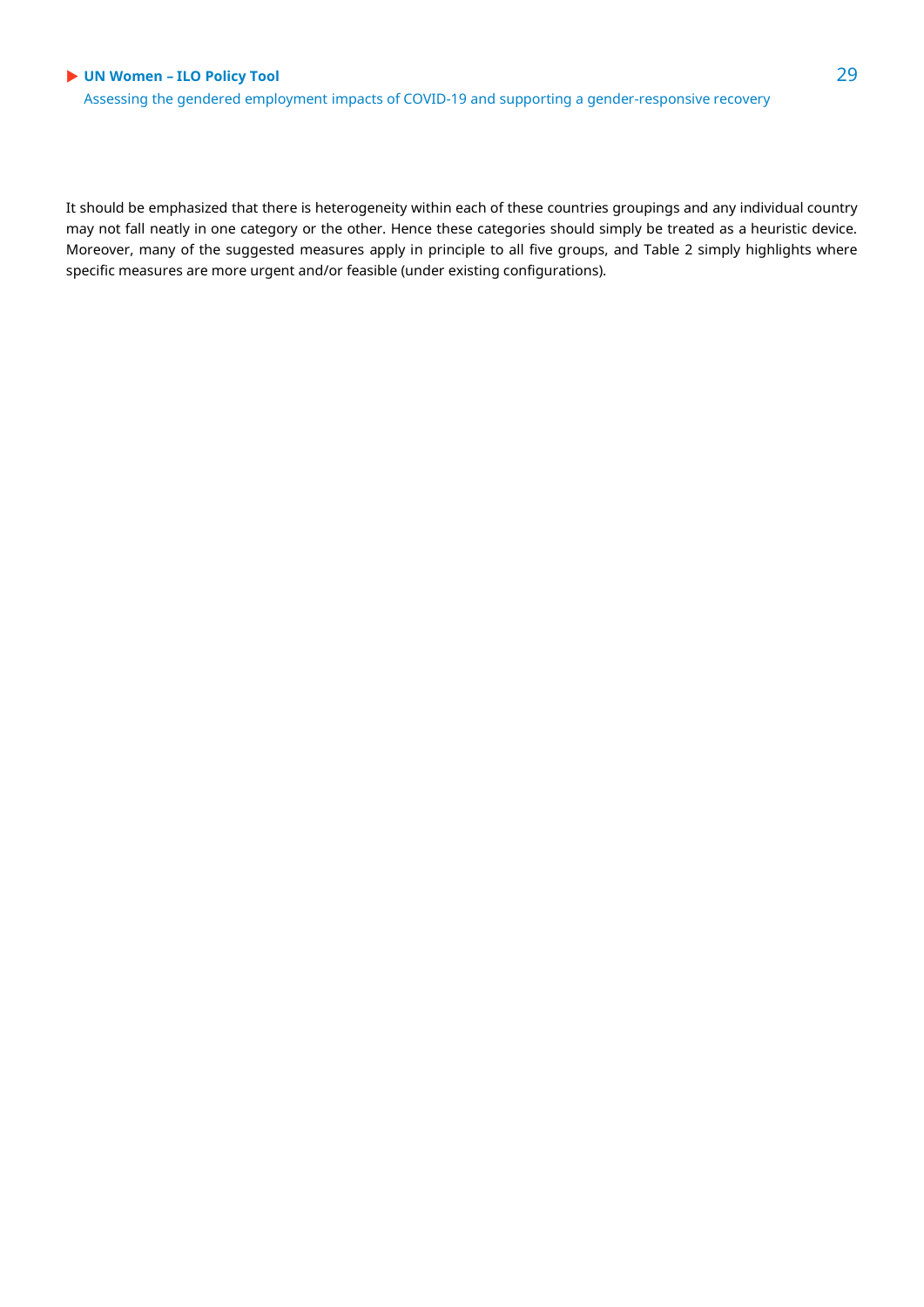#### **Table 2. Suggested measures for a gender-responsive job-rich recovery, by type of country and level of policy action**

| <b>Country Group</b>                            | <b>LIAEs</b>                                                                                                                                                                | <b>IEOEs</b>                                                                                                                                                                                                                                                                 | <b>DMIEs</b><br>(MENA)                                                                                                                                                                                                                                                                         | <b>DIMIES</b><br>(LAC)                                                                                                                                                                                                                                                     | <b>HIEs</b>                                                                                                                                                                                                                                                |
|-------------------------------------------------|-----------------------------------------------------------------------------------------------------------------------------------------------------------------------------|------------------------------------------------------------------------------------------------------------------------------------------------------------------------------------------------------------------------------------------------------------------------------|------------------------------------------------------------------------------------------------------------------------------------------------------------------------------------------------------------------------------------------------------------------------------------------------|----------------------------------------------------------------------------------------------------------------------------------------------------------------------------------------------------------------------------------------------------------------------------|------------------------------------------------------------------------------------------------------------------------------------------------------------------------------------------------------------------------------------------------------------|
| <b>Policy area</b>                              |                                                                                                                                                                             |                                                                                                                                                                                                                                                                              |                                                                                                                                                                                                                                                                                                |                                                                                                                                                                                                                                                                            |                                                                                                                                                                                                                                                            |
| Macroeconomic<br>policies                       | Priority to rural women's needs in<br>expanding both physical and social<br>infrastructure spending<br>Debt restructuring to strengthen<br>fiscal capacity in the long term | Boost domestic demand and<br>employment generation<br>Expand social infrastructure to<br>address care needs of both wage<br>workers and self-employed women<br>Include women in strategies for<br>export competitiveness based on<br>skills and technological<br>development | Expand investment in physical<br>infrastructure to reduce rural-<br>urban differences and gender<br>gaps<br>Expand investment in social<br>infrastructure<br>Use revenue from natural<br>resources extraction to finance<br>investment in social and physical<br>infrastructure, when relevant | Continue stimulus packages<br>especially for sectors that<br>disproportionately employ women<br>Maintain high levels of public<br>investment in care provision<br>Invest to reduce rural-urban<br>inequalities                                                             | Sustain public investment in care,<br>health and education and prioritize<br>it in support of gender equality<br>outcomes<br>Ensure adequate funding of care<br>services at all levels of government<br>Tackle tax evasion and increase<br>taxes on wealth |
| Sectoral policies                               | Emphasis on improving women<br>farmers' terms of inclusion in food<br>supply chains and green<br>agriculture<br>Include women in economic<br>diversification strategies     | Promote economic diversification<br>and ensure women's inclusion in<br>emerging sectors (e.g. green<br>industries)<br>Provide professionalization and<br>training to care workers<br>Pay attention to women's terms of<br>inclusion in agriculture, when<br>relevant         | Promote greater diversification of<br>the economy and women's<br>inclusion in new sectors<br>Ensure women-safe transport<br>Provide professionalization and<br>training to care workers<br>Promote women's inclusion on<br>better terms in commercialized<br>agriculture                       | Continue expansion of care<br>services as means of generating<br>direct and indirect employment for<br>women<br>Financial and technical assistance<br>for informal women-managed<br><b>SMEs</b><br>Support women's inclusion in<br>technical and scientific<br>occupations | Greater investment in care sectors.<br>including not only childcare but<br>also social and elderly care<br>Establish universal childcare<br>Include more women in green<br>industries and other remerging<br>sectors                                       |
| Income support for<br>workers and<br>households | Strengthen social transfers to<br>support the most disadvantaged<br>women, especially in rural areas                                                                        | exceptional<br>Maintain<br>social<br>assistance measures until needed,<br>with attention to women in<br>informal businesses<br>Extend<br>protection<br>social<br>to<br>uncovered groups                                                                                      | Strengthen and extend social<br>protection<br>Public provision of care services on<br>a generalized basis (not attached<br>to employment status)                                                                                                                                               | Build on current social assistance<br>programmes and strengthen their<br>gender perspective in design and<br>implementation                                                                                                                                                | Ensure women and men equally<br>benefit from job retention<br>schemes and income support to<br>enterprises<br>Extend social protection to<br>international migrants                                                                                        |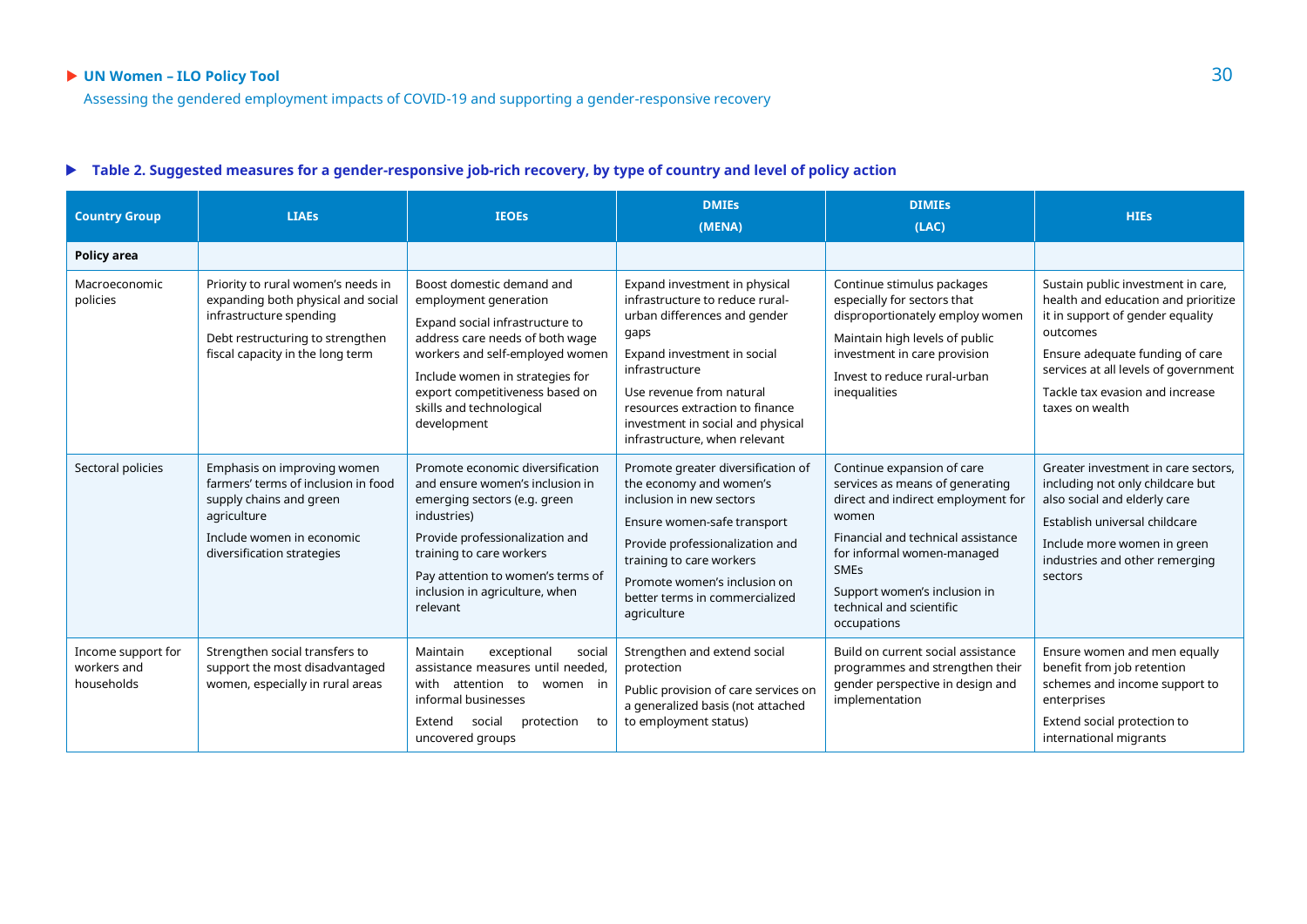Assessing the gendered employment impacts of COVID-19 and supporting a gender-responsive recovery

| <b>Country Group</b>                                | <b>LIAEs</b>                                                                                                                                                                                         | <b>IEOEs</b>                                                                                                                                                                                                                                                                 | <b>DMIEs</b><br>(MENA)                                                                                                                                                                                                                                                                         | <b>DIMIES</b><br>(LAC)                                                                                                                                   | <b>HIEs</b>                                                                                                                                                                                                                                                                 |
|-----------------------------------------------------|------------------------------------------------------------------------------------------------------------------------------------------------------------------------------------------------------|------------------------------------------------------------------------------------------------------------------------------------------------------------------------------------------------------------------------------------------------------------------------------|------------------------------------------------------------------------------------------------------------------------------------------------------------------------------------------------------------------------------------------------------------------------------------------------|----------------------------------------------------------------------------------------------------------------------------------------------------------|-----------------------------------------------------------------------------------------------------------------------------------------------------------------------------------------------------------------------------------------------------------------------------|
| Active labour market<br>policies and PES            | Utilize public procurement and<br>public works to secure women's<br>reliable access to jobs                                                                                                          | Subsidies to encourage hiring of<br>women and similar measures to<br>challenge employers' stereotypes<br>Apprenticeship placements for<br>women in emerging sectors<br>Integrated packages of skill<br>development and marketing<br>support for women-managed<br><b>SMEs</b> | Subsidies to encourage hiring of<br>women and other measures to<br>challenge employers' stereotypes<br>Promote integrated public<br>employment services that address<br>women's needs<br>Integrated packages of skill<br>development and marketing<br>support for women-managed<br><b>SMEs</b> | Promote integrated public<br>employment services that address<br>women's needs<br>Address skill mismatches with<br>special attention to younger<br>women | Integrated public employment<br>services that address women's<br>needs, with emphasis on<br>promoting their inclusion in new<br>emerging sectors                                                                                                                            |
| Skills development                                  | Design and implement agricultural<br>extension services in gender<br>sensitive ways<br>Reduce gender gaps in formal<br>education<br>Reduce gender gaps in digital skills<br>and access               | Address gender gaps in technical<br>skills (e.g. STEM) and specialized<br>technical training                                                                                                                                                                                 | Reduce gender stratification in<br>fields of study<br>Include more women in<br>specialized on-the-job training                                                                                                                                                                                 | Support women's and girls'<br>education and training in STEM<br>fields                                                                                   | Reshape skill development in line<br>with post-COVID labour demand<br>and ensure women's inclusion in<br>new fields<br>Encourage men to train and work<br>in care professions                                                                                               |
| Labour market<br>institutions and<br>rights at work | Strengthen labour market<br>institutions and improve<br>enforcement, especially in rural<br>areas<br>Recognize women as cultivators in<br>their own right<br>Encourage women's rural<br>cooperatives | Greater compliance with labour<br>standards at every level of GVCs<br>Better protection from sexual<br>harassment<br>Better enforcement of non-<br>discrimination provisions and<br>women's labour rights                                                                    | Revise legislation and other<br>policies to address gender equality<br>in employment<br>Better enforcement of labour<br>legislation, particularly outside of<br>the public sector<br>Tackle exploitative conditions of<br>women migrants in migrant-<br>receiving countries                    | Facilitate transition to formality<br>Improve compliance with<br>minimum wage legislation<br>Strengthen regulation of<br>teleworking                     | Better protect workers in the gig<br>economy<br>Strengthen telework policies with<br>special attention to work-family<br>balance<br>Strengthen leave policies (e.g.<br>equal entitlements to paid care<br>leave to support children, disabled<br>or elderly family members) |